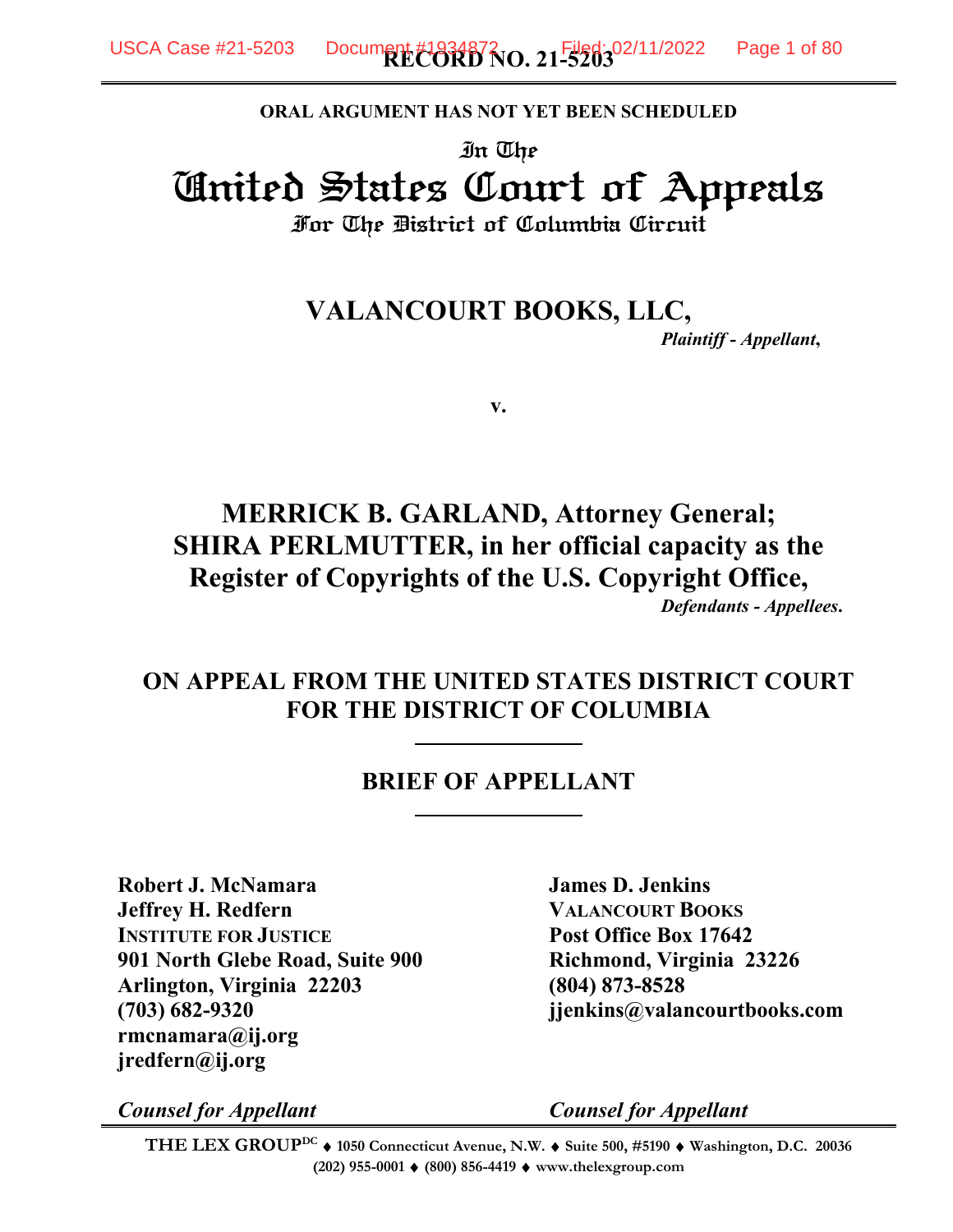## **CERTIFICATE AS TO PARTIES, RULINGS, AND RELATED CASES**

### **A. Parties and Amici**

The Plaintiff-Appellant is Valancourt Books, LLC, a limited liability company incorporated in Virginia. Defendants-Appellants are Merrick B. Garland, in his official capacity as the Attorney General of the United States, and Shira Perlmutter, in her official capacity as the Register of Copyrights of the U.S. Copyright Office. Zvi S. Rosen and Brian L. Frye have filed a Notice of Intent to File an Amicus Curiae Brief in this matter. No other parties or amici have yet appeared.

## **B. Rulings Under Review**

This appeal seeks review of the order and opinion entered by the district court (Hon. Amy Berman Jackson), granting summary judgment to the defendants below. The order and opinion are reproduced at pages 174 and 175–200 of the Joint Appendix, respectively. The opinion below has also been published at 2021 U.S.P.Q.2D (BNA) 791.

## **C. Related Cases.**

Appellant is unaware of any related cases.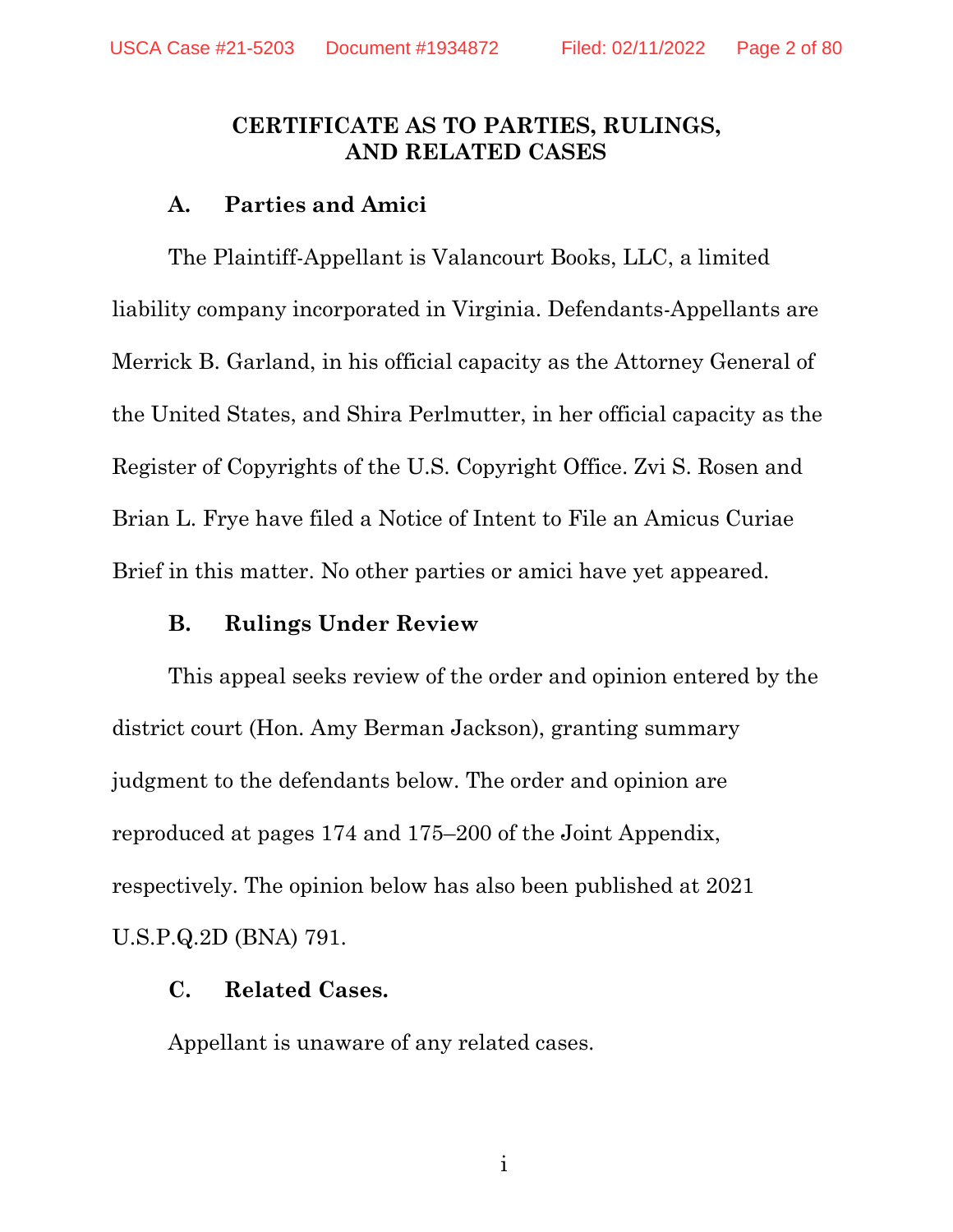## **CIRCUIT RULE 26.1 DISCLOSURE STATEMENT**

Valancourt Books, LLC, a limited liability corporation incorporated under the laws of Virginia, hereby states that it has no parent companies or subsidiaries and that no publicly held company has any ownership interest in it.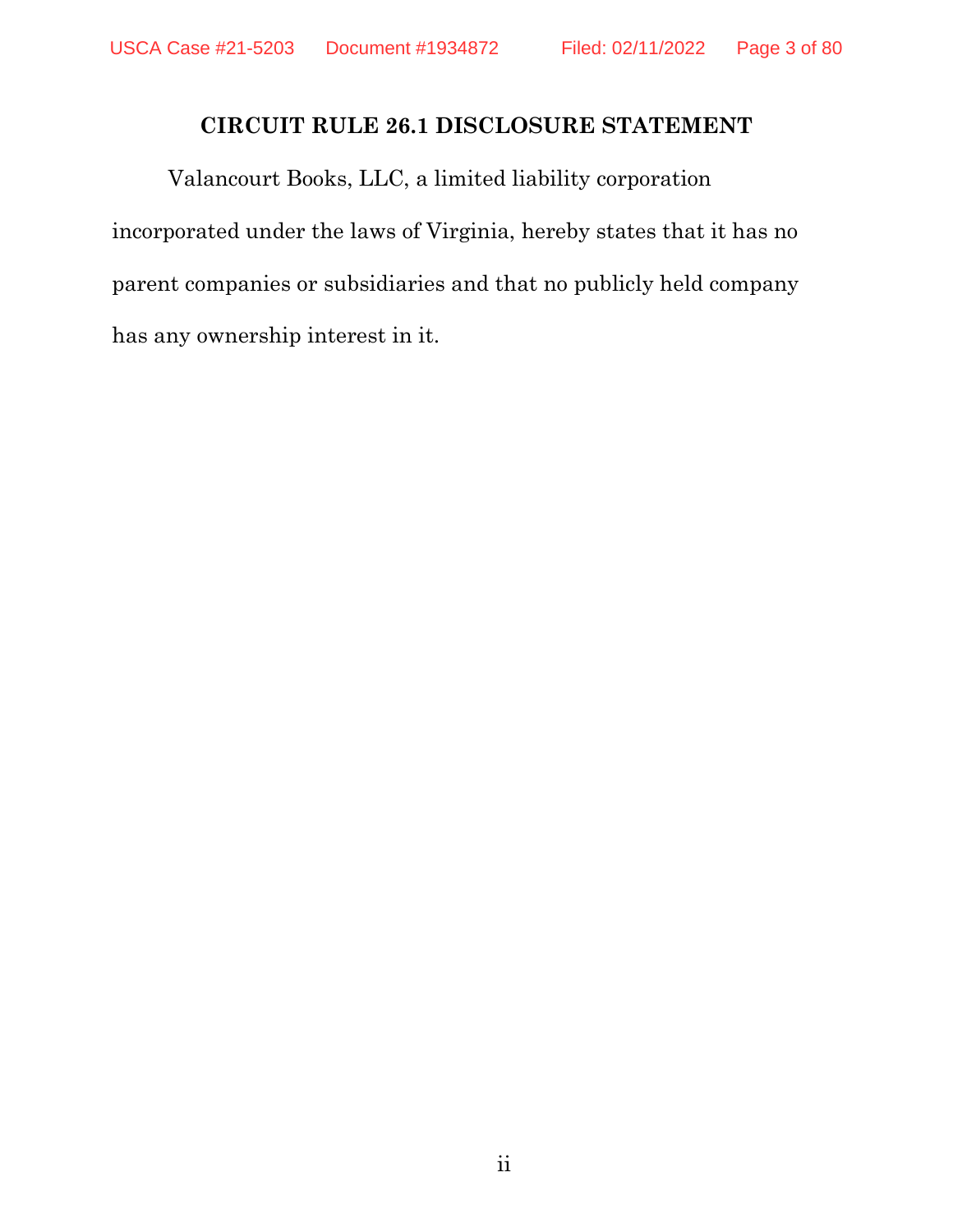# **TABLE OF CONTENTS**

# **Page**

|                | CERTIFICATE AS TO PARTIES, RULINGS, AND                                                                                          |  |  |  |  |  |
|----------------|----------------------------------------------------------------------------------------------------------------------------------|--|--|--|--|--|
|                |                                                                                                                                  |  |  |  |  |  |
|                |                                                                                                                                  |  |  |  |  |  |
|                |                                                                                                                                  |  |  |  |  |  |
|                |                                                                                                                                  |  |  |  |  |  |
|                |                                                                                                                                  |  |  |  |  |  |
|                |                                                                                                                                  |  |  |  |  |  |
|                |                                                                                                                                  |  |  |  |  |  |
|                |                                                                                                                                  |  |  |  |  |  |
|                |                                                                                                                                  |  |  |  |  |  |
|                |                                                                                                                                  |  |  |  |  |  |
| $\mathbf{I}$ . | THE DISTRICT COURT ERRED BY TREATING<br>VALANCOURT'S ORIGINAL CLAIMS AS MOOT IN LIGHT OF<br>THE GOVERNMENT'S SETTLEMENT OFFER 19 |  |  |  |  |  |
| Π.             | THE MANDATORY-DEPOSIT REQUIREMENT VIOLATES THE<br>26                                                                             |  |  |  |  |  |
|                | The Mandatory-Deposit Requirement Is Not An<br>A.<br>26                                                                          |  |  |  |  |  |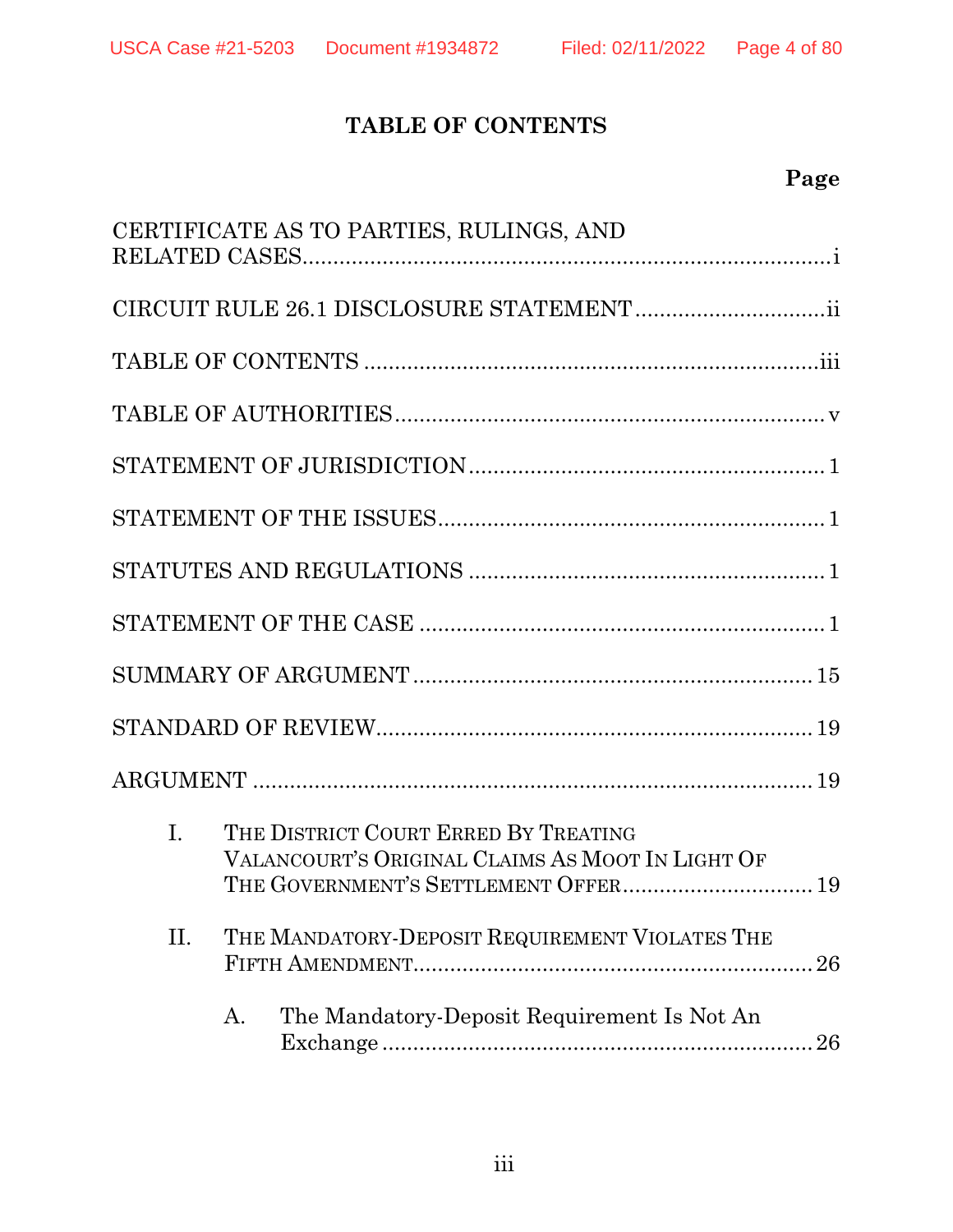|                 |           | 1. | The ruling below misunderstands Supreme                                                       |  |
|-----------------|-----------|----|-----------------------------------------------------------------------------------------------|--|
|                 |           | 2. | None of Valancourt's actions or omissions<br>justify the seizure of its property34            |  |
|                 | <b>B.</b> |    | The District Court Erred By Relying On The<br>Ninth Circuit's Decision In Ladd v. Law &       |  |
|                 |           | 1. |                                                                                               |  |
|                 |           | 2. | Ladd has been vitiated by later statutory<br>$changes \dots 40$                               |  |
| III.            |           |    | THE MANDATORY-DEPOSIT REQUIREMENT VIOLATES THE                                                |  |
|                 | A.        |    | Mandatory Deposit Is Subject To Strict Scrutiny44                                             |  |
|                 | <b>B.</b> |    | Mandatory Deposit Is Overbroad And Cannot<br>Survive Either Strict Or Intermediate Scrutiny51 |  |
|                 |           |    |                                                                                               |  |
|                 |           |    |                                                                                               |  |
|                 |           |    |                                                                                               |  |
| <b>ADDENDUM</b> |           |    |                                                                                               |  |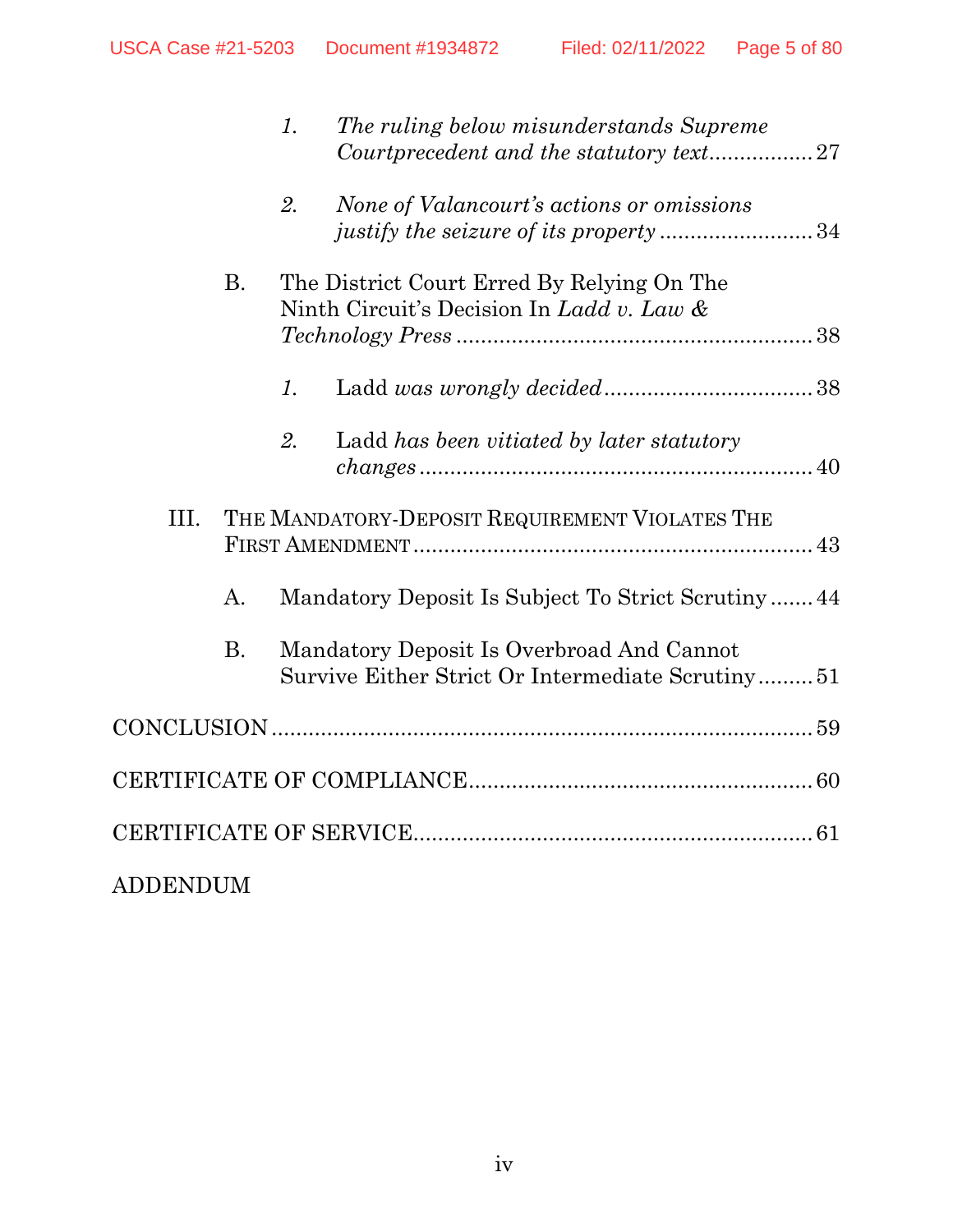# **TABLE OF AUTHORITIES**

| <b>CASES</b>                                                    | Page(s) |
|-----------------------------------------------------------------|---------|
| Am. Fuel & Petrochem. Mfrs. v. EPA,                             |         |
| Armstrong v. United States,                                     |         |
| Bartnicki v. Vopper,                                            |         |
| Cedar Point Nursery v. Hassid,                                  |         |
| Conservation Force v. Salazar,                                  |         |
| Farrell v. Blinken,                                             |         |
| Friends of the Earth, Inc. v. Laidlaw Env't Servs. (TOC), Inc., |         |
| Glob. Tel*Link v. $FCC$ ,                                       |         |
| Golan v. Holder,                                                |         |
| Gordon v. Lynch,                                                |         |
| *Horne v. Dep't of Agric.,                                      |         |
|                                                                 |         |

*\**Authorities upon which we chiefly rely are marked with asterisks.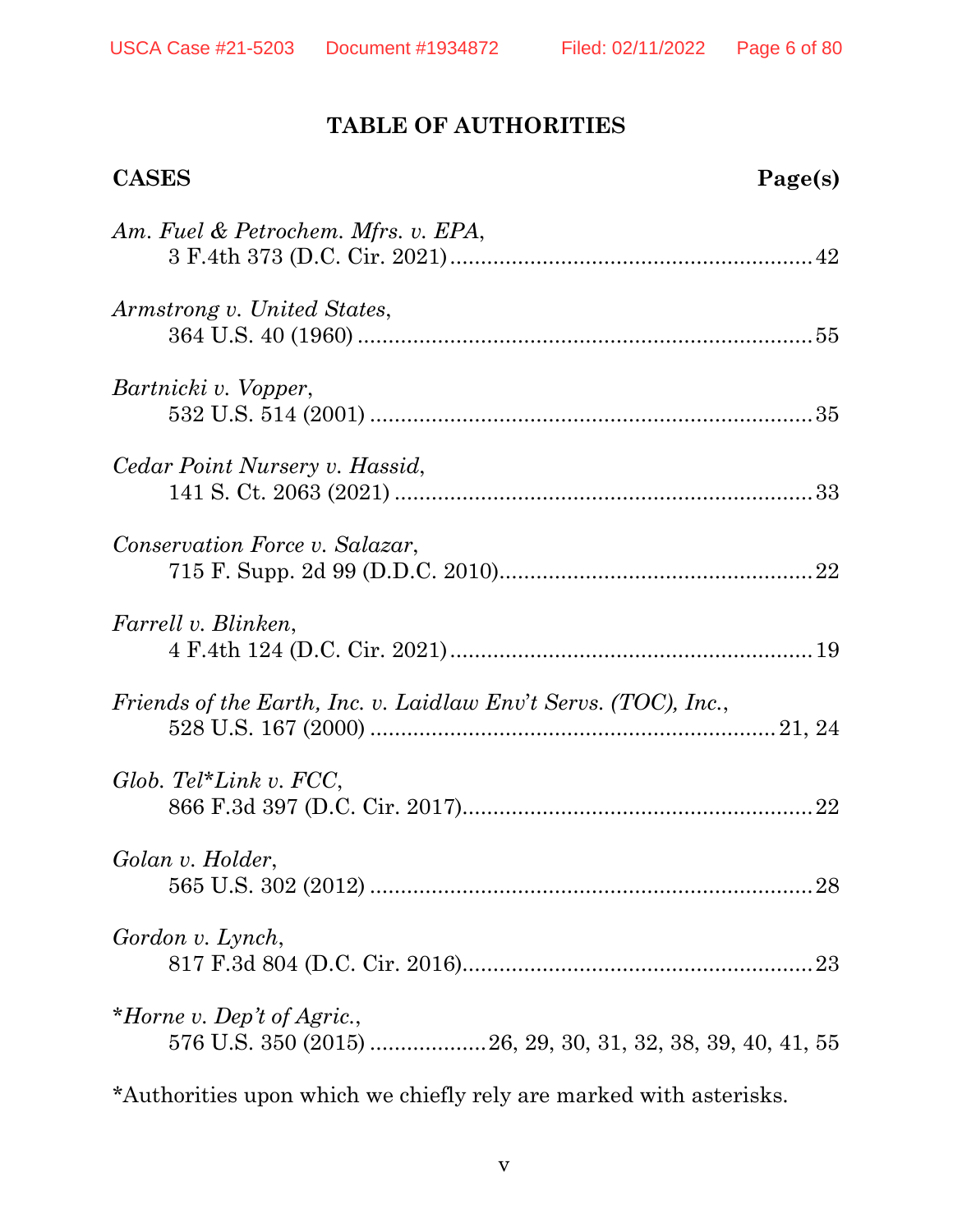| Hoye v. City of Oakland,                                                           |
|------------------------------------------------------------------------------------|
| K.P. v. LeBlanc,                                                                   |
| Ladd v. Law & Tech. Press,<br>762 F.2d 809 (9th Cir. 1985)  26, 38, 39, 40, 41, 42 |
| Leathers v. Medlock,                                                               |
| Logical Operations, Inc. v. 30 Bird Media, LLC,                                    |
| Mahoney v. Babbitt,                                                                |
| McCullen v. Coakley,                                                               |
| <i>McIntyre v. Ohio Elections Comm'n,</i>                                          |
| Nat'l Comics Publ'ns, Inc. v. Fawcett Publ'ns, Inc.,                               |
| Nat'l Mining Ass'n v. Dep't of Interior,                                           |
| Parents Involved in Cmty. Schs. v. Seattle Sch. Dist. No. 1,                       |
| *Reed v. Town of Gilbert,                                                          |
| Ruckelshaus v. Monsanto Co.,                                                       |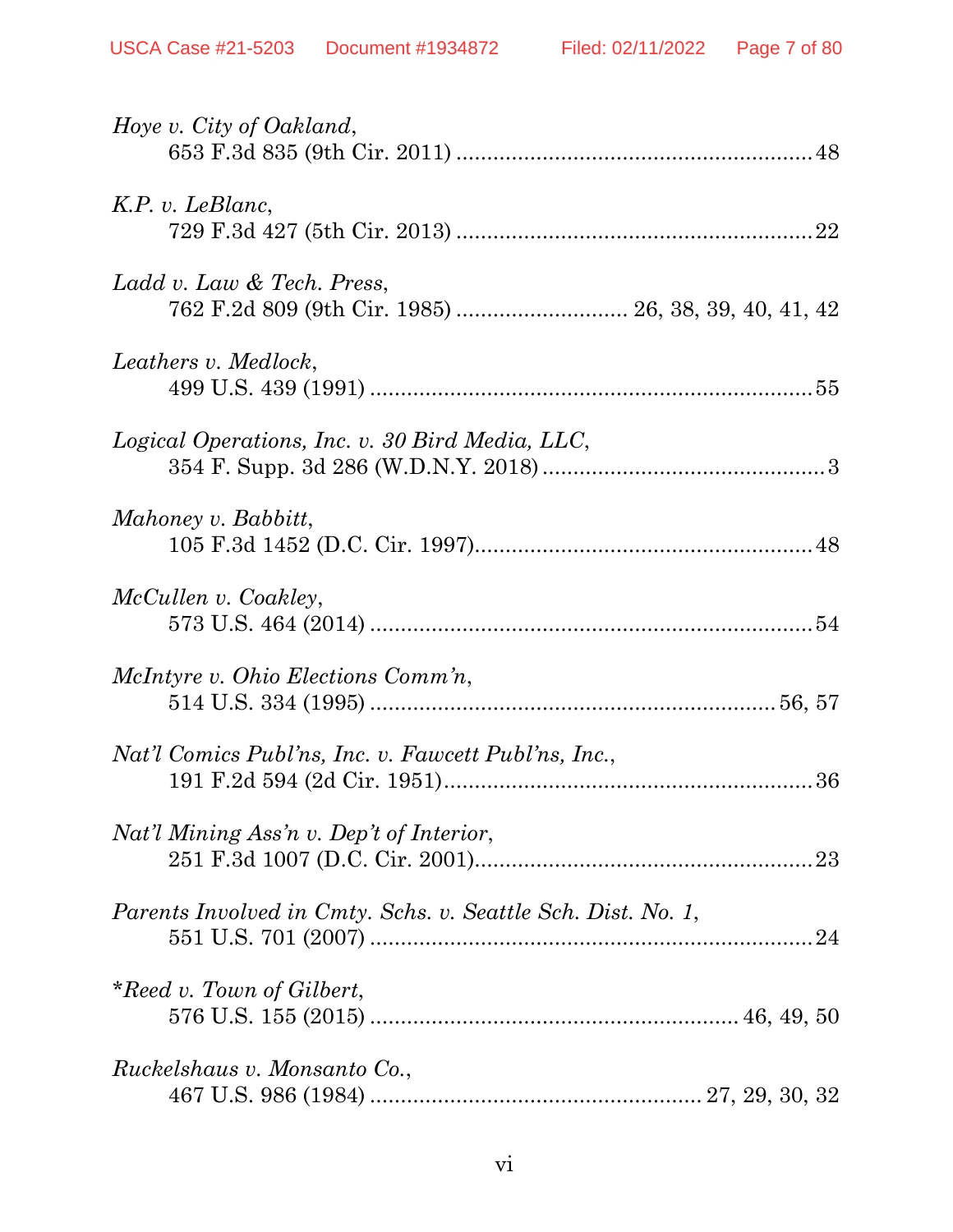| Talley v. California,                               |
|-----------------------------------------------------|
| Time Warner Ent. Co. v. FCC,                        |
| Trinity Lutheran Church of Columbia, Inc. v. Comer, |
| Turner Broad. Sys., Inc. v. FCC,                    |
| U.S. v. Concentrated Phosphate Exp. Ass'n,          |
| U.S. v. Playboy Ent. Grp., Inc.,                    |
| U.S. Tr. Co. of N.Y. v. New Jersey,                 |
| Ward v. Rock Against Racism,                        |
| Wheaton v. Peters,                                  |
| *Zukerman v. U.S. Postal Serv.,                     |
| <b>CONSTITUTIONAL PROVISIONS</b>                    |
| 43, 44, 46, 49, 51, 54, 56                          |
|                                                     |

|--|--|--|--|--|--|--|--|--|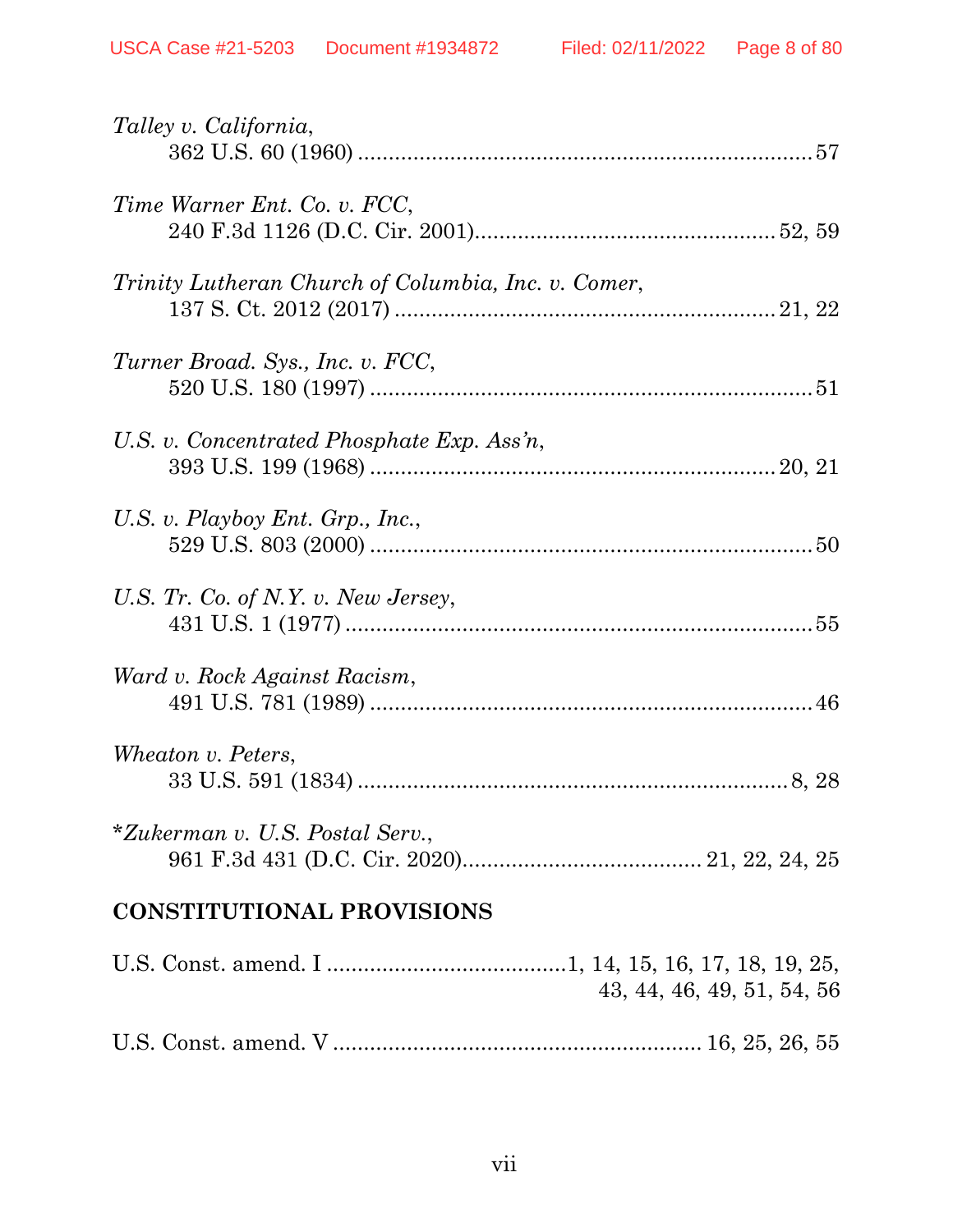# **STATUTES**

| Berne Convention for the Protection of Literary and Artistic Works,<br>art. 5(2), <i>adopted</i> Sept. 9, 1886, S. Treaty Doc. No. 99-27, 1161 |
|------------------------------------------------------------------------------------------------------------------------------------------------|
| Berne Convention Implementation Act of 1988, Pub. L. No. 100-568,                                                                              |
|                                                                                                                                                |
| Copyright Office Fees, 85 Fed. Reg. 9374 (Feb. 19, 2020)37                                                                                     |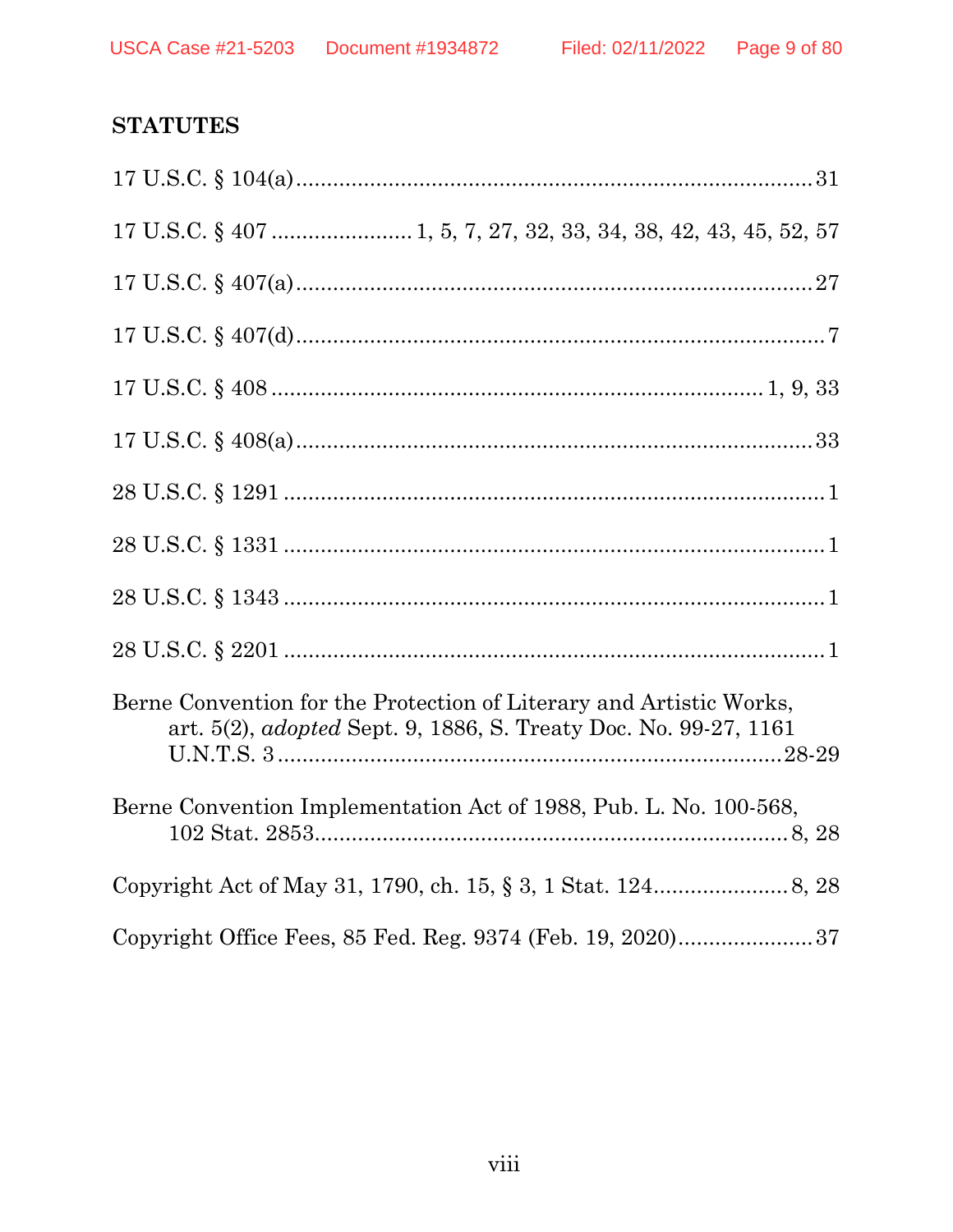# **OTHER AUTHORITIES**

| Creative Commons, CC0: "No Rights Reserved", available at<br>https://creativecommons.org/share-your-work/public-domain/cc0 36       |
|-------------------------------------------------------------------------------------------------------------------------------------|
| Library of Congress's Collections Policy Statements, <i>available at</i>                                                            |
| Thomas F. Cotter, Toward a Functional Definition of Publication in                                                                  |
| U.K. Copyright Service, U.K. Copyright Law Fact Sheet P-01,<br><i>available at https://copyrightservice.co.uk/copyright/p01_uk_</i> |
| U.S. Copyright Office, Compendium of<br>U.S. Copyright Office Practices § 2311 (3d ed. 2021)36                                      |
| U.S. Copyright Office, Fees, available at<br>37                                                                                     |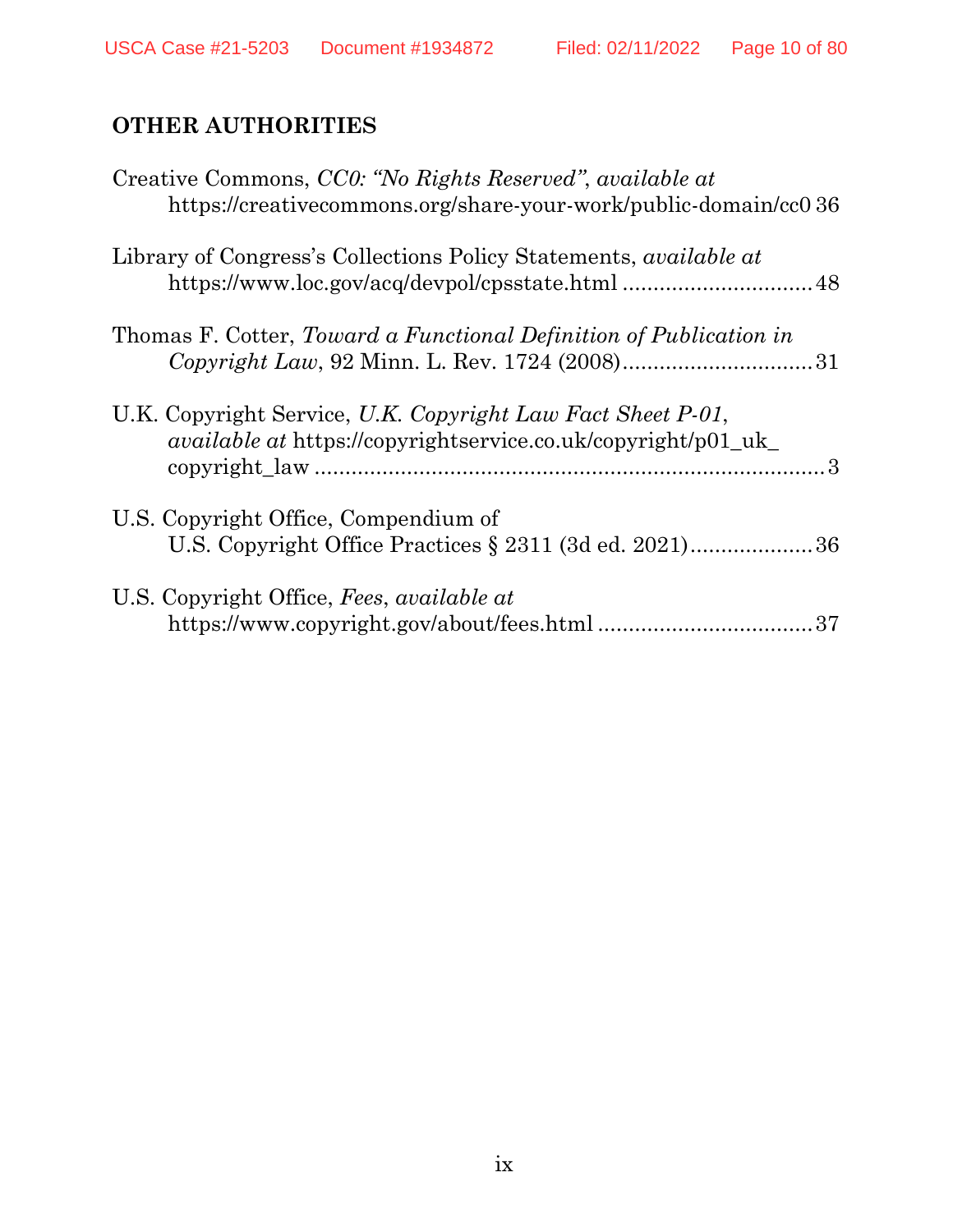#### **STATEMENT OF JURISDICTION**

The district court had jurisdiction over this case pursuant to 28 U.S.C. §§ 1331, 1343, and 2201. On July 23, 2021, the district court entered final judgment in favor of the defendants. JA 174. Plaintiff Valancourt Books timely filed its notice of appeal on September 17, 2021. This Court has jurisdiction under 28 U.S.C. § 1291.

### **STATEMENT OF THE ISSUES**

The U.S. Copyright Office threatened Valancourt Books with tens of thousands of dollars in fines for publishing books containing "copyrightable" material in the United States without providing free copies of those books to the United States for its own use. The issue on appeal is whether a demand like this violates either the Takings Clause or the First Amendment.

#### **STATUTES AND REGULATIONS**

The statutes primarily discussed below, 17 U.S.C. §§ 407 and 408, are reproduced in the Addendum.

#### **STATEMENT OF THE CASE**

Plaintiff-Appellant Valancourt Books is a two-person publishing firm located in Richmond, Virginia. JA 109 ¶ 4; JA 112 ¶ 23. Since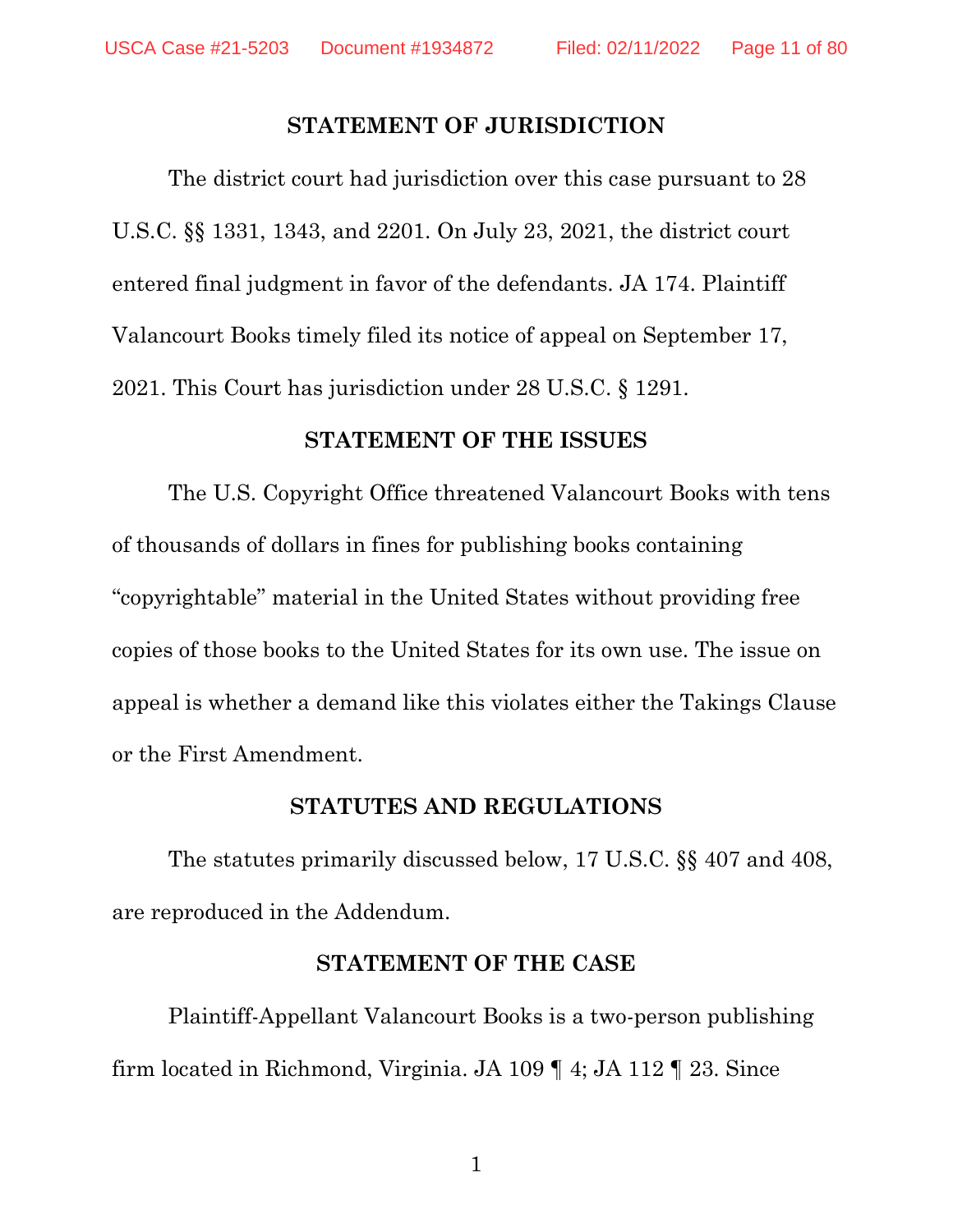2005, founder James Jenkins and his husband have pursued a simple mission through Valancourt: finding and bringing forgotten, unloved, and underappreciated books to a broader audience. JA 148 ¶ 2–3. They find and republish long-forgotten Gothic novels, works of early LGBT authors, and other books they believe deserve a wider audience. *Id.* ¶ 3. The name itself reflects this mission—"Valancourt Books" is a reference to both the dashing hero of Ann Radcliffe's 1794 novel *The Mysteries of Udolpho* and to an essay in which W.M. Thackeray laments that young readers were unfamiliar with Radcliffe's works, which had fallen out of print. JA 110 ¶ 11.

Perhaps understandably, Valancourt's is not a high-volume business. Valancourt's books have received scholarly attention and praise from the popular press, but it is not unusual for a new Valancourt book to sell a few hundred copies at most. JA 111 ¶¶ 18–19. Valancourt survives only because it uses a print-on-demand model; rather than producing a run of thousands of books and storing inventory against future orders, Valancourt's books are printed one at a time by a digital printing vendor. JA 111 ¶ 20; JA 148–49 ¶ 4. This allows Valancourt to avoid the costs of stockpiling physical copies of its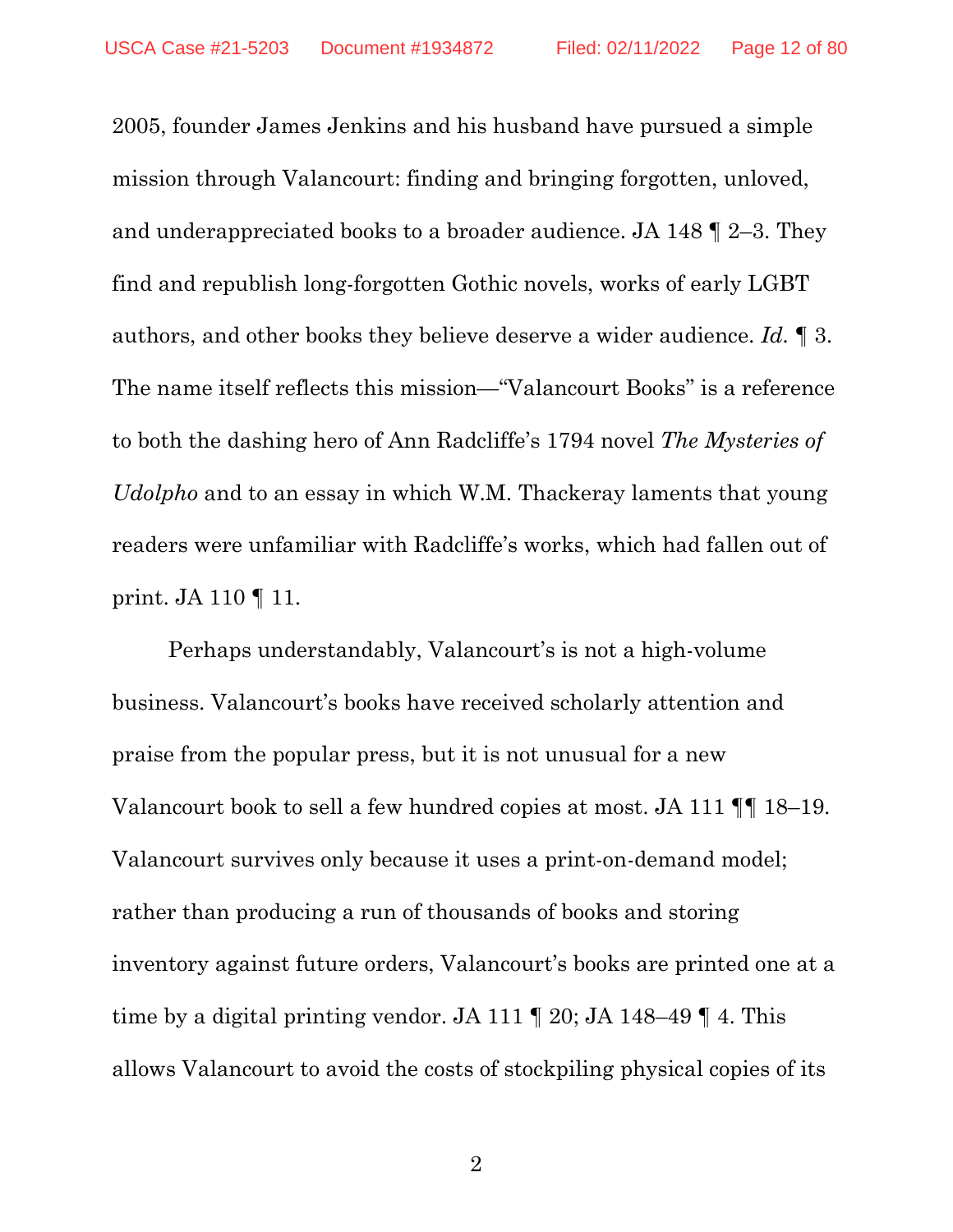books. JA 148–49 ¶ 4. Indeed, when Jenkins himself needs a copy of a Valancourt book, he orders it through the third-party vendor's website. JA 111 ¶ 21.

While most of Valancourt's books are old (and many of the original texts thus long out of copyright), nearly all of them contain at least some new material, whether in the form of scholarly introductions or footnotes meant to clue a reader in on what a reference would have meant to a contemporary audience. JA 149 ¶ 5. As far as Jenkins understood, every book contained at least some material that was copyrighted as a matter of law in the U.S. or the U.K. (the two jurisdictions where most of Valancourt's books were sold), even if only the book's layout.[1](#page-12-0) JA 149 ¶¶ 5–6. And so most if not all Valancourt books contained a notice that the contents were copyrighted. *Id.*  Valancourt did not include these notices because it intended to enforce

<span id="page-12-0"></span><sup>1</sup> Jenkins's understanding that layouts and design choices can be protected by copyright is generally correct as a matter of U.K. law and less clear under U.S. law. *Compare* U.K. Copyright Service, *U.K. Copyright Law Fact Sheet P-01*, *available at* https://copyrightservice. co.uk/copyright/p01\_uk\_copyright\_law, *with Logical Operations, Inc. v. 30 Bird Media, LLC*, 354 F. Supp. 3d, 286, 297–98 (W.D.N.Y. 2018) (explaining complex status of layout decisions under U.S. copyright law).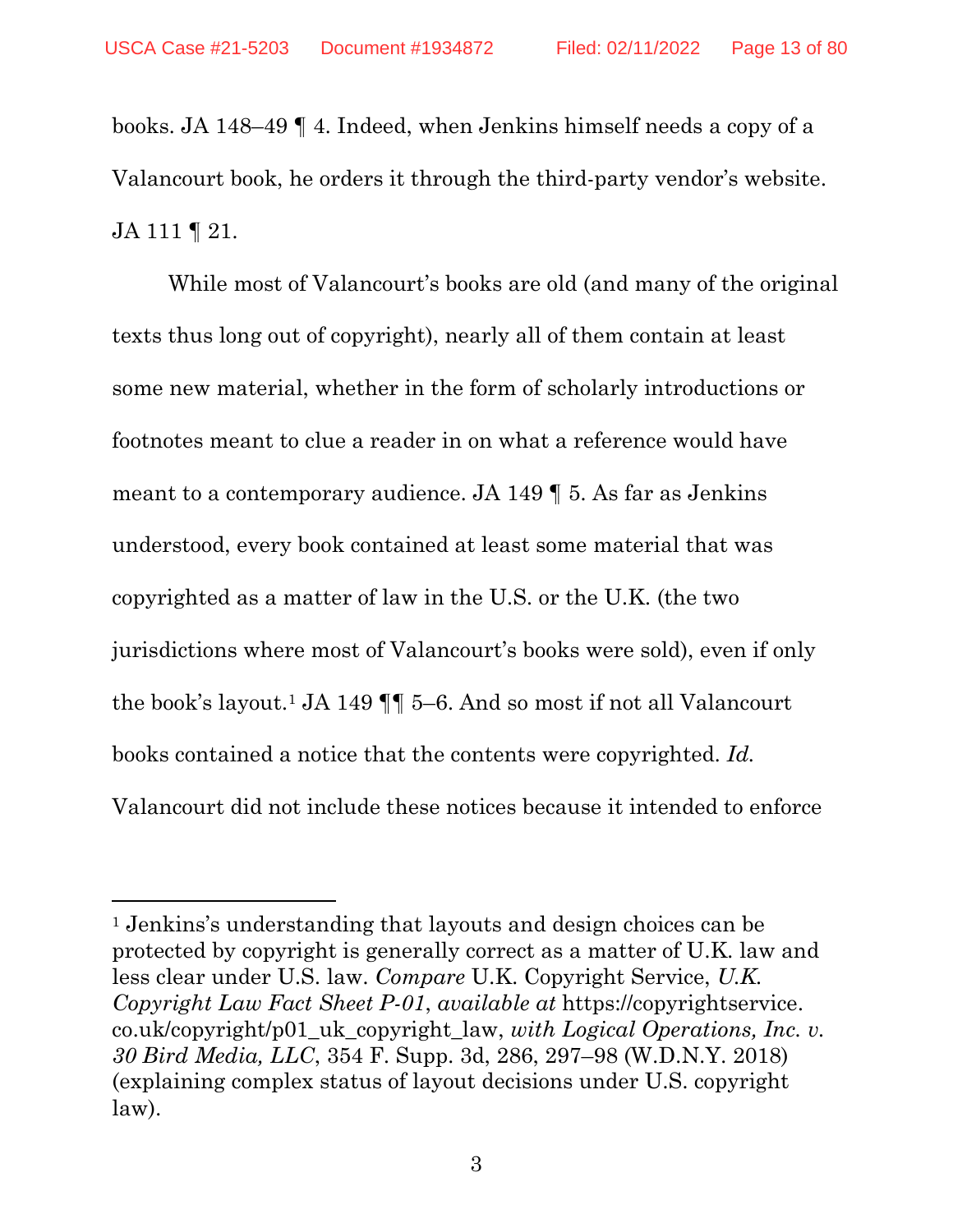its copyrights—indeed, Jenkins testified that it would be "unthinkable" for a firm Valancourt's size to file a copyright lawsuit—but instead for the more prosaic reason that "they [were] true." JA 149 ¶ 6.

As to the new material in Valancourt's books, Valancourt mostly did not own the copyright. Instead, Valancourt had licensing agreements (sometimes written, sometimes not) with friendly scholars or writers who contributed introductions, footnotes, and the like, and allowed Valancourt to publish them. JA 150 ¶ 7.

Over the years Valancourt's model proved enough of a success that it could serve as Jenkins's full-time occupation (though not enough of a success for its staff to expand beyond Jenkins and his husband). JA 110 ¶ 15; JA 112 ¶ 23. Beyond its modest financial success, though, Valancourt has succeeded in its mission, with a catalog of over 400 books, some so rare that (before their republication by Valancourt) they had survived in only a single known copy. JA 111  $\P$  16–17.

That success was threatened on June 11, 2018, when Jenkins received via email a letter from Michael Lind, an employee of the Copyright Office. JA 130. The letter notified Jenkins that Valancourt had failed to comply with the mandatory-deposit requirements of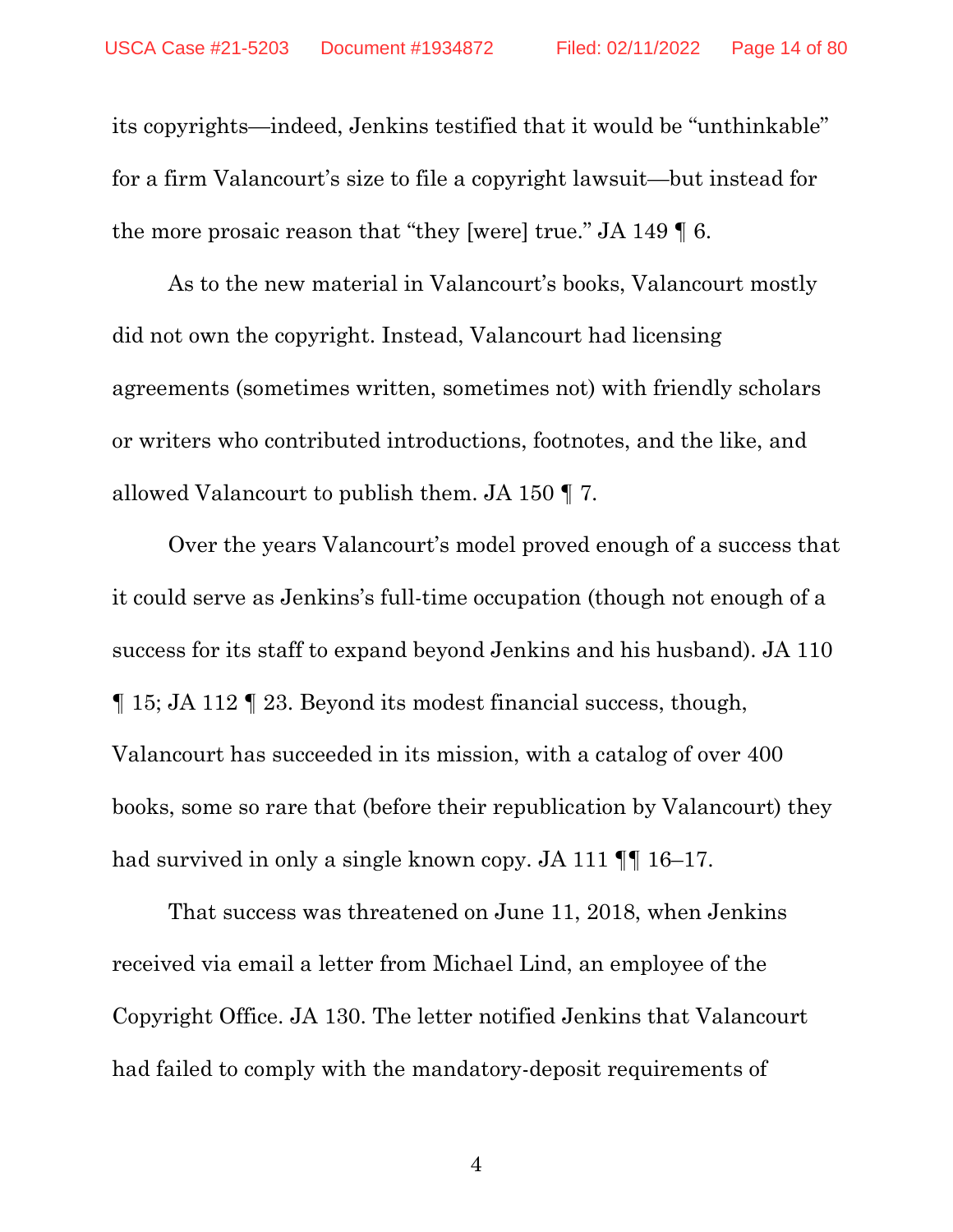17 U.S.C. § 407 and ordered him to immediately provide copies of some 341 Valancourt books on pain of fines. JA 122–23; JA 127–32. Despite his years in publishing, this was the first Jenkins had heard of the mandatory-deposit requirement. JA 123 ¶ 74.

Jenkins was dismayed by this email. JA 146–47 ¶ 7. The fines were daunting, reaching at least into the six figures, and complying with the request would impose a significant burden in time and money. *Id.* He knew through firsthand experience that supplying the Library of Congress with copies of Valancourt's books could be expensive and burdensome: Early in Valancourt's history, Jenkins had voluntarily participated in a Library program called the "Cataloging in Publication Program," in which publishers exchange free copies of their books for catalog control numbers from the Library. JA 120 ¶ 62, JA 151 ¶ 10. Jenkins had at first believed that the program would help Valancourt sell its books to public libraries, but he ultimately concluded that supplying the books was an unjustifiable expense. *Id*.

Moreover, Jenkins had kept copies of virtually none of the demanded books; providing copies of them to the federal government would require him to order copies through his third-party printing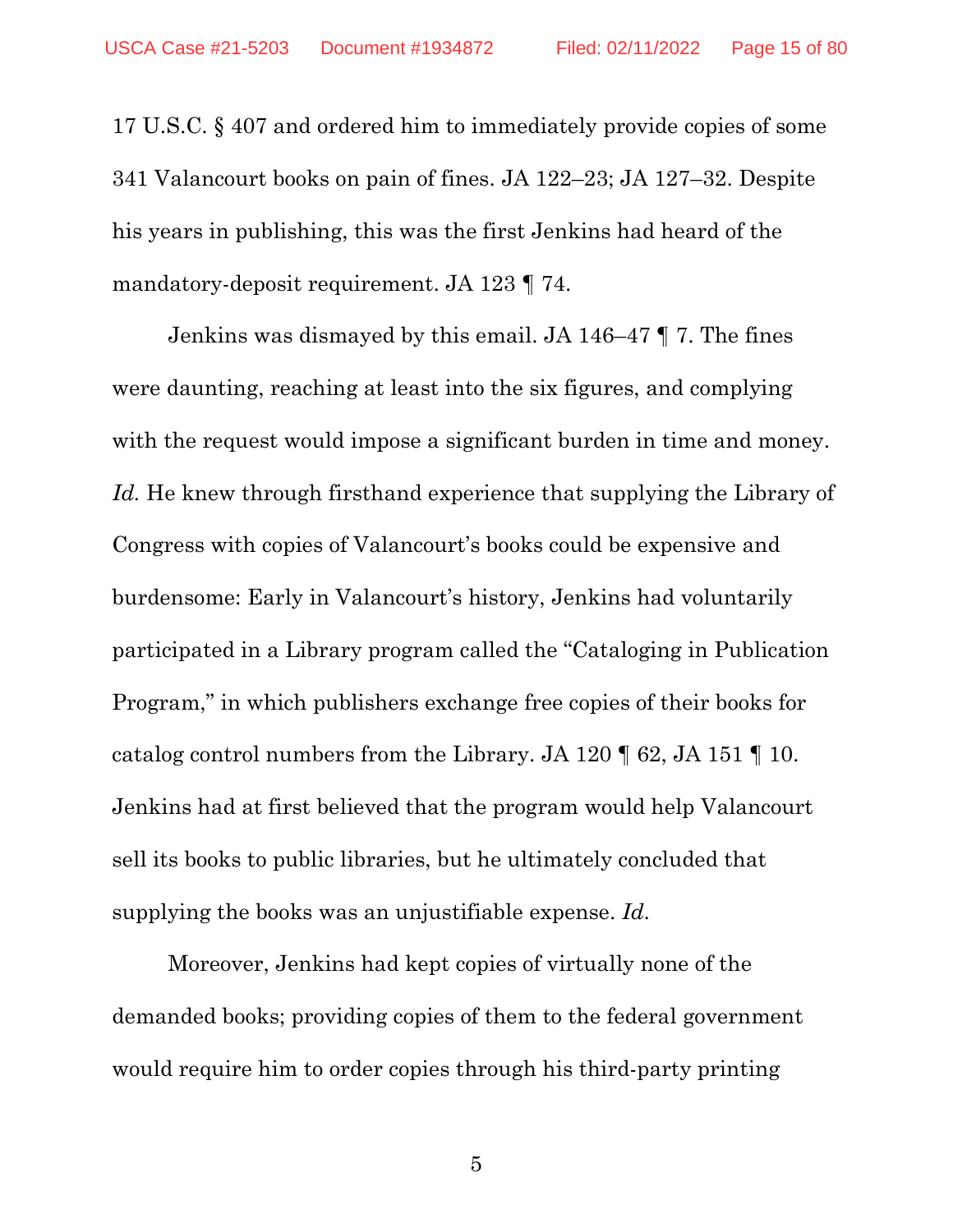vendor. JA 123 ¶¶ 75–76. Complying with this demand—ordering, repackaging, and shipping over 300 books—would cost him thousands of dollars and many hours of time. JA 151 ¶ 10.

With that in mind, Jenkins promptly responded to the demand letter. He explained that (a) Valancourt was a small, print-on-demand publisher that would find compliance extremely burdensome, (b) most of Valancourt's books were in fact reprints of older books that would already be in the Library's collection in earlier editions, and (c) many of the books requested had already been deposited with the Library pursuant to Valancourt's previous participation in the Cataloging in Publication Program. JA 134–35.

Two months later, the Copyright Office responded, rejecting Jenkins's arguments. JA 137. To the extent Valancourt's books contained any new "copyrightable" material at all, Valancourt was required to deposit them regardless of any earlier editions the Library might have. *Id.* And to the extent Valancourt had deposited books voluntarily as part of the Cataloging in Publication Program, those books did not count: They had been deposited in exchange for a control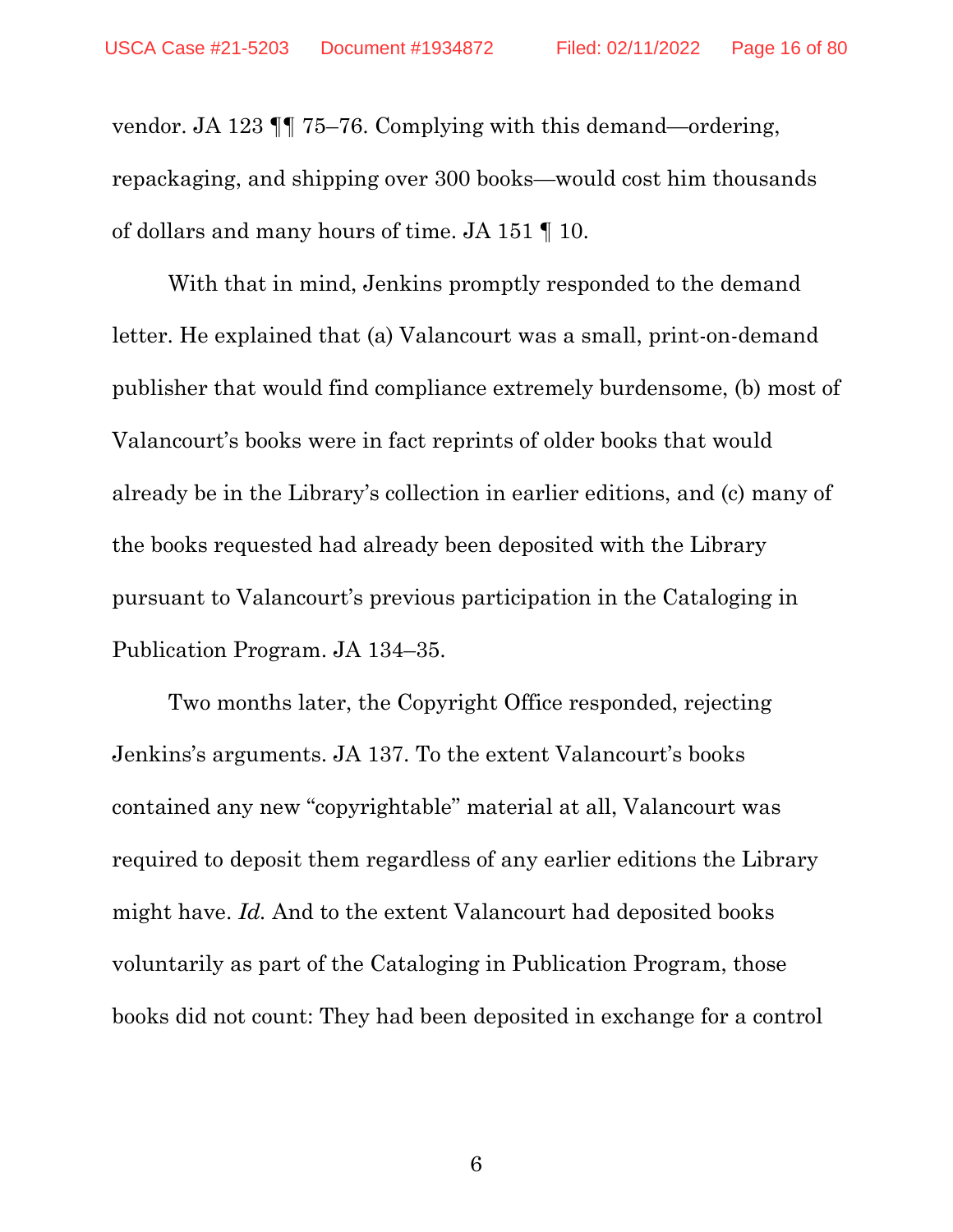number, and the mandatory-deposit law required Valancourt to deposit books free of charge. *Id.*

The Copyright Office did, however, reduce the total number of books demanded from 341 to 240. The record is unclear as to exactly why or how the Copyright Office culled its demand down to 240 books. The Copyright Office claims it tried to remove books that did not contain "newly added material," though Jenkins testified that the removed books seemed to have just as much copyrightable material as the remaining 240. *Compare* JA 123 ¶ 77, *with* JA 150–51 ¶ 9.

The mystery of the reduced demand aside, however, the Copyright Office's position was based on a correct understanding of the statute. Federal law, as embodied in 17 U.S.C. § 407, required Valancourt to deposit with the government copies of any work that contained any "copyrightable" material. JA 115–16 ¶ 43. If Valancourt failed to do so in response to the government's demand, it could face fines of up to \$250 per book, plus the book's retail price, plus a separate fine of \$2,500 per book if its refusal to comply was "willful[ ]." 17 U.S.C. § 407(d).

Federal law did not always require this. Under federal copyright law as adopted after the Founding, only an author or publisher seeking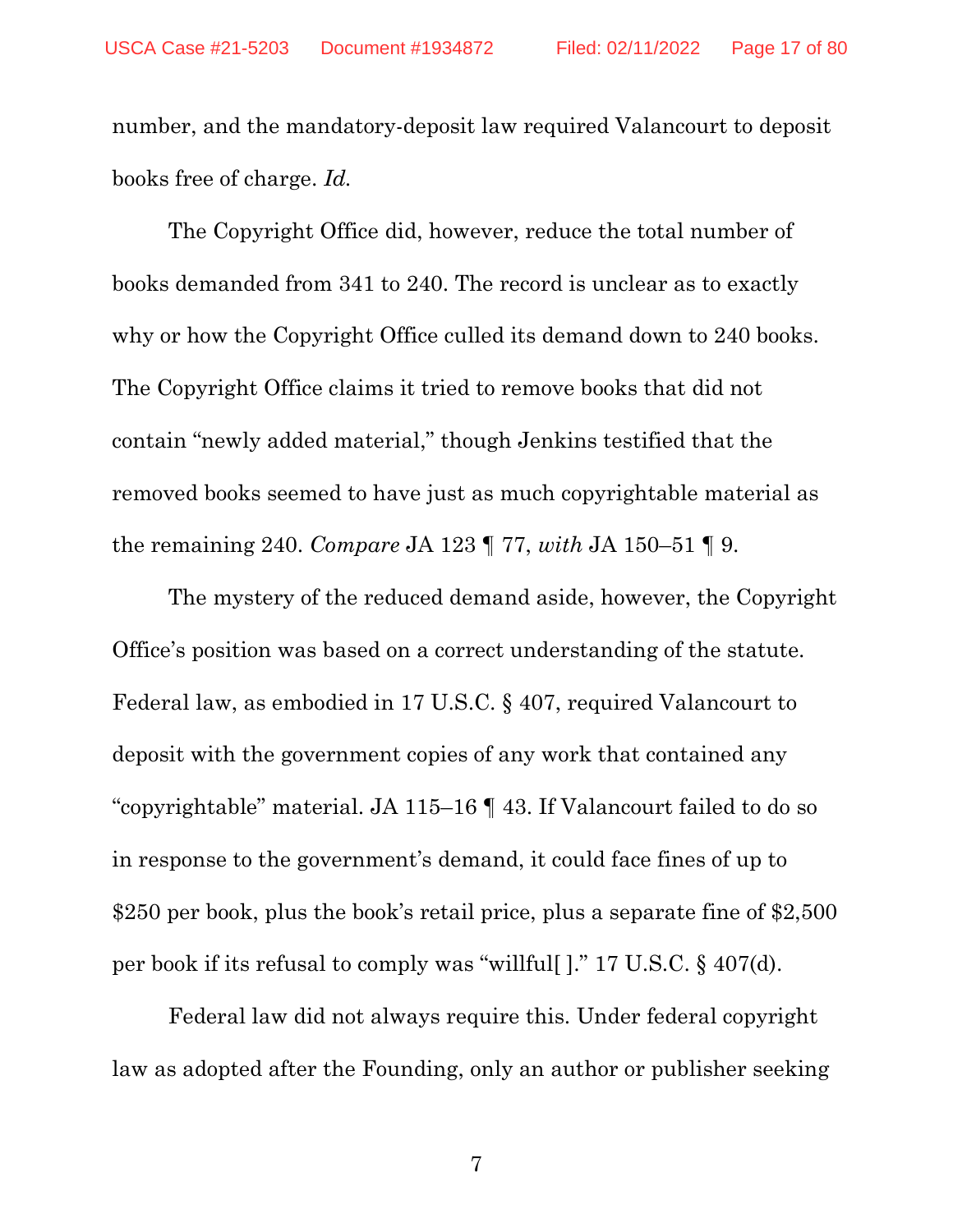copyright protection was required to deposit copies of the work to be protected with the federal government. Copyright Act of May 31, 1790, ch. 15, § 3, 1 Stat. 124, 125; *see also Wheaton v. Peters*, 33 U.S. 591, 592 (1834). As originally conceived, mandatory deposit was an exchange. Those seeking copyright were required to surrender some of their property for it; those who chose not to surrender any property did not receive copyright protection.

No longer. As a result of the United States' entry into the Berne Convention, copyright is no longer conditioned on registration (or anything else). Instead, copyright attaches to a new work the moment the work is created. *See generally* Berne Convention Implementation Act of 1988, Pub. L. No. 100-568, 102 Stat. 2853. Despite this change, the mandatory-deposit requirement persists, but it is no longer an exchange. Instead, it operates as a requirement imposed on any publication that contains anything "copyrightable"—which is to say any publication containing any new material at all. JA 115–16 ¶ 43.

These mandatory-deposit requirements are not, of course, the only way the Library of Congress obtains works from publishers. As noted above, some books are deposited through the Cataloging in Publication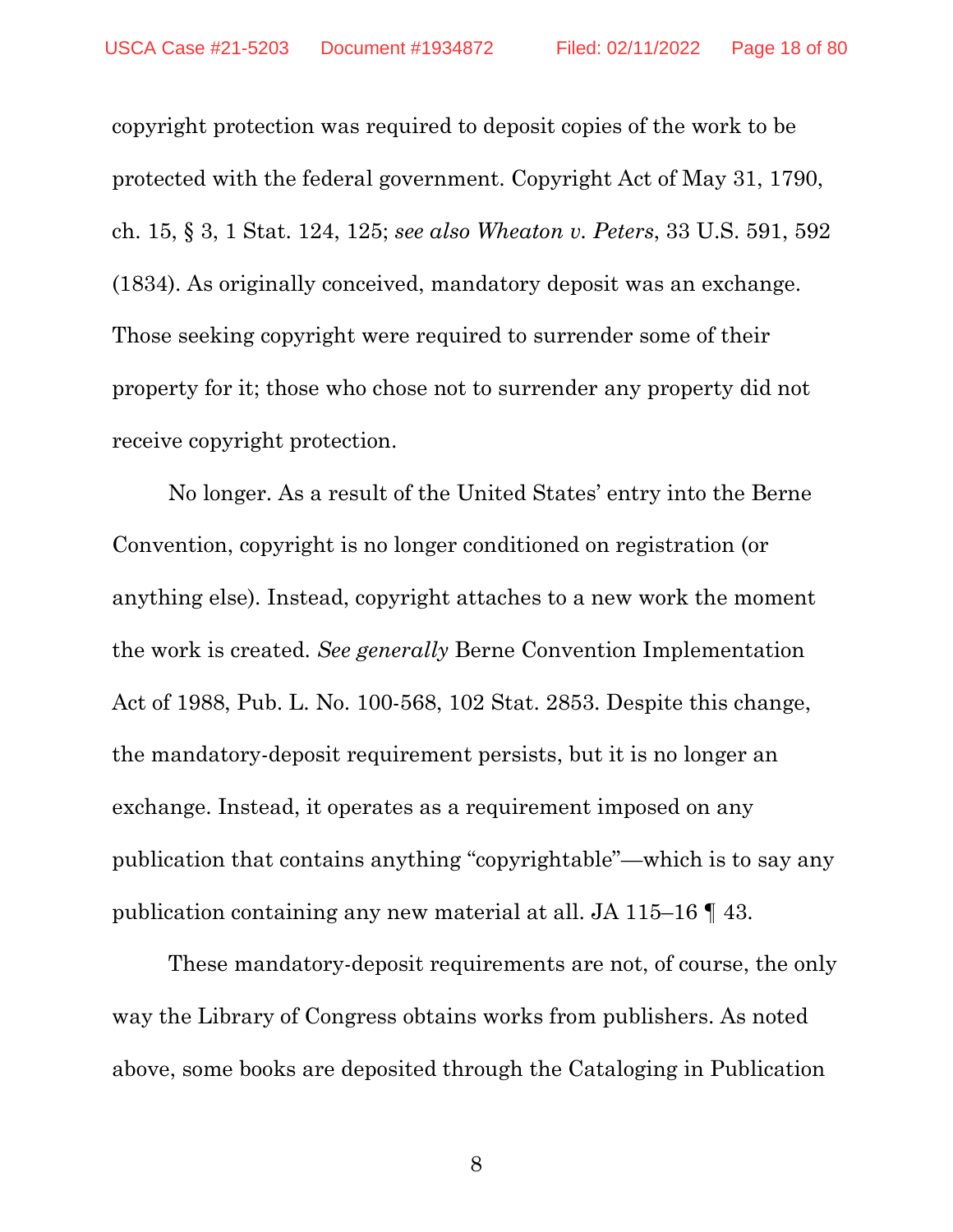Program in exchange for catalog numbers. Still others are deposited in exchange for copyright registration: Under 17 U.S.C. § 408, a publisher that wishes to register its copyright (a necessary step to enforcing that right in court) is still required to deposit copies of the registered work in exchange for registration. But if a publisher opts not to register its copyright, the mandatory-deposit requirement demands that it send in copies of its books anyway—in exchange for nothing at all. JA 116 ¶ 45; JA 120 | 63.

Most publishers that comply with the mandatory-deposit requirement make the deposits on their own without any request from the government. More than 35,000 books were deposited pursuant to the mandatory-deposit requirement in fiscal 2017 alone. JA 118 ¶ 57; JA 120 ¶ 66. But if a publisher fails to deposit copies of its books, the Copyright Office may do what it did to Valancourt and demand copies of the books on pain of fines. JA 117 ¶¶ 50–51. It does this comparatively infrequently. As compared to the more than 35,000 books deposited without any request in 2017, the Copyright Office sent out demands for only about 4,500 titles per year over a six-year period. JA 117 ¶ 51.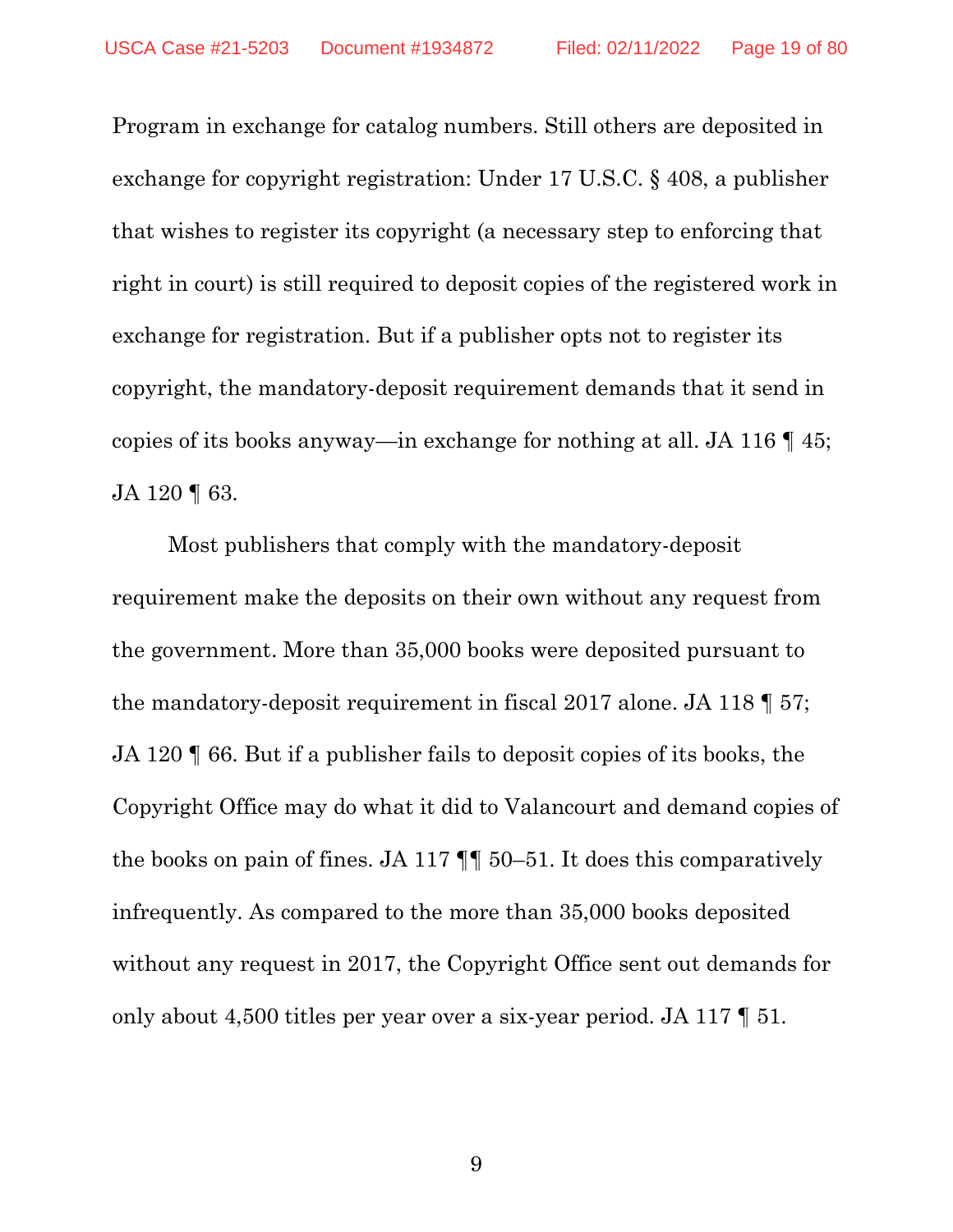Of this smaller number of demands, the majority originate from within the Copyright Office itself. That office employs about a dozen people organized into "acquisitions teams" that are tasked with finding publishers who have not complied with the mandatory-deposit requirement, determining whether those publishers' books fit the Library of Congress's formal criteria for acquisition, and (if so) sending out threat letters to induce compliance. JA 117 ¶¶ 48–49, JA 118 ¶¶ 53– 54. The "acquisitions teams" divide up the publishing world alphabetically, rather than by subject matter, and mostly do their jobs by searching the internet for noncompliant publishers. JA 118 ¶ 56. About 80 percent of the demands for deposit sent out by the Copyright Office result from this sort of self-directed internet research. JA 118 ¶ 57. More rarely, about 20 percent of the time, a demand comes from staff within the Library identifying a book the Library itself wants and asking the Copyright Office to obtain a copy. *Id.*

For all the books that come in via mandatory deposit, far more are deposited in exchange for copyright registration. In fiscal 2017, for example, the Copyright Office received 137,223 books via copyright registration and only 35,554 through mandatory deposit. JA 120 ¶ 66.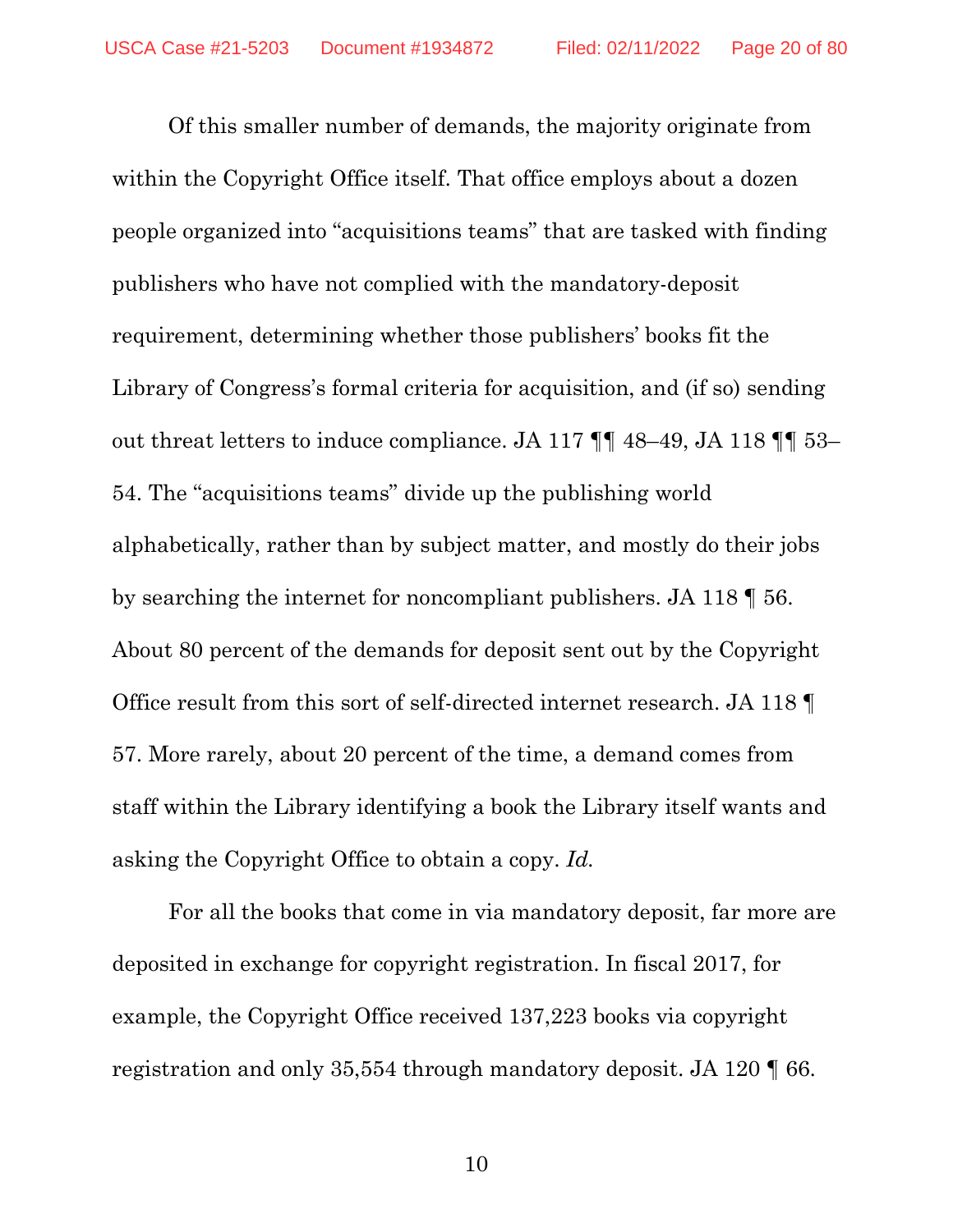Based on the patterns recounted above, fewer than 5,000 of those 35,000 were likely the result of the sort of demand issued to Valancourt, and fewer than 1,000 of those likely came from an actual request by Library of Congress staff. In Valancourt's particular case, the threat letter was issued based on internet research by an "acquisitions team," not by a determination by Library of Congress staff that they needed any of Valancourt's books. JA 122 ¶ 70.

All told, the Copyright Office receives a huge influx of books each year that it then transfers to the Library of Congress. But the Library, unsurprisingly, does not want all these books. Some of them are not the sort of books the Library wants to collect; others are only discarded due to the limited size of the Library's own physical space. JA 120 ¶ 67. The Library must dispose of all of these unwanted books somehow—and so it trades them, gives them away, or just destroys them. JA 121–22 ¶ 68. In 2018 alone, the Library traded or gave away more than 80,000 books. Id. If unwanted books cannot be easily traded or given away, they are simply destroyed—and the Library makes no effort to track how many books it destroys. *Id.* Neither does the Library track where the unwanted books came from: Many of the tens of thousands of books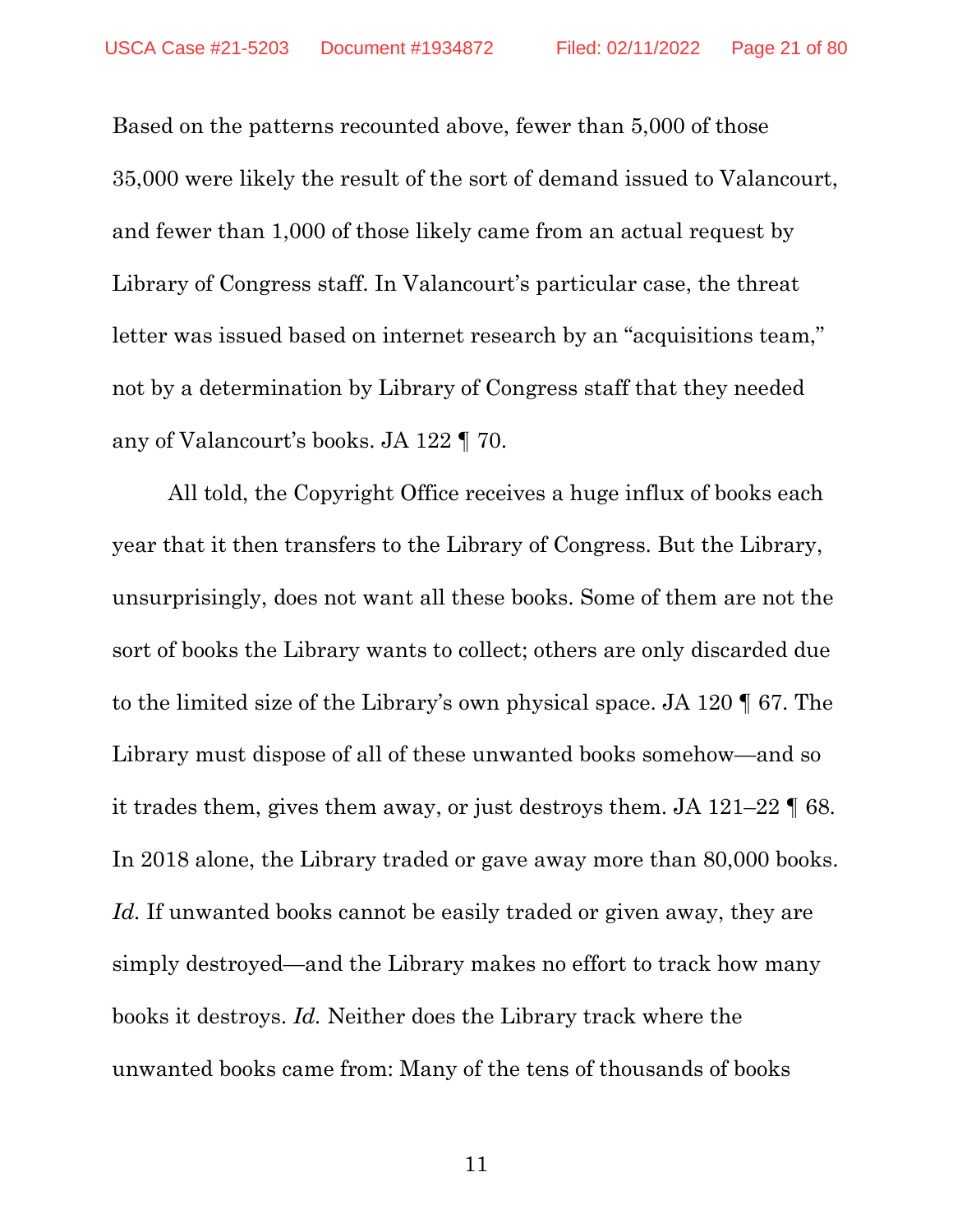given away or destroyed by the Library in 2018 would have been deposited pursuant to the mandatory-deposit requirement, but the Library makes no effort to track how many or what happened to them. JA 121–22 ¶¶ 68–69. In sum, as one might expect, thousands upon thousands of books come in; as many as half (or even more) of them are given away or destroyed; and the government cannot provide even the beginnings of an accounting of what it did with a huge proportion of them.

This system, then, generated the threat letter to Valancourt Books and James Jenkins. Unwilling to spend hours of time and thousands of dollars providing the government with books that (in many cases) it already had, Valancourt sued. JA 6–32. The parties promptly agreed to toll the imposition of any fines pending the outcome of this litigation rather than litigate a preliminary-injunction motion. JA 124 ¶ 81. That tolling agreement is still in place, which means Valancourt still has not complied with the demands and the government has not (yet) initiated action to enforce its threatened fines. *Id.*

While the lawsuit was pending, the government made a settlement offer. Under the terms of the offer, Valancourt would be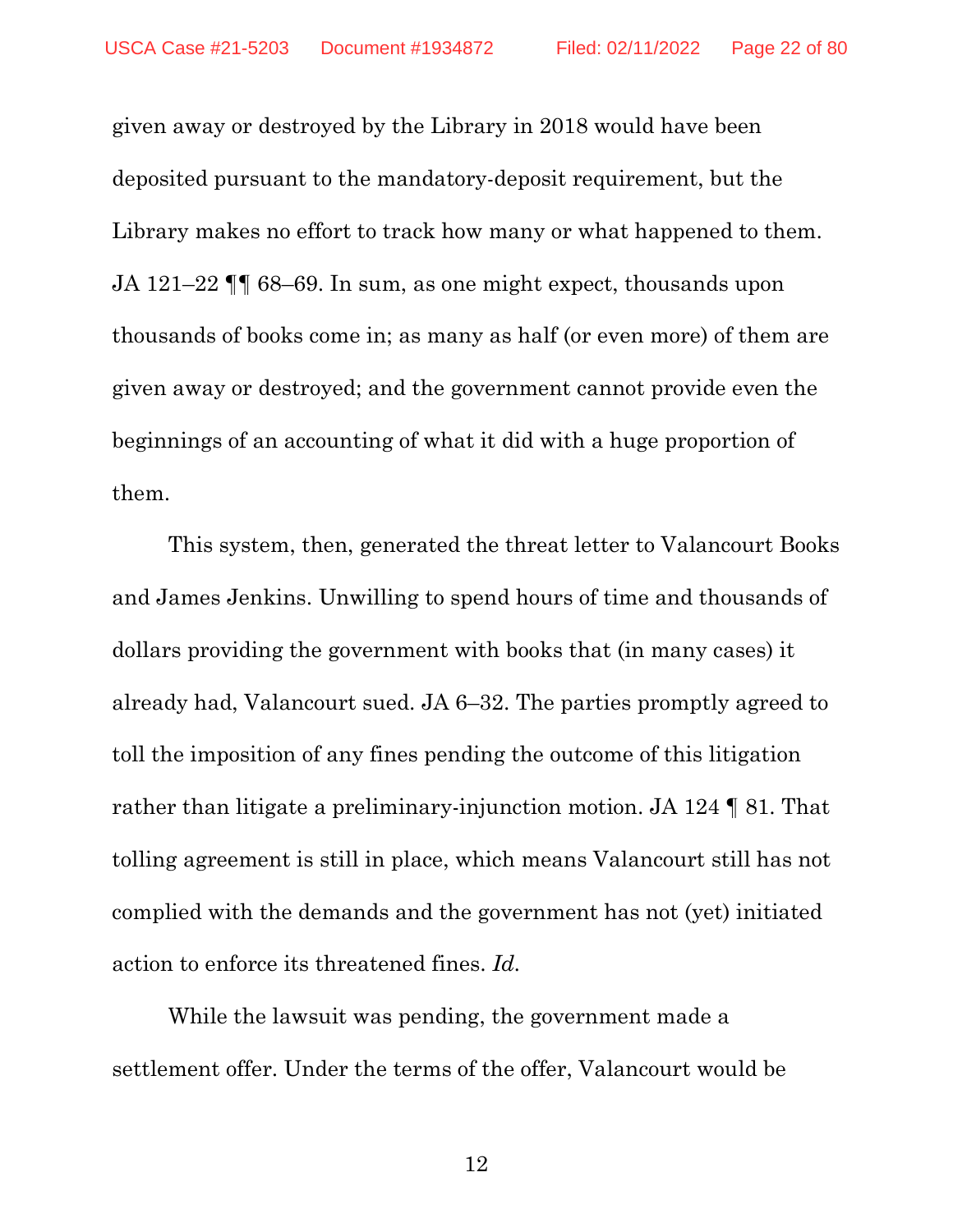allowed to deposit electronic copies of the demanded works instead of physical copies. JA 173. Valancourt rejected the offer, in part because it seemed a ploy to give Valancourt special treatment while leaving the abusive policies in place, but in part because Valancourt did not even have all the requisite electronic copies. JA 167–70. James Jenkins testified that it would take him an enormous amount of time even to comb through Valancourt's electronic records, which had been stored on various personal laptops over the course of the company's 15-year history. What's more, he was quite sure that, having completed this time-consuming search, he would come up at least partly empty: Due to a home burglary several years ago where some of those personal laptops were stolen, he was certain that Valancourt no longer retained copies of at least some of the demanded books. JA 168–70 ¶¶ 6–9. In short, the government's offer would require Valancourt to undertake a huge amount of time and effort—and, then, at the end of all that time and effort, turn over a number of physical books anyway. *Id.*

At cross-motions for summary judgment, Valancourt objected to the consideration of this settlement offer under Federal Rule of Evidence 408. *See, e.g.*, Pl.'s Mem. in Supp. of Mot. Summ. J. (ECF 17-1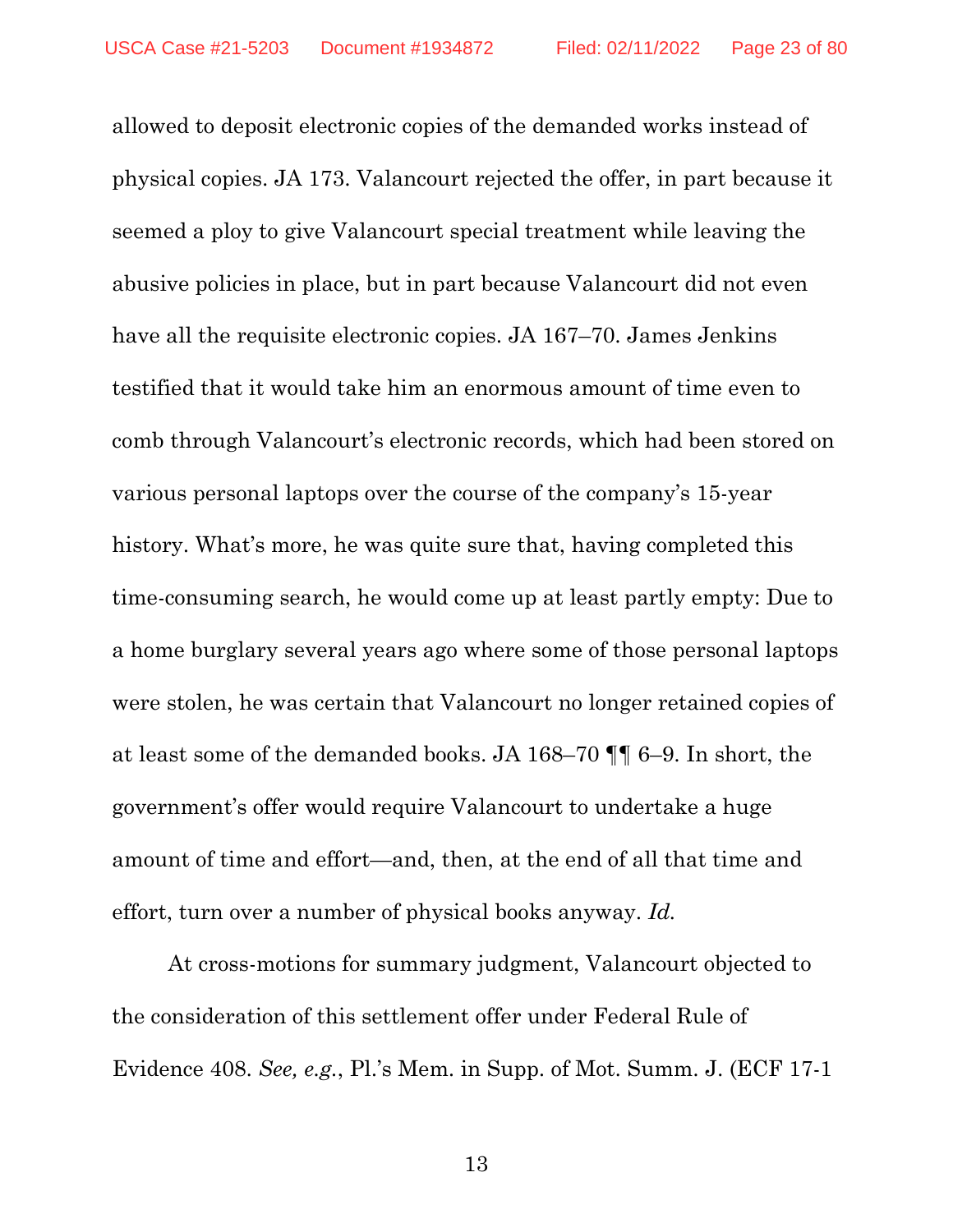below) at 7 n.3. But the government countered that the settlement offer was no longer a settlement offer; it was instead "a statement of Defendants' present intent." JA 165 (quoting Defendants' brief). Crediting this assertion from the government's brief, the district court entered an order directing the parties to file supplemental briefs addressing whether the government's newly asserted position mooted the case. JA 164–66.

After receiving that briefing, the district court eventually entered a decision granting the government's motion for summary judgment. JA 175–200. The court held that (1) it retained subject matter jurisdiction but that the new settlement position announced in the government's brief had partially mooted Valancourt's claims; (2) the mandatorydeposit requirement did not effect a taking because it was a voluntary condition of the receipt of copyright protection; and (3) the burdens imposed on speakers by the mandatory-deposit requirement did not violate the First Amendment. This appeal timely followed.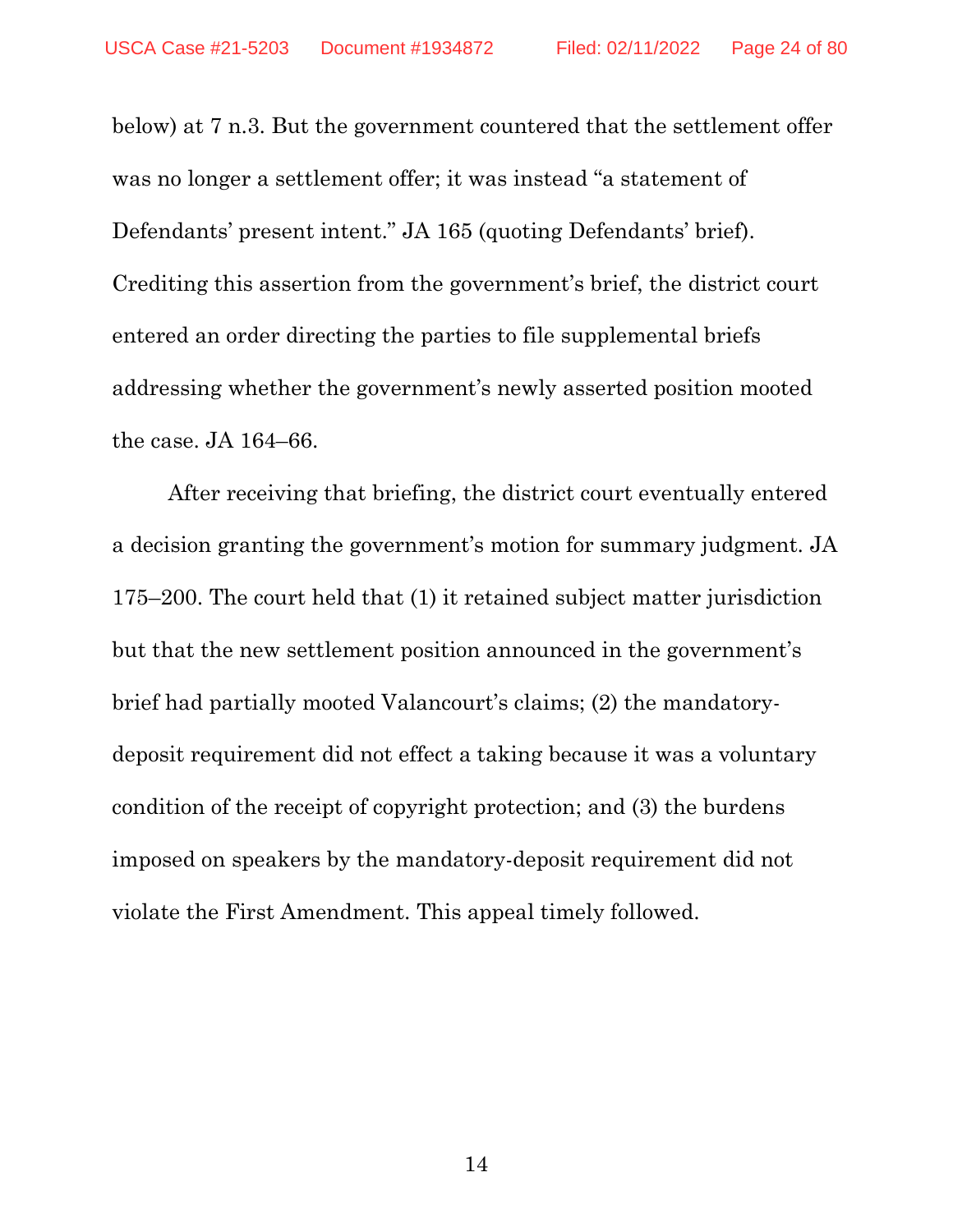#### **SUMMARY OF ARGUMENT**

Valancourt Books wants to publish books that contain at least some new material. The government's position is that Valancourt is not free to do this—that publishing a book that contains any "copyrightable" material requires Valancourt to either provide the government with free copies of that book or pay money in lieu of surrendering its property. Valancourt sued because this is unconstitutional. The Takings Clause prevents the government from demanding private property as a condition of simply publishing a book. And the First Amendment prevents the government from punishing Valancourt (or anybody else) simply because it published a book.

The district court's ruling to the contrary was error.

First, the district court failed to address the actual dispute between the parties. Instead, it held that Valancourt's original constitutional challenge to the government's demand for 240 physical books was moot because of the government's offer to accept electronic copies of books instead. But the government's unilateral change in position—conveyed exclusively in the form of an assertion in the government's summary-judgment brief—cannot moot this case in whole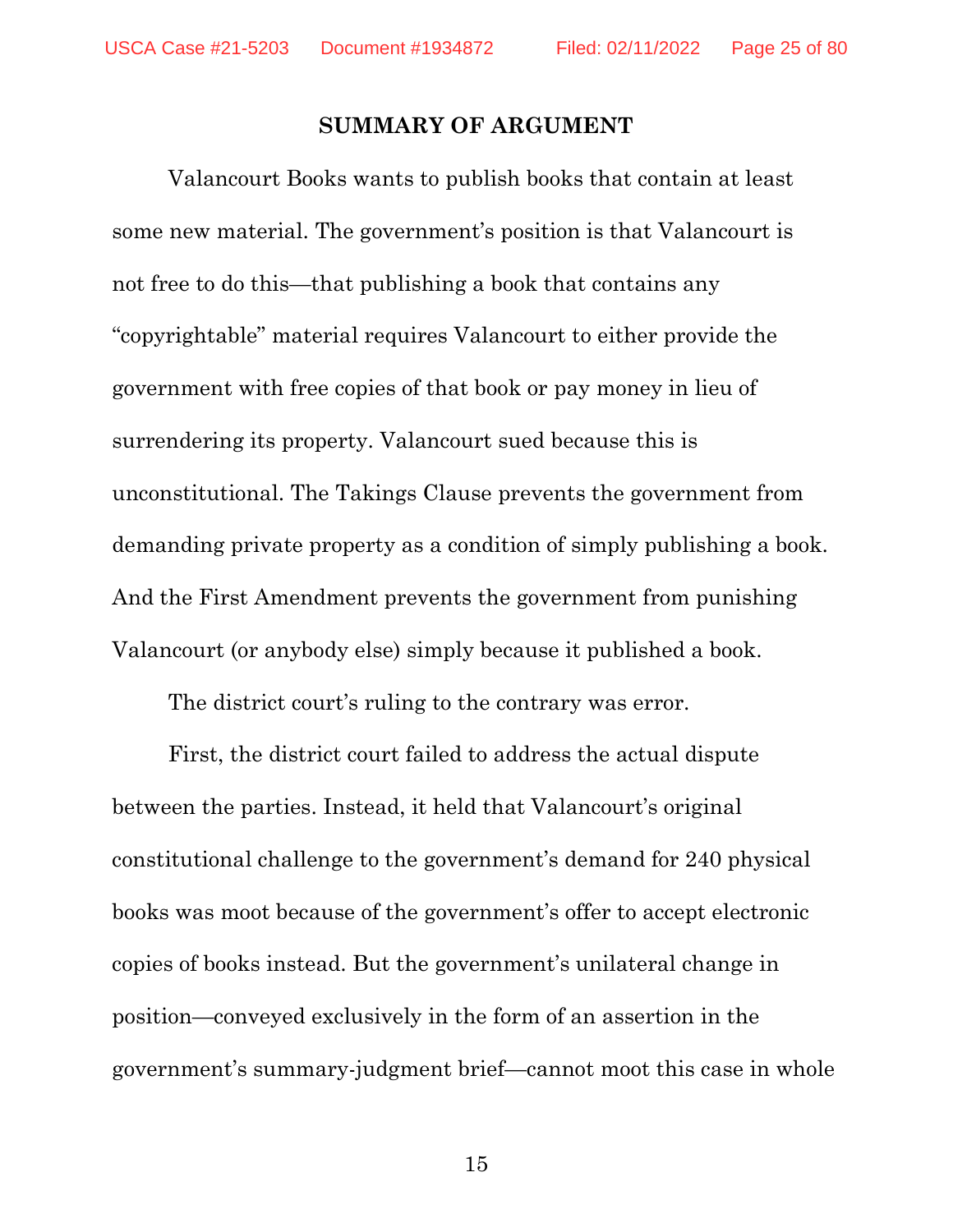or in part. Because there has been no intervening change in law or policy or even an on-the-record explanation for why Valancourt has suddenly become eligible for special treatment, Valancourt's original constitutional challenge remains live.

And that constitutional challenge is meritorious under both the Fifth and First Amendments. Under the Fifth, the mandatory-deposit requirement violates the Takings Clause. It is a classic taking in which the government is demanding private property be turned over for its own use. This triggers a categorical duty to pay just compensation.

The district court rejected this argument by holding that the mandatory-deposit requirement is not a taking but is instead a valid condition of copyright. This was incorrect. The statutory text explicitly says that mandatory deposit is not a condition of copyright. Under modern law, copyright protection automatically attaches to a creative work at the moment of creation; it is neither conditional nor offered in exchange for anything. The mandatory-deposit requirement is thus not triggered by a publisher's request for copyright protection but by the mere act of publishing a book that contains "copyrightable" material. Under binding Supreme Court precedent, the government may not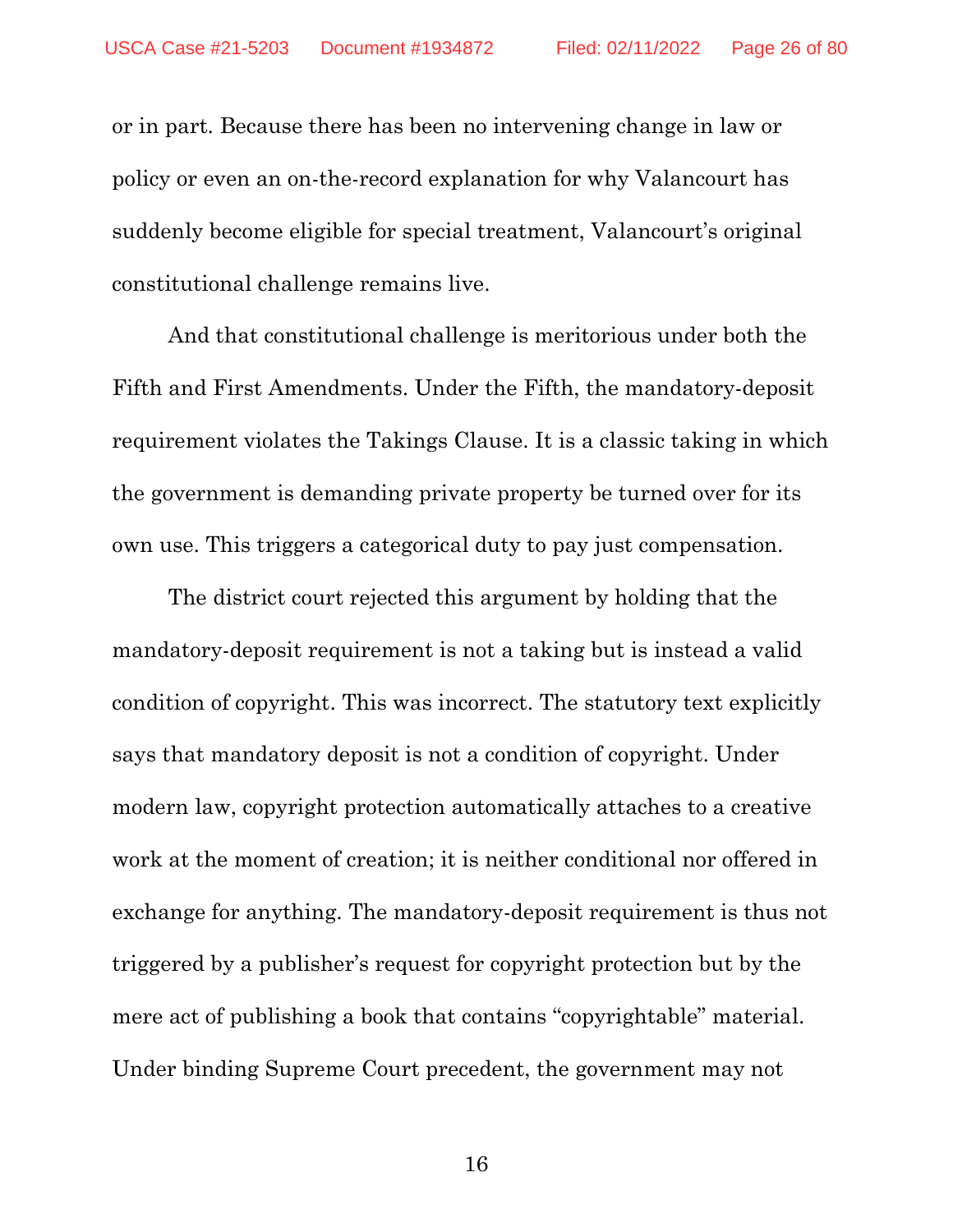condition the right to do something as anodyne as publishing a book on a publisher's willingness to surrender its property rights.

Separately, the mandatory-deposit requirement violates the First Amendment for two reasons. First, the requirement is content-based in both its justification and its enforcement. In practice, the government uses the mandatory-deposit requirement as a way to obtain particular books—books whose content makes them suitable for inclusion in the Library of Congress's catalog. In Valancourt's case, it is undisputed that the company was threatened with fines solely because a government employee found its website on the internet, reviewed the content of its publications, and decided to subject it to punishment based solely on that content. That is a content-based burden on speech. True, Valancourt is not being punished because the government is hostile to its speech—perversely, it is being punished because the government approves of its speech and wants to benefit from it. But content-based laws are subject to strict scrutiny regardless of their motivation.

But even if one ignores the government's content-based enforcement of the law, what is left is a law that is absurdly overbroad. The mandatory-deposit requirement, as written, requires everyone who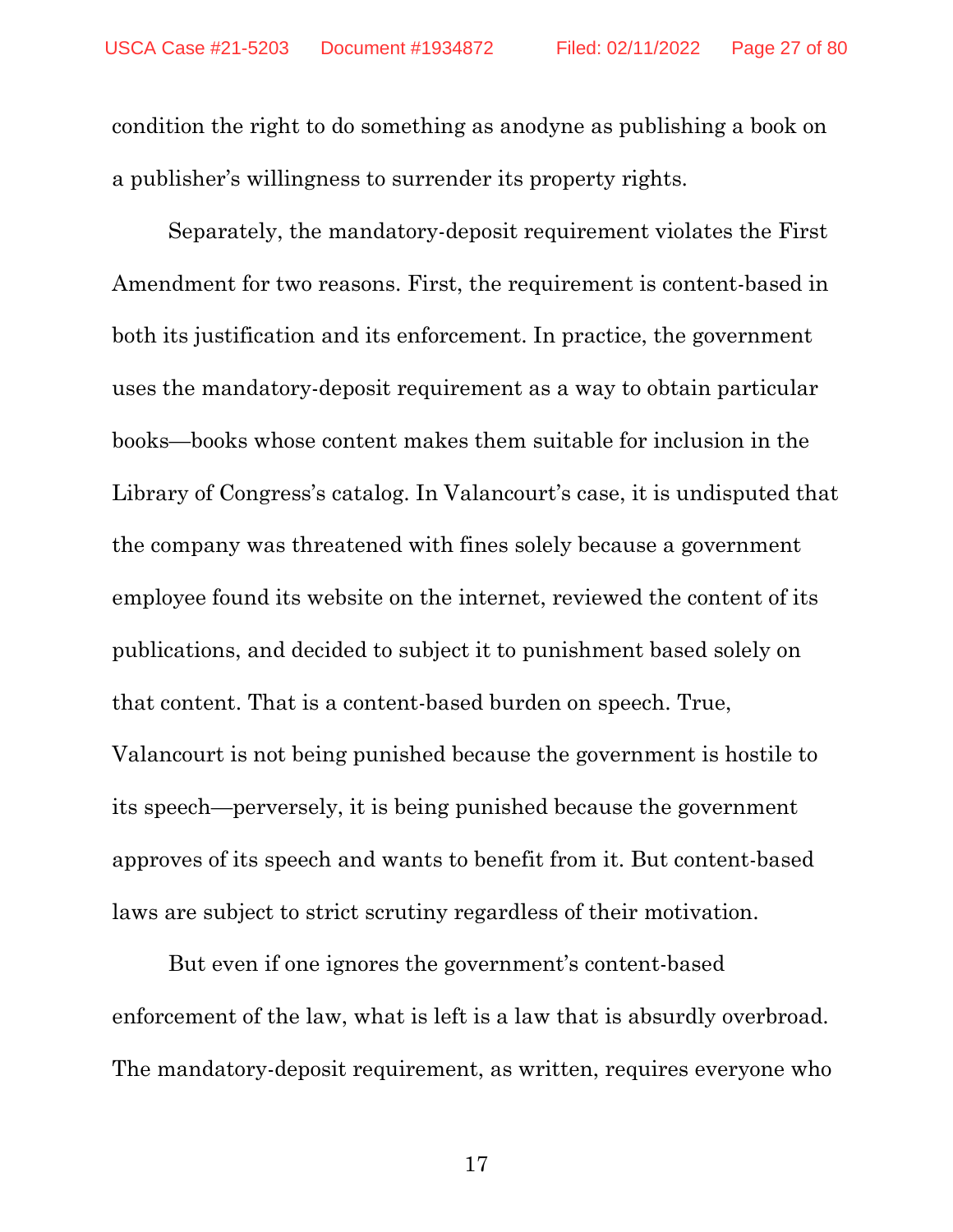publishes a book with any "copyrightable" material in the United States to provide the government with a copy of the book for the use of the Library of Congress—even if the Library already has a copy and even if the Library doesn't want the book at all. The Library, of course, does not want every "copyrightable" book published in the United States; it couldn't possibly store them all. It only wants good books that it thinks are worthwhile. And so it trades, gives away, or destroys many or even most of the books it receives from publishers that comply with the law's plain command. This is wildly overbroad, imposing real burdens on every speaker nationwide just to allow the government to obtain a small subset of those books for free instead of purchasing them at retail. In sum, whether viewed through the lens of the law's enforcement mechanisms (which are employed solely on the basis of content) or the law's plain text (which burdens all publishers in an effort to obtain a select few books), the mandatory-deposit requirement fails First Amendment scrutiny.

For all these reasons, the ruling below should be reversed, and this case should be remanded with instructions to grant summary judgment in favor of Valancourt.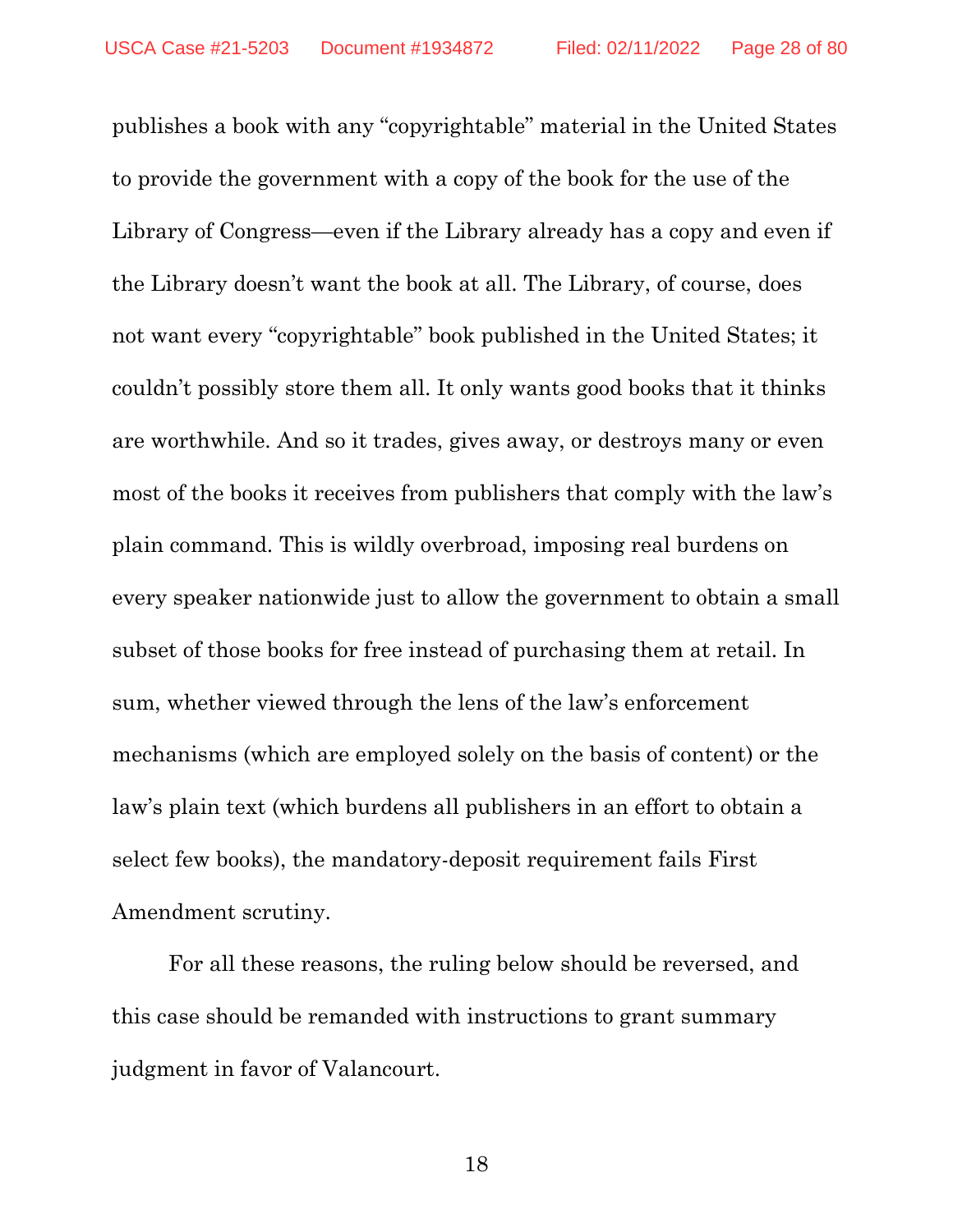### **STANDARD OF REVIEW**

A district court's grant of summary judgment is reviewed de novo. *Farrell v. Blinken*, 4 F.4th 124, 135 (D.C. Cir. 2021).

### **ARGUMENT**

Part I explains that the district court erred in holding that part of Valancourt's claims had been mooted by the government's announcement in its summary judgment brief that it had converted its settlement offer into a "statement of present intent." Part II explains that requiring publishers to surrender property (or pay money in lieu of surrendering property) simply because they publish copyrightable material violates the Takings Clause. Part III explains that the burdens the mandatory-deposit requirement imposes on speakers violate the First Amendment.

**I. THE DISTRICT COURT ERRED BY TREATING VALANCOURT'S ORIGINAL CLAIMS AS MOOT IN LIGHT OF THE GOVERNMENT'S SETTLEMENT OFFER.**

This case was filed because the government had threatened Valancourt with tens of thousands in dollars in fines if it failed to turn over its personal property in the form of hundreds of copies of books it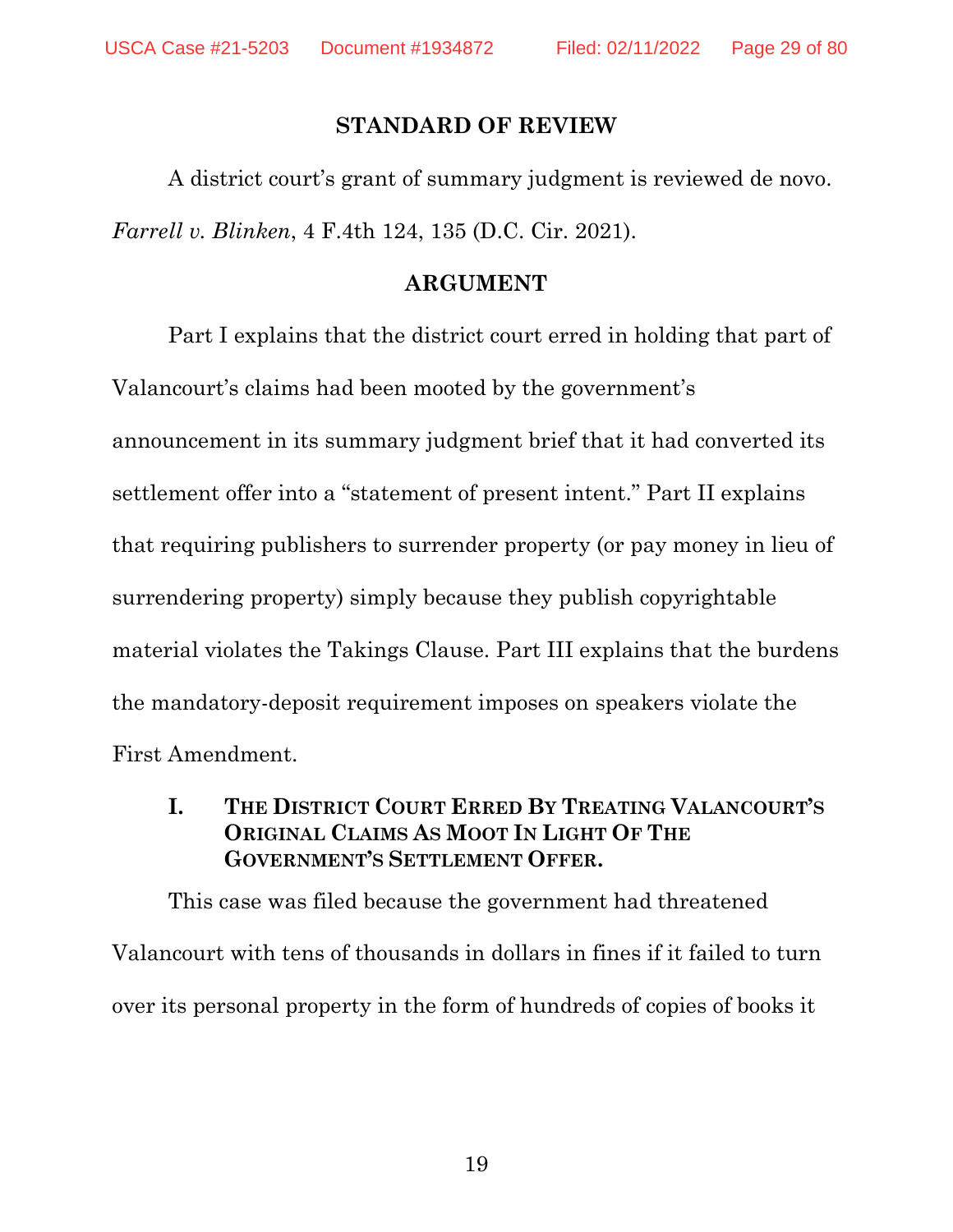had published. The dispute between the parties was whether that threat violated the Constitution.

The district court never resolved that dispute. Instead, it held that the dispute between the parties had been "narrowed" by the government's offer to settle the case by accepting only electronic copies of the books in question. JA 182. In other words, it found that "one aspect" of Valancourt's claims (its objections to the government's initial demands) was moot but that there was still a live controversy over the constitutionality of the government's new demand for electronic copies. JA 184 (quotation marks omitted).

This was error. No aspect of Valancourt's original constitutional claims is moot, and the district court should therefore have addressed those claims. The government's unilateral decision to grant Valancourt special treatment, at most, amounts to voluntary cessation. But "[m]ere voluntary cessation of allegedly illegal conduct does not moot a case" because if it did a defendant would be "free to return to [its] old ways." *United States v. Concentrated Phosphate Exp. Ass'n*, 393 U.S. 199, 203 (1968) (quotation marks omitted). For this reason, a defendant seeking to moot a claim through voluntary cessation must show both that (1) it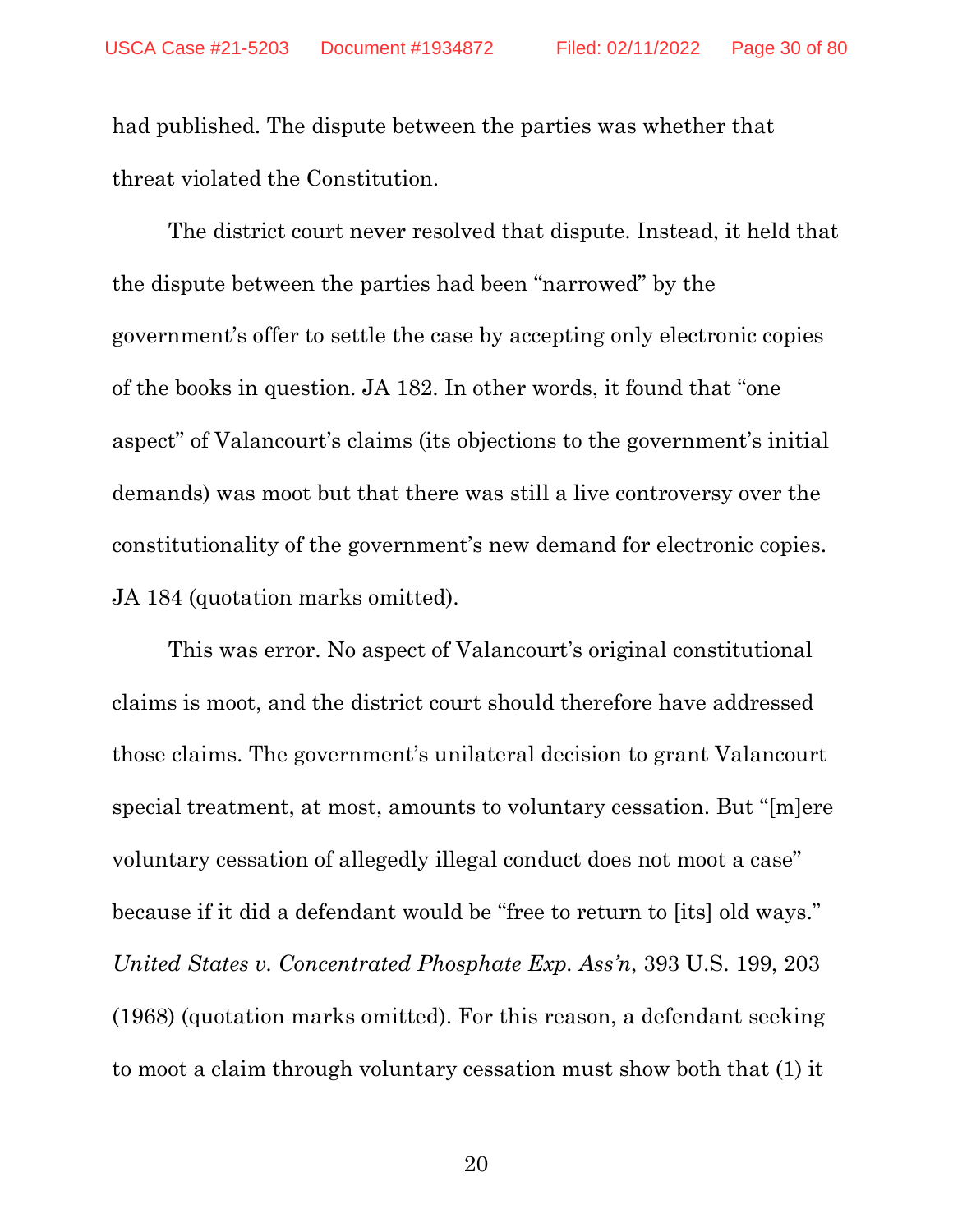is "'absolutely clear' that it could not revert to" the challenged policy, *Trinity Lutheran Church of Columbia, Inc. v. Comer*, 137 S. Ct. 2012, 2019 n.1 (2017), **and** (2) "interim relief or events have completely or irrevocably eradicated the effects of the alleged violation." *Zukerman v. U.S. Postal Serv.*, 961 F.3d 431, 442 (D.C. Cir. 2020) (quotation marks omitted). There is nothing in the record to make either showing.

For one thing, the "heavy burden of persuad [ing]' the court [that a claim is moot] lies with the party asserting mootness." *Friends of the Earth, Inc. v. Laidlaw Env't Servs. (TOC), Inc.*, 528 U.S. 167, 189 (2000) (quoting *Concentrated Phosphate*, 393 U.S. at 203). And at no point has the government introduced anything to carry that burden. The entirety of the record on this point is that (1) the government offered to settle this case by accepting electronic copies of the demanded books (JA 173) and (2) the government announced for the first time in its summaryjudgment briefing that this offer of special treatment was now open to Valancourt whether it settled the case or not (JA 165). That is not the stuff of which mootness is made.

Even if the record contained more, though, this Court has repeatedly held that mootness by voluntary cessation requires, at a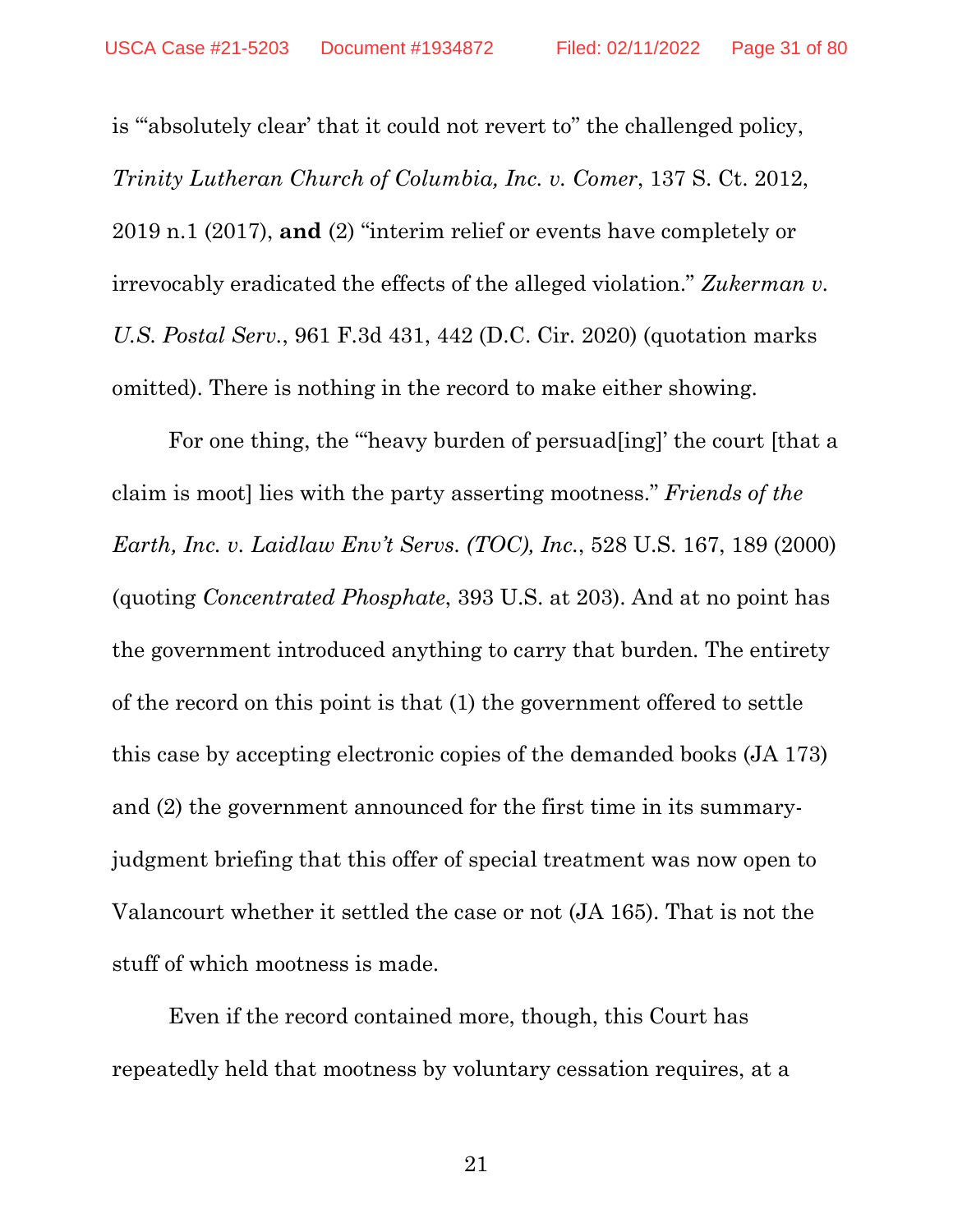bare minimum, that the government have changed or rescinded the policies being challenged. *Zukerman*, 961 F.3d at 446 (case could not be moot where "the challenged [ r]ule remain[ed] in effect"); *see also Glob. Tel\*Link v. FCC*, 866 F.3d 397, 407 (D.C. Cir. 2017) (finding "absolutely no basis" for mootness so long as a challenged order was "still in force"). There has been no change in statute, rule, or regulation here. Indeed, the government has not even formally withdrawn its threat letters to Valancourt, conveying its new position solely in the form of an assertion in its brief. *Cf. Conservation Force v. Salazar*, 715 F. Supp. 2d 99, 106 n.9 (D.D.C. 2010) (noting that the "mere arguments of counsel . . . are not evidence" (quotation marks omitted)).

Similarly, nothing in the record makes "absolutely clear' that [the government] could not revert to its policy" of demanding physical books from Valancourt. *Trinity Lutheran*, 137 S. Ct. at 2019 n.1; *cf. K.P. v. LeBlanc*, 729 F.3d 427, 438–39 (5th Cir. 2013) (holding case not moot even where defendants had met plaintiff's demands because nothing required defendants to do so again in the future). As far as the record reveals, the government's new stance toward Valancourt is simply an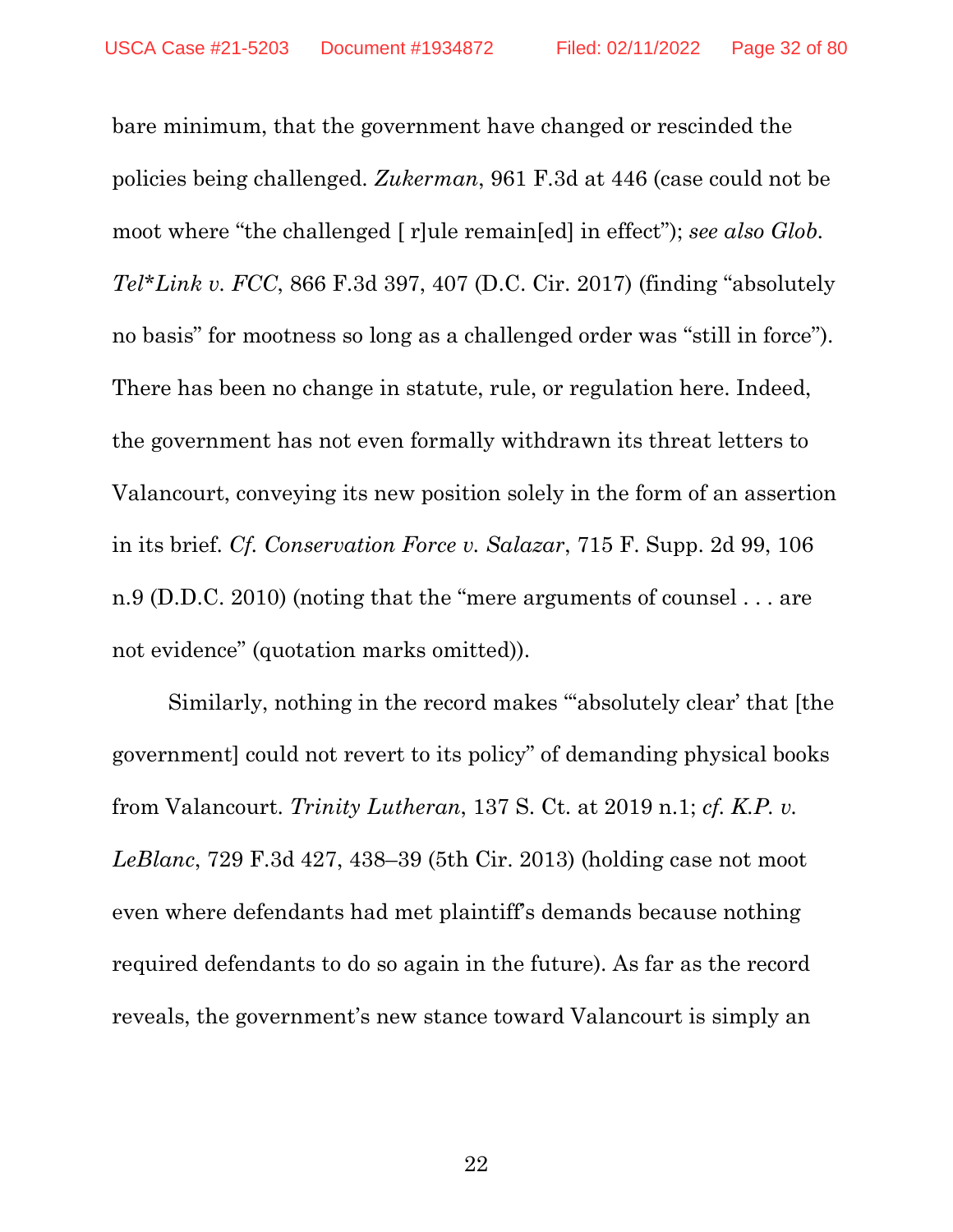act of executive grace, conveyed in the government's boundless discretion and revocable in the same way.

After all, nothing changed about either the law or Valancourt in the year between the filing of this lawsuit and the government's announcement of its new position. The government did not change its position because of any intervening regulatory change. *Cf. Nat'l Mining Ass'n v. Dep't of Interior*, 251 F.3d 1007, 1011 (D.C. Cir. 2001) (finding case moot due to "substantial changes" in governing regulations such that "[a]ny opinion regarding the former rules would be merely advisory"). There has been no underlying regulatory change substantial or otherwise.

Neither did the government change its position because it realized it was treating Valancourt unlawfully. *See Gordon v. Lynch*, 817 F.3d 804, 806–07 (D.C. Cir. 2016) (finding case moot where government explicitly recognized constitutional barriers to enforcement). To the contrary, it "vigorously defends the constitutionality of its [ ] program, and nowhere suggests that if this litigation is resolved in its favor it will not" carry on demanding physical books from anyone it chooses.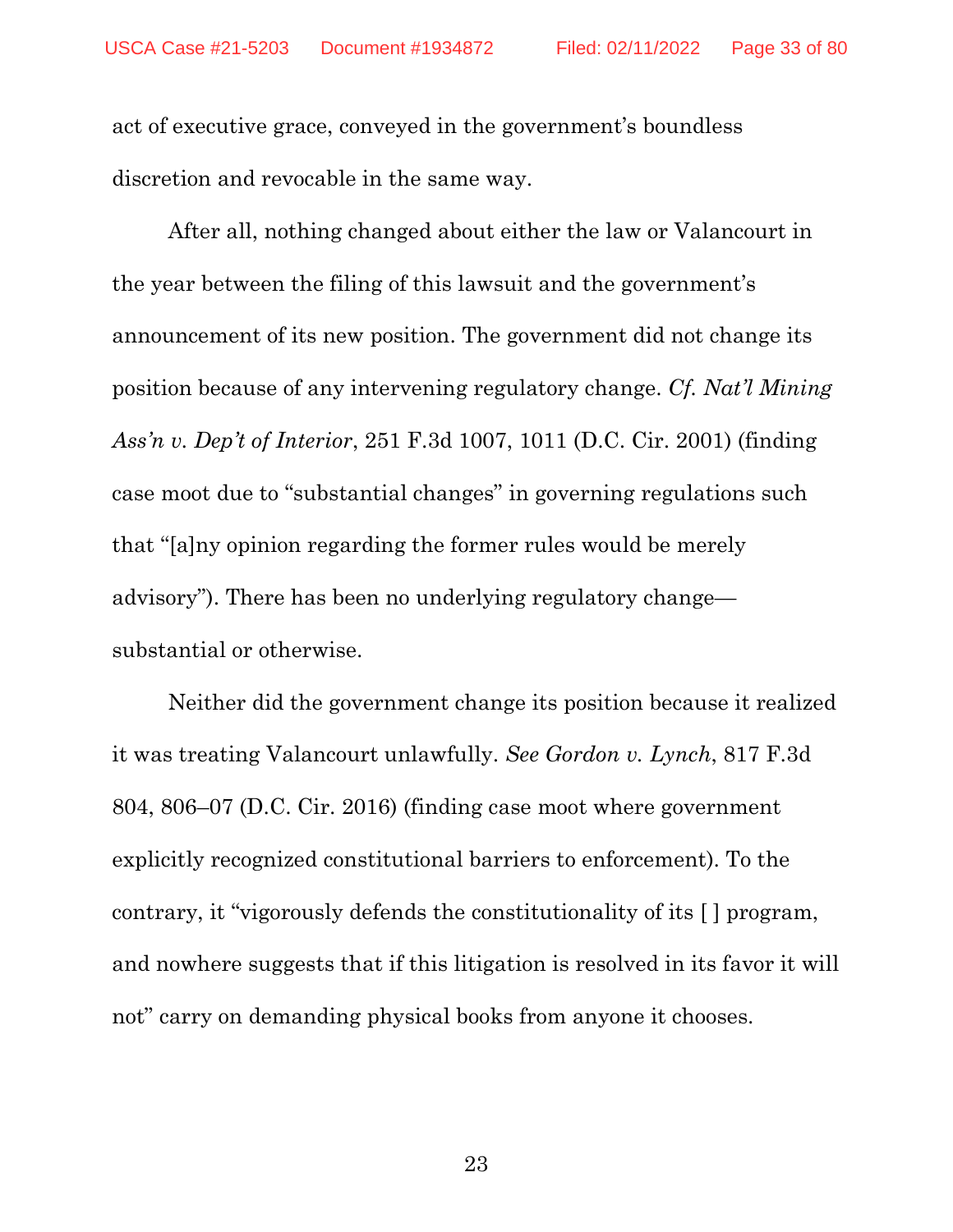*Parents Involved in Cmty. Schs. v. Seattle Sch. Dist. No. 1*, 551 U.S. 701, 719 (2007).

And neither did the government change its position because it learned new facts about Valancourt—again, James Jenkins's prelitigation plea for mercy laid out all the salient facts about the company but fell on deaf ears. *See* JA 134–35. Simply put, nothing in the record explains why Valancourt suddenly qualified for special treatment when it previously had not. Nothing in the record explains what might cause Valancourt to lose its newfound special status in the future. And so nothing in the record even approaches the "heavy burden" the government must shoulder to prove mootness here. *Friends of the Earth*, 528 U.S. at 189.

Even if the government's unilateral change in attitude toward Valancourt were the sort of policy change that could raise mootness concerns, Valancourt's claims would still not be moot because the government's new position did not "irrevocably eradicate[ ]" its injuries. *Zukerman*, 961 F.3d at 442. Indeed, it did not eradicate them, revocably or otherwise. As the record reflects, one reason Valancourt rejected the government's settlement offer was because it could not comply.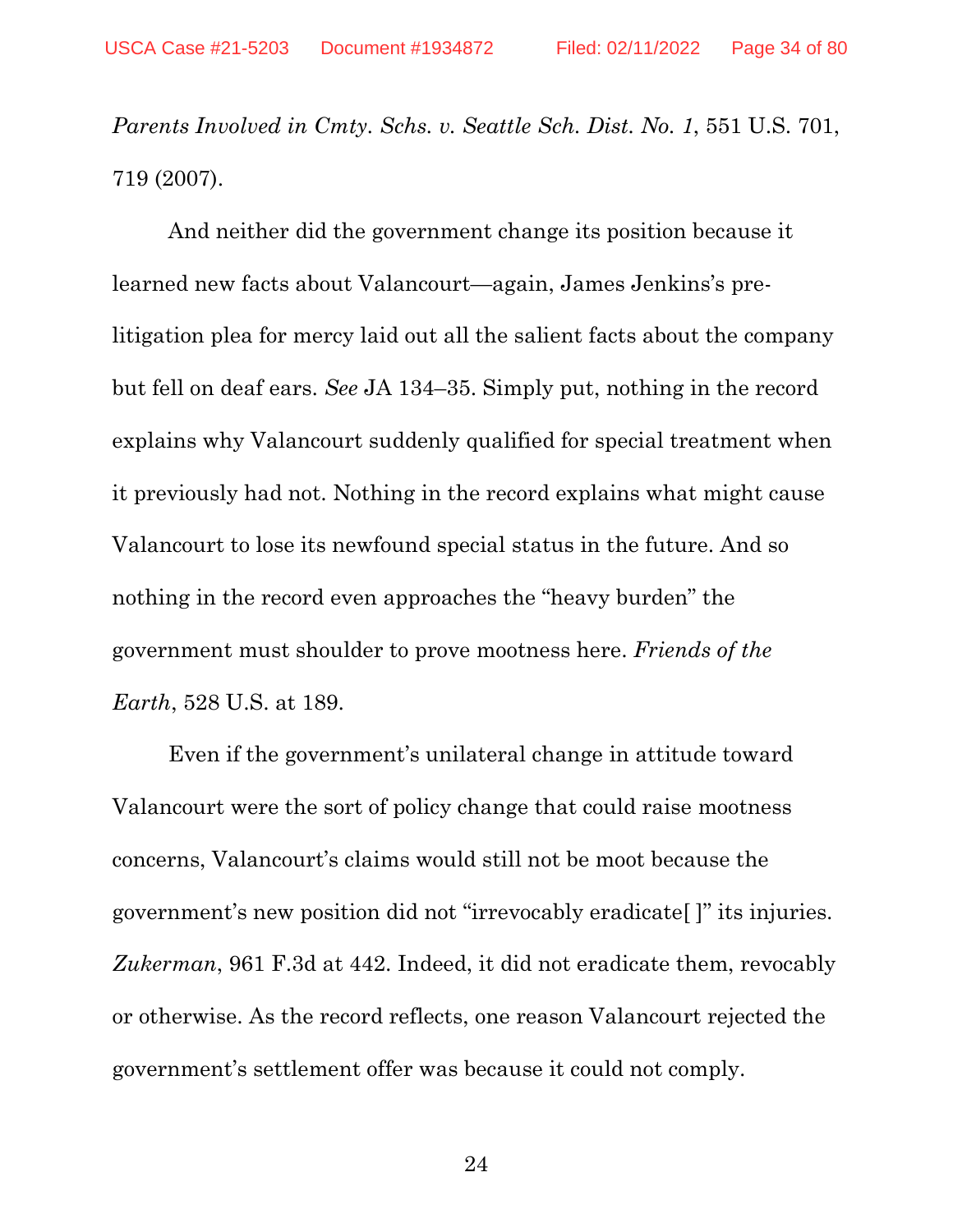Valancourt almost certainly does not have electronic copies of some of the books demanded by the government, which means (as to those books) the government's demand for physical copies stands. JA 167–70. In other words, even by the terms of the government's new position, Valancourt still faces the same injury: a choice between surrendering its physical property and paying substantial fines. That is a "tangible, concrete effect, traceable to the injury and curable by the relief demanded" that defeats mootness. *Zukerman*, 961 F.3d at 444 (quotation marks omitted).

In short, when this case began, the government asserted the power to fine Valancourt for publishing books that contained "copyrightable" material without surrendering physical copies of those books to the government. It still does. And Valancourt contended that the government's asserted power violated both the Fifth and First Amendments. It still does. This Court should therefore resolve this live controversy between the parties.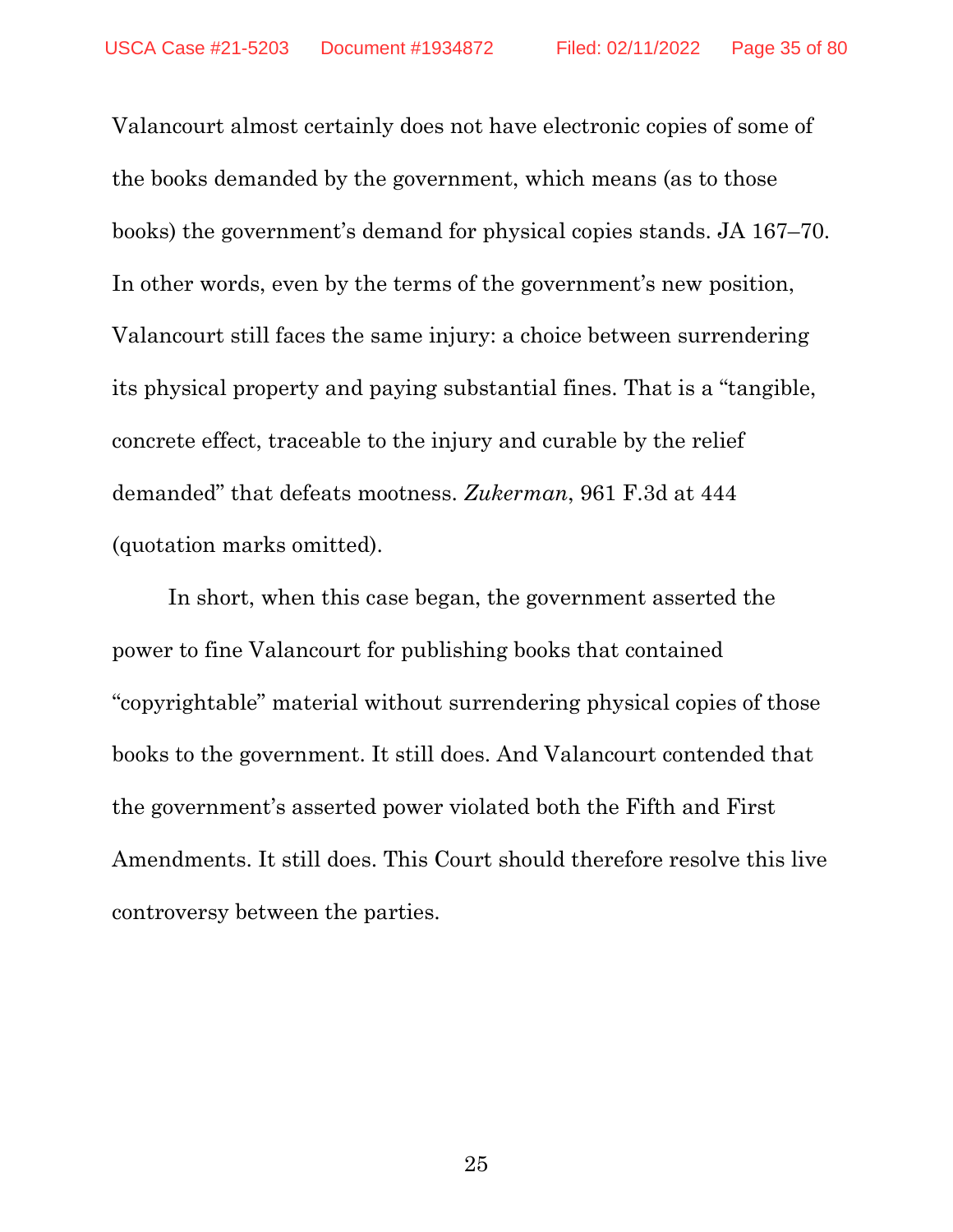### **II. THE MANDATORY-DEPOSIT REQUIREMENT VIOLATES THE FIFTH AMENDMENT.**

The mandatory-deposit requirement violates the Takings Clause because it requires private parties like Valancourt to turn over private property to the government without just compensation. As discussed in Part A below, the district court erred by holding that this requirement is a mere "voluntary exchange" of private property for copyright protection. As explained in Part B, it also erred by following the Ninth Circuit's decision in *Ladd v. Law & Technology Press*, 762 F.2d 809 (9th Cir. 1985), a decision that was wrong when it was decided and that has been further undermined by changes to the mandatory-deposit statute.

### **A. The Mandatory-Deposit Requirement Is Not An Exchange.**

The mandatory-deposit requirement is a "classic taking . . . in which government directly appropriates private property for its own use." *Horne v. Dep't of Agric.*, 576 U.S. 350, 357–58 (2015). Ordinarily, this kind of direct appropriation triggers a "categorical duty to pay just compensation." *Id.* at 358. The district court, though, found there was no taking here at all because the mandatory-deposit requirement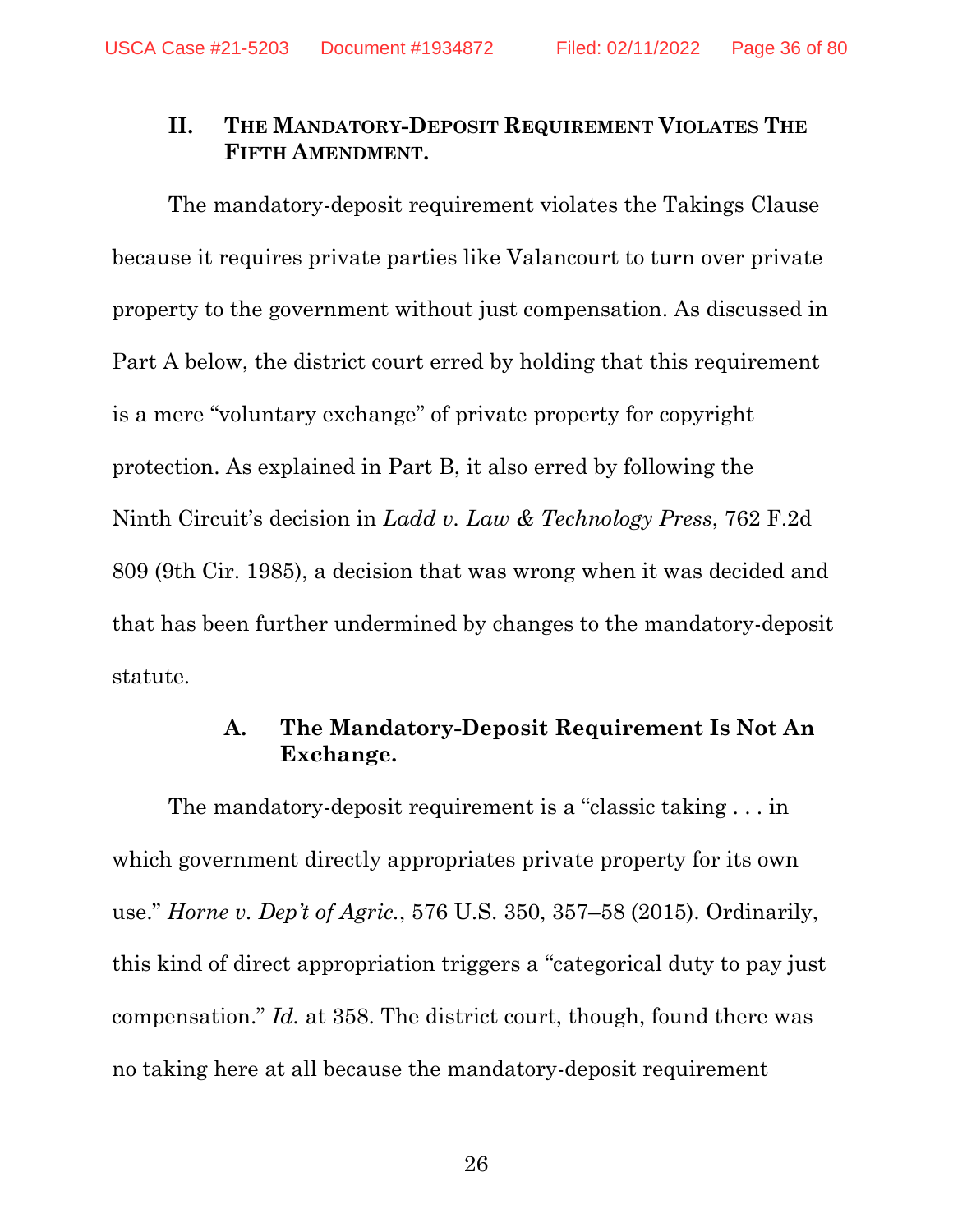is a "voluntary exchange in return for federal copyright protection." JA 184. It is not. Below, Valancourt explains first that the district court's ruling rests on a misunderstanding of both Supreme Court precedent and the plain text of § 407. It then explains that the district court was further mistaken in suggesting that Valancourt's own actions or omissions somehow cure the Takings Clause problem in this case.

## *1. The ruling below misunderstands Supreme Court precedent and the statutory text.*

The district court's primary support for its holding was *Ruckelshaus v. Monsanto Company*, 467 U.S. 986 (1984), which (on the district court's reading) holds that "a statute that confers a 'benefit' on a citizen may condition the receipt of that benefit on the submission of private property in exchange without running afoul of the Takings Clause." JA 185. This was error for two independent reasons.

*First*, the mandatory-deposit requirement does not "condition the receipt" of any benefit at all. Quite the contrary: The statutory text makes clear that "the deposit requirements" of § 407 are not "conditions of copyright." 17 U.S.C. § 407(a). That, on its own, should stop the analysis. Congress has said that the mandatory-deposit requirement is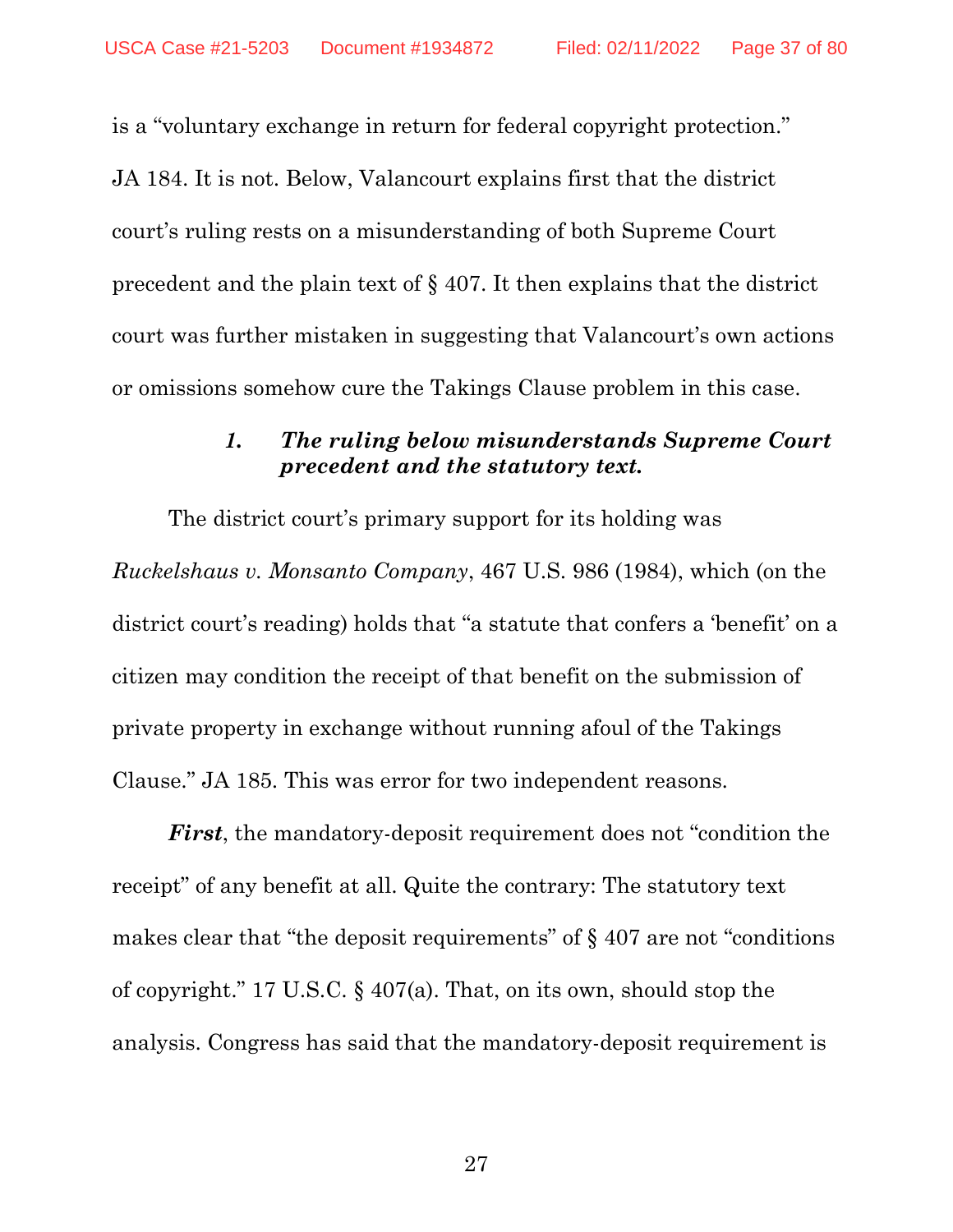not a condition of the receipt of copyright, and it was therefore error for the district court to hold otherwise.

In its original form, of course, the Copyright Act's deposit provision was an exchange. Under the original system, an author or publisher who sought copyright protection was required to deposit copies of the work to be protected with the federal government as a condition of registering that copyright. Copyright Act of May 31, 1790, ch. 15, § 3, 1 Stat. 124, 125; *see also Wheaton v. Peters*, 33 U.S. 591, 592 (1834); *accord Golan v. Holder*, 565 U.S. 302, 314 n.11 (2012) ("From the first Copyright Act until late in the 20th century, Congress conditioned copyright protection on compliance with certain statutory formalities").

But those conditions are no more. As a result of the United States' entry into the Berne Convention, copyright no longer hinges on registration: Instead, copyright attaches to a new work the moment the work is created. *See generally* Berne Convention Implementation Act of 1988, Pub. L. No. 100-568, 102 Stat. 2853. The Berne Convention, among other things, was meant to eliminate the formalities attendant on copyright protection among signatory nations. *See* Berne Convention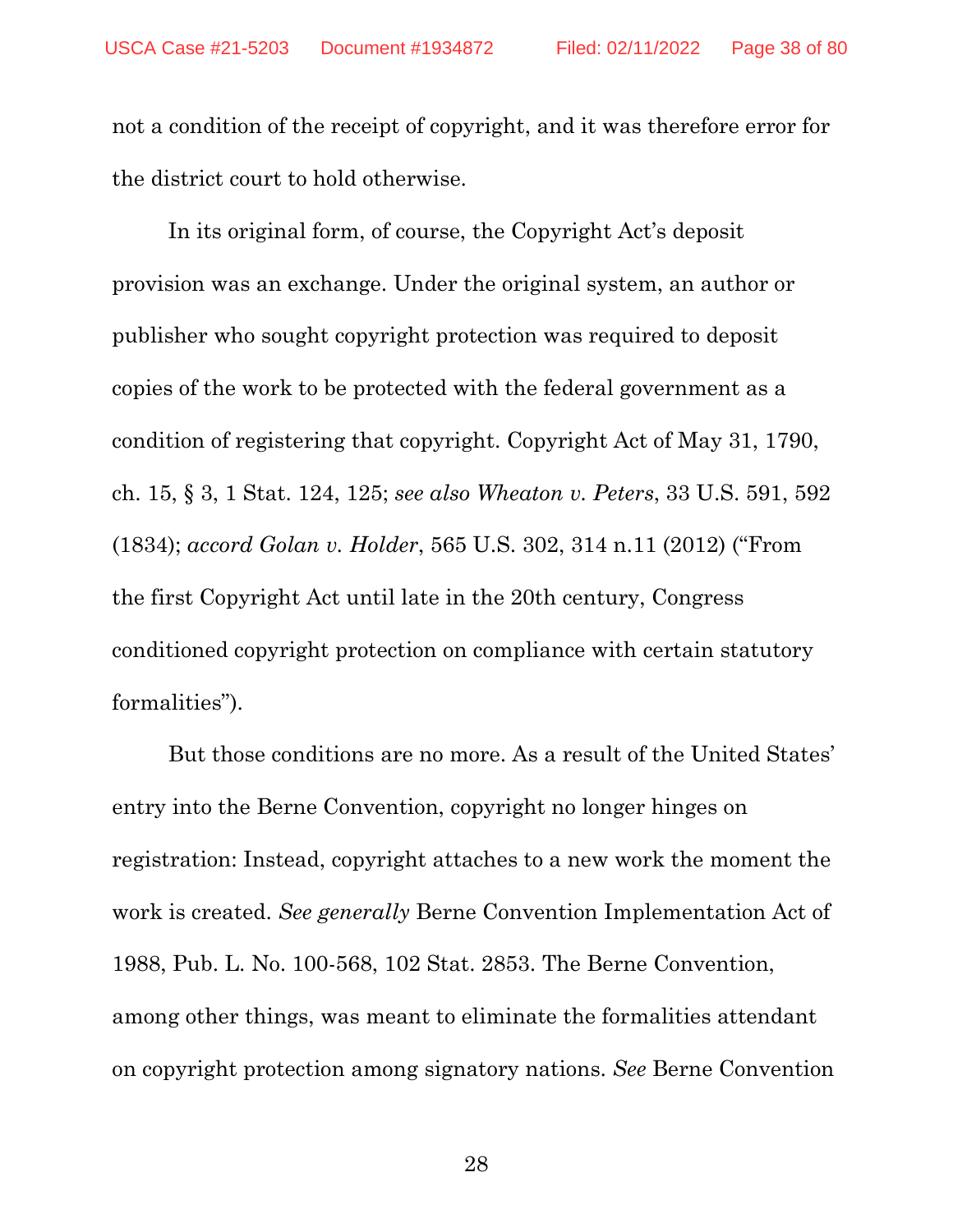for the Protection of Literary and Artistic Works, art. 5(2), *adopted*  Sept. 9, 1886, S. Treaty Doc. No. 99-27, 1161 U.N.T.S. 3 ("The enjoyment and the exercise of these rights shall not be subject to any formality"). Despite this change, the mandatory-deposit requirement persists—but now, instead of a requirement imposed on a publisher who wants to *obtain* copyright, it is imposed on anyone who publishes a work that is "copyrightable." JA 115–16 ¶ 43.

In short, Valancourt's argument is that when Congress changed the law, the law changed. If copyright is no longer conditioned on mandatory deposit (and Congress says it is not), then mandatory deposit is no longer an exchange of property for copyright. It is simply a demand for property—and that triggers the Takings Clause.

*Second*, the district court's broad reading of *Monsanto* cannot be squared with the Supreme Court's decision in *Horne*. In *Horne*, the plaintiffs were raisin growers who challenged the requirement that they set aside a certain percentage of their raisin crop for the government, free of charge. 576 U.S. at 354. The penalty for noncompliance was the same as the penalty Valancourt faces: the fair market value of the private property the government had demanded, plus a fine. *Id.* at 356.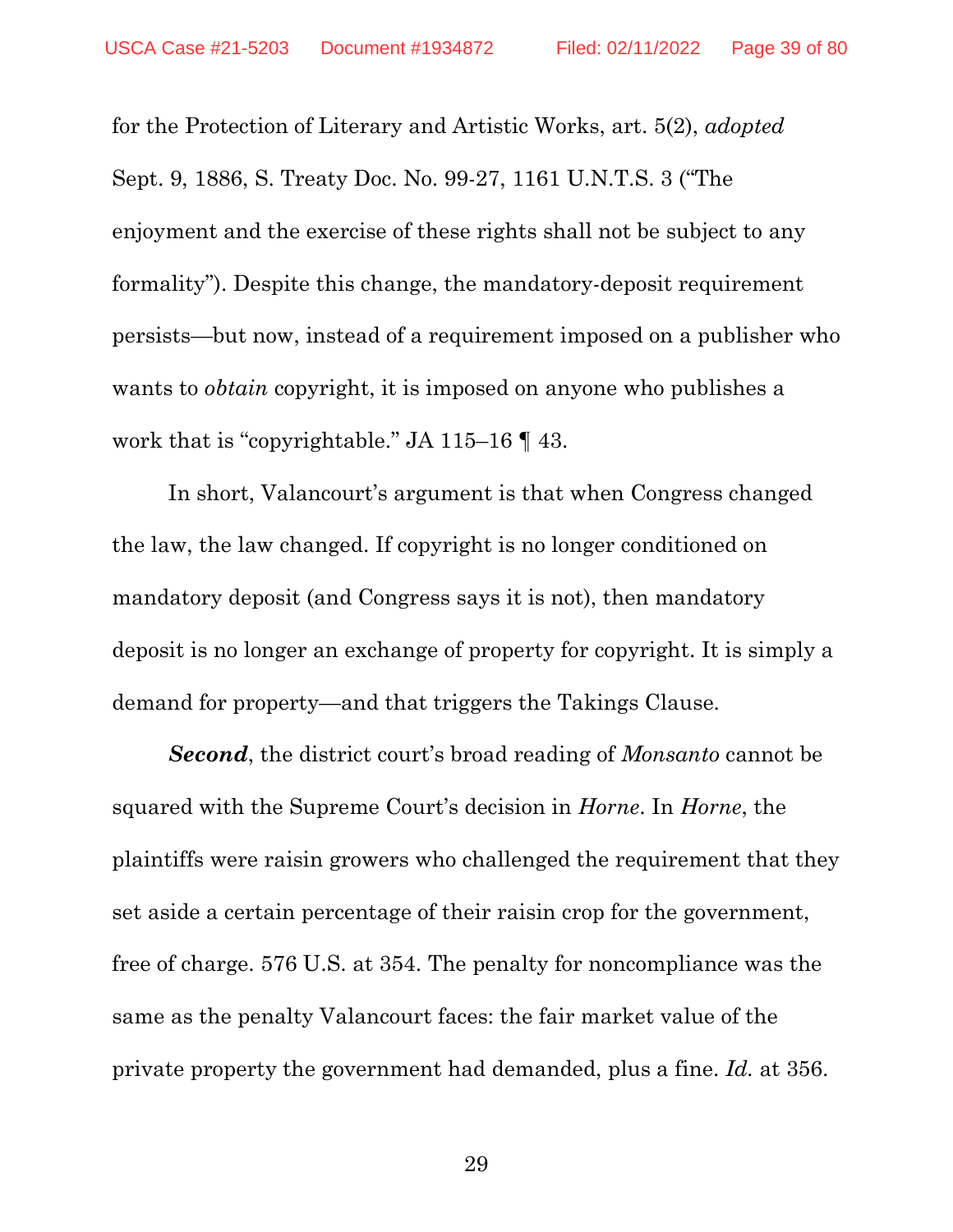The Court held that this was a taking and that the proper remedy was for the growers to be "relieved of the obligation to pay the fine and associated civil penalty" for having refused to turn over the raisins in the first place. *Id.* at 370.

In dissent, Justice Sotomayor invoked *Monsanto*, raising arguments that largely mirror those adopted by the district court below. The Hornes, like the companies in *Monsanto*, had gained advantages from the overall regulatory scheme, including "the advantage of living and doing business in a civilized community." *Id.* at 383 (Sotomayor, J., dissenting) (quotation marks omitted). Indeed, the dissent emphasized, the Hornes were not selling into an unregulated market: Any raisins they sold would sell at a price supported by the very regulatory program they challenged. *Id.* at 384 (Sotomayor, J., dissenting). And so, reasoned the dissent, the Hornes' claims must fail because "the Government may impose a price on the privilege of engaging in a particular business without effecting a taking." *Id.* at 385 (Sotomayor, J., dissenting).

Not so, said the majority. Instead, the Supreme Court clarified that *Monsanto* was far more limited than the dissent suggested, emphasizing that the Takings Clause was not implicated in that case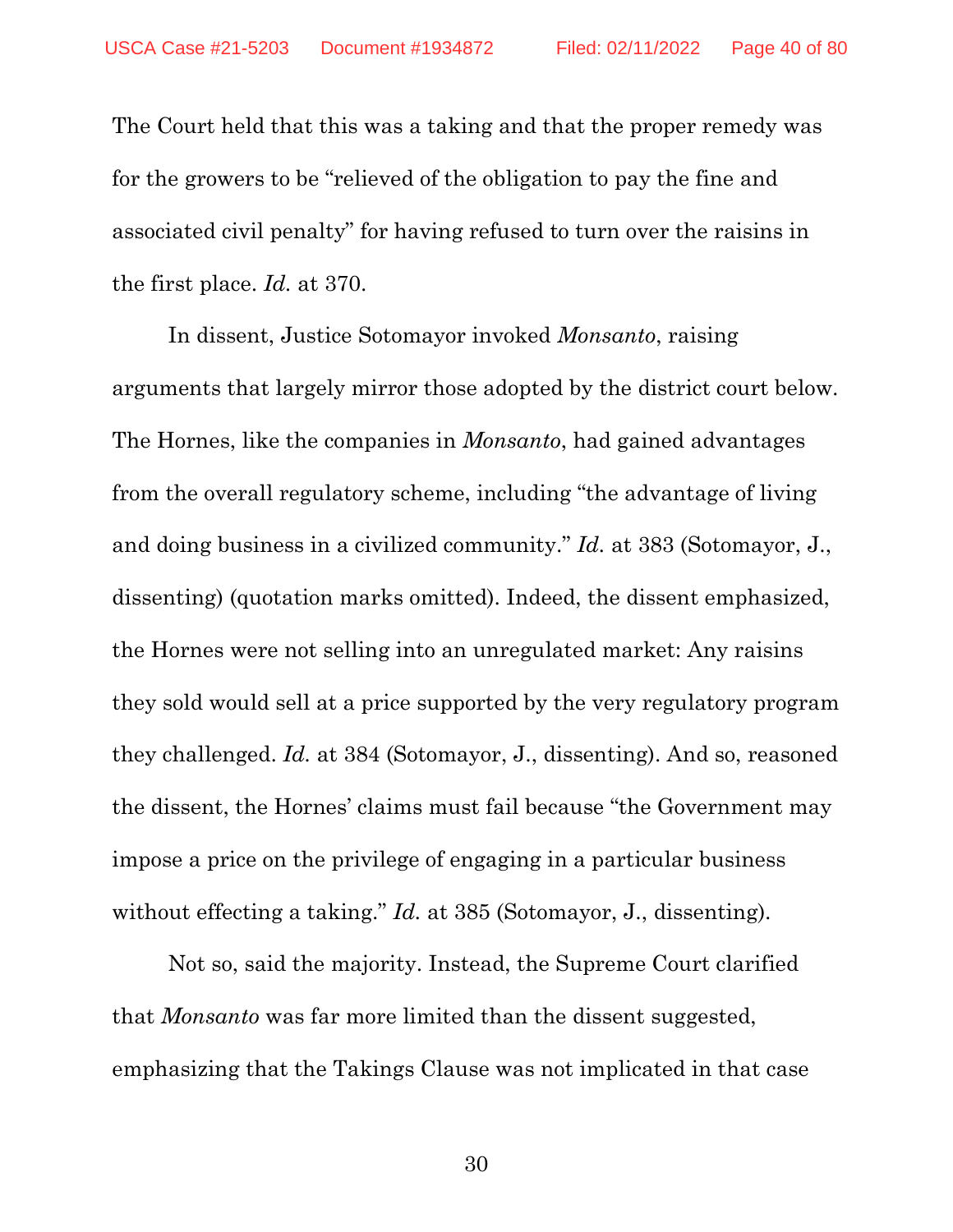only because the companies were (1) taking part in a "voluntary exchange" in which they received (2) "a license to sell dangerous chemicals" that would otherwise be illegal. 576 U.S. at 366. Neither of these criteria is present here.

There is no "exchange" here, voluntary or otherwise, because the mandatory-deposit requirement is simply not a condition of copyright protection. Copyright is not created as a result of compliance with some condition precedent; instead, "U.S. copyright subsists in unpublished works . . . *from the moment of creation*[.]" Thomas F. Cotter, *Toward a Functional Definition of Publication in Copyright Law*, 92 Minn. L. Rev. 1724, 1743 (2008) (emphasis added) (citing 17 U.S.C. § 104(a)). This is why the government consistently demands deposit of books containing "copyrightable" material. JA 14 ¶ 41; JA 17 ¶ 55. Any material that is *copyrightable* is automatically *copyrighted* as a matter of law, with nothing given or demanded in exchange. The moment Valancourt publishes a book, it is subject to the mandatory-deposit requirement just as the Hornes were subject to the requirements of the Raisin Marketing Order as soon as they sold their first raisin.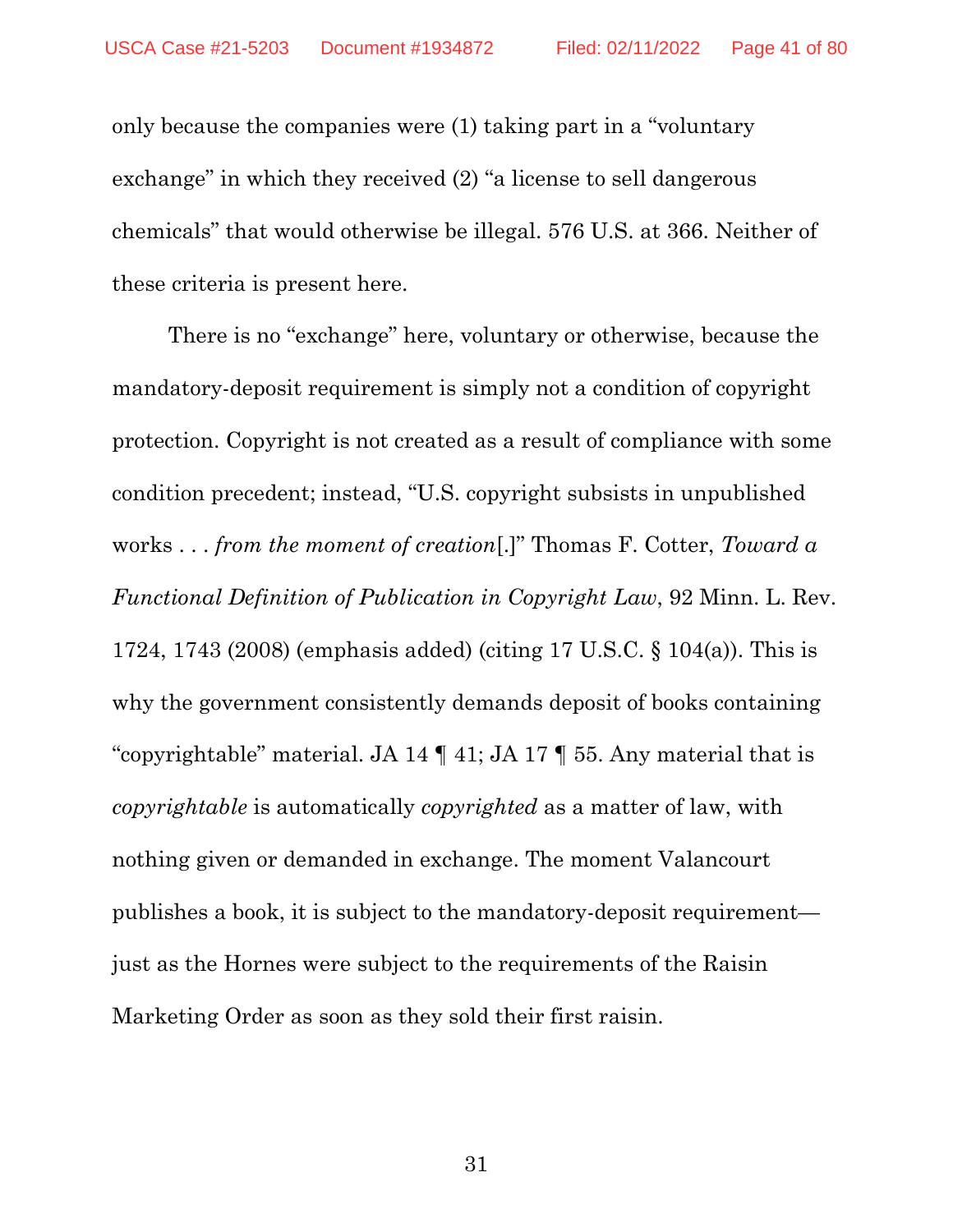Similarly, nothing Valancourt does is remotely analogous to "a license to sell dangerous chemicals." *Horne*, 576 U.S. at 366. In *Horne*, the Court was clear that the *Monsanto* principle at most extends to activities that the government could prohibit, like selling dangerous chemicals or fishing oysters that belonged to the State. *Id.* at 366–67. The principle cannot be extended to what the Court called "basic and familiar uses of property" like building on one's own property or selling raisins in interstate commerce. *Id.* at 366. But Valancourt just wants to publish books—a use of property as old as Gutenberg and at least as familiar as selling raisins. Under § 407, the mere act of publishing those books requires Valancourt to surrender its property or pay fines. Congress is free to grant or withhold copyright protection in the "copyrightable" material in those books as it sees fit, but it may not treat the right to publish a book as a right it "may hold hostage, to be ransomed by waiver of constitutional protection." *Id.*

To be sure, *Horne* does not overrule *Monsanto*. As the Supreme Court reaffirmed last Term, *Monsanto* continues to stand for the proposition that the government may make a "grant of a benefit such as a permit, license, or registration" conditional on the surrender of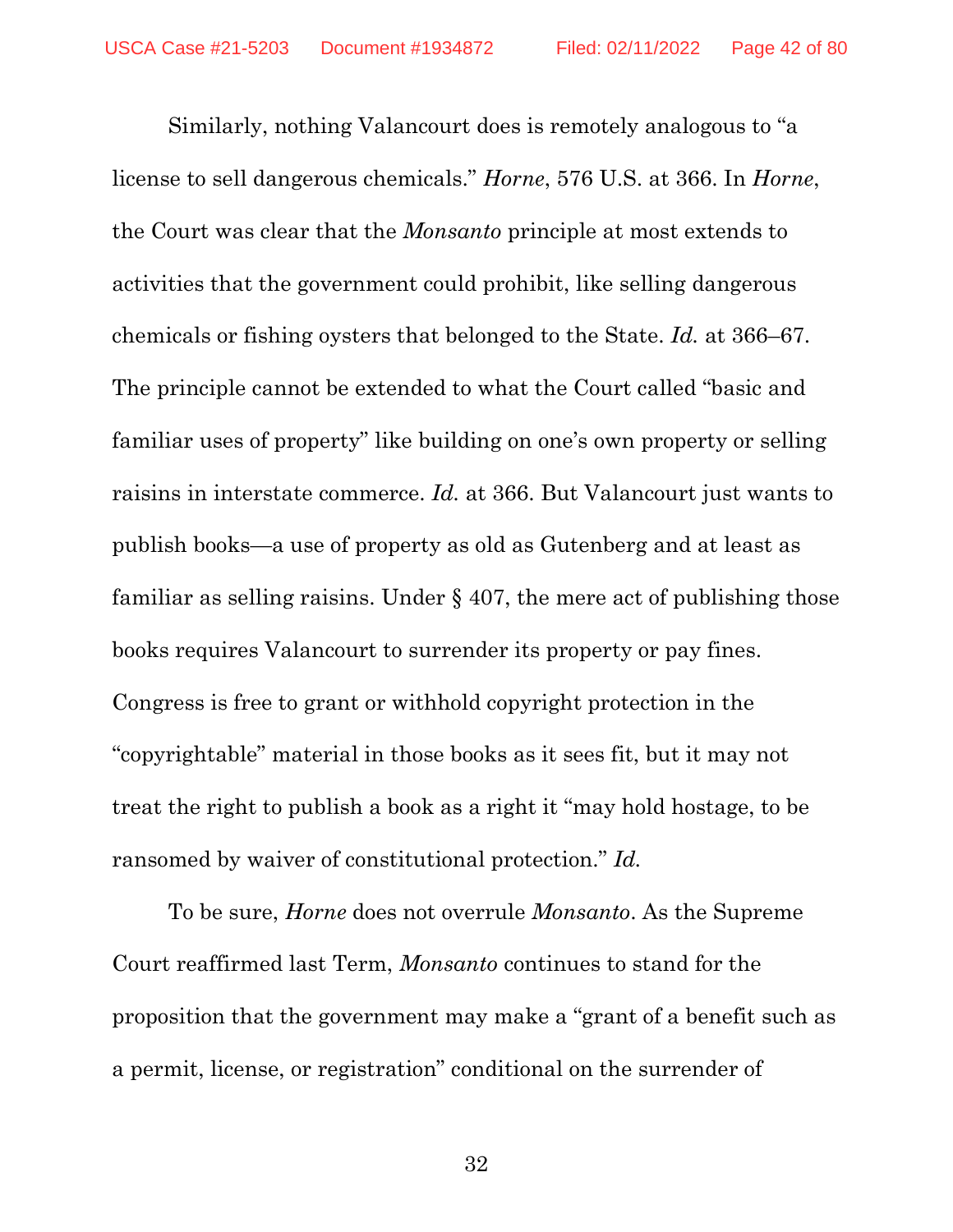property rights. *Cedar Point Nursery v. Hassid*, 141 S. Ct. 2063, 2079 (2021); *see also* JA 189 (quoting this language). But *Cedar Point Nursery*'s chosen examples prove the point: Copyright, in itself, is neither a permit nor a license nor a registration.

Indeed, the different between copyright *registration* and copyright *protection* provides a useful counterexample. Under 17 U.S.C. § 408, a creator who wants to obtain copyright registration is required to pay a fee and surrender a copy of the work to the government *in exchange for*  copyright registration. 17 U.S.C. § 408(a).[2](#page-42-0) Copyright registration is thus conditional: People who are unwilling to surrender their property are unable to enforce their copyrights in court. By contrast, people who are unwilling to surrender their property under the mandatory-deposit provisions of § 407 still have exactly the same (limited) rights as anyone else who holds an unregistered copyright. They are just fined for failure to turn over their property. *Cedar Point Nursery*'s use of "registration" as an example of a permissible demand for property therefore makes perfect sense. But it in no way stands for the proposition, as the district court held, that the government can make demands for property on

<span id="page-42-0"></span><sup>2</sup> This, too, "is not a condition of copyright protection." *Id.*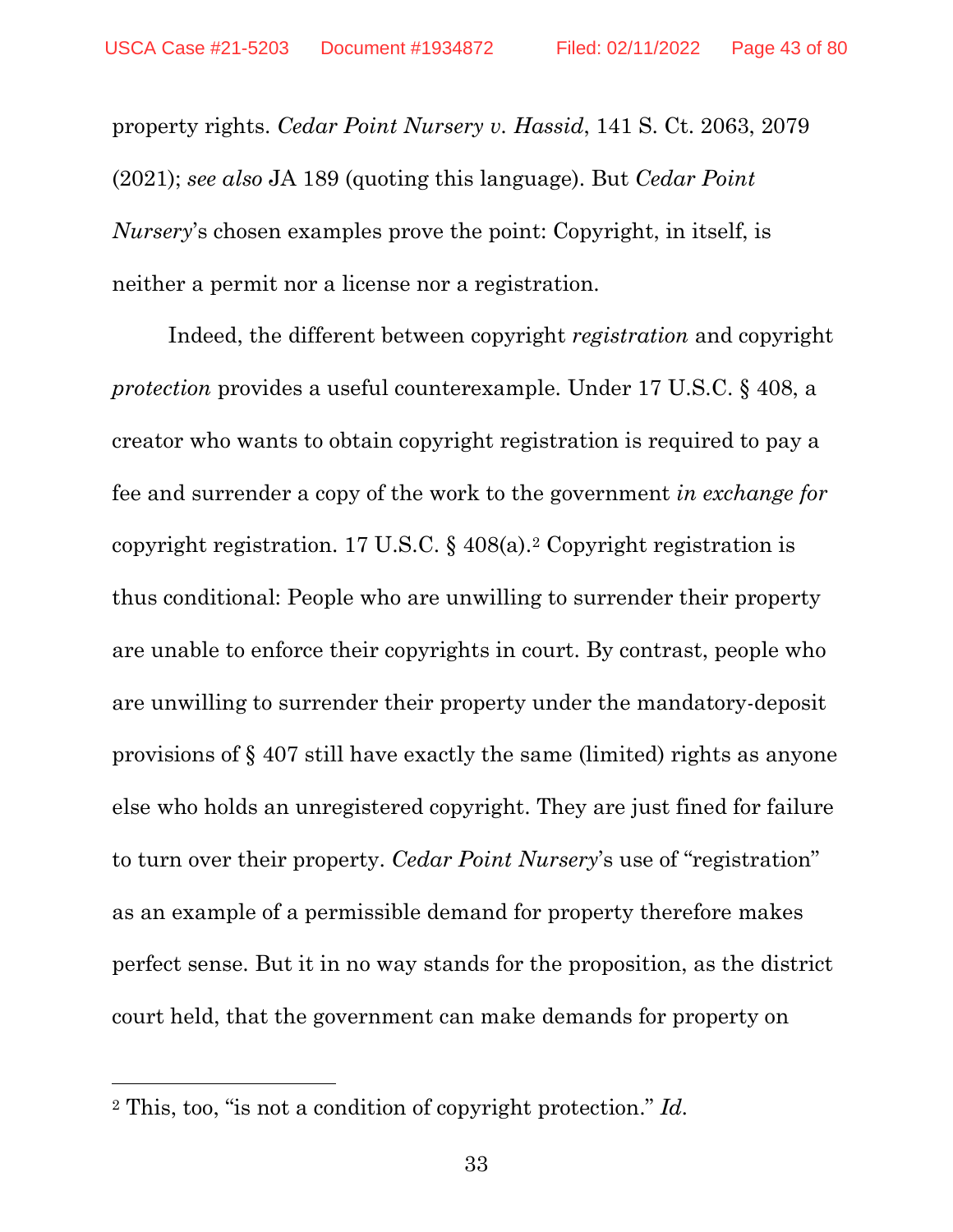anyone who has received any "benefit" from a statutory scheme, no matter how tenuous or unenforceable that benefit might be. The district court's holding to the contrary was therefore error.

## *2. None of Valancourt's actions or omissions justify the seizure of its property.*

In the alternative, the district court suggested that Valancourt has brought the mandatory-deposit requirement on itself through its own acts or omissions. On this view, Valancourt can be subjected to the mandatory-deposit requirement either because it has included a notice of copyright in its books (JA 187) or because it has failed to "disavow[ ]" its copyright protection. JA 193. Neither argument withstands scrutiny.

*First*, Valancourt's mandatory-deposit obligations cannot vary based on whether its books contain a copyright notice. James Jenkins testified that Valancourt's books contained copyright notices for a single reason: because "they are true." JA 149 ¶ 6. The record is clear that Valancourt was ordered to turn over its books because they contained "copyrightable" material, not because they contained notices of copyright. JA 137. As a simple matter of law, the notices of copyright did not trigger Valancourt's statutory obligations under § 407, nor could Valancourt have avoided those obligations by omitting these notices.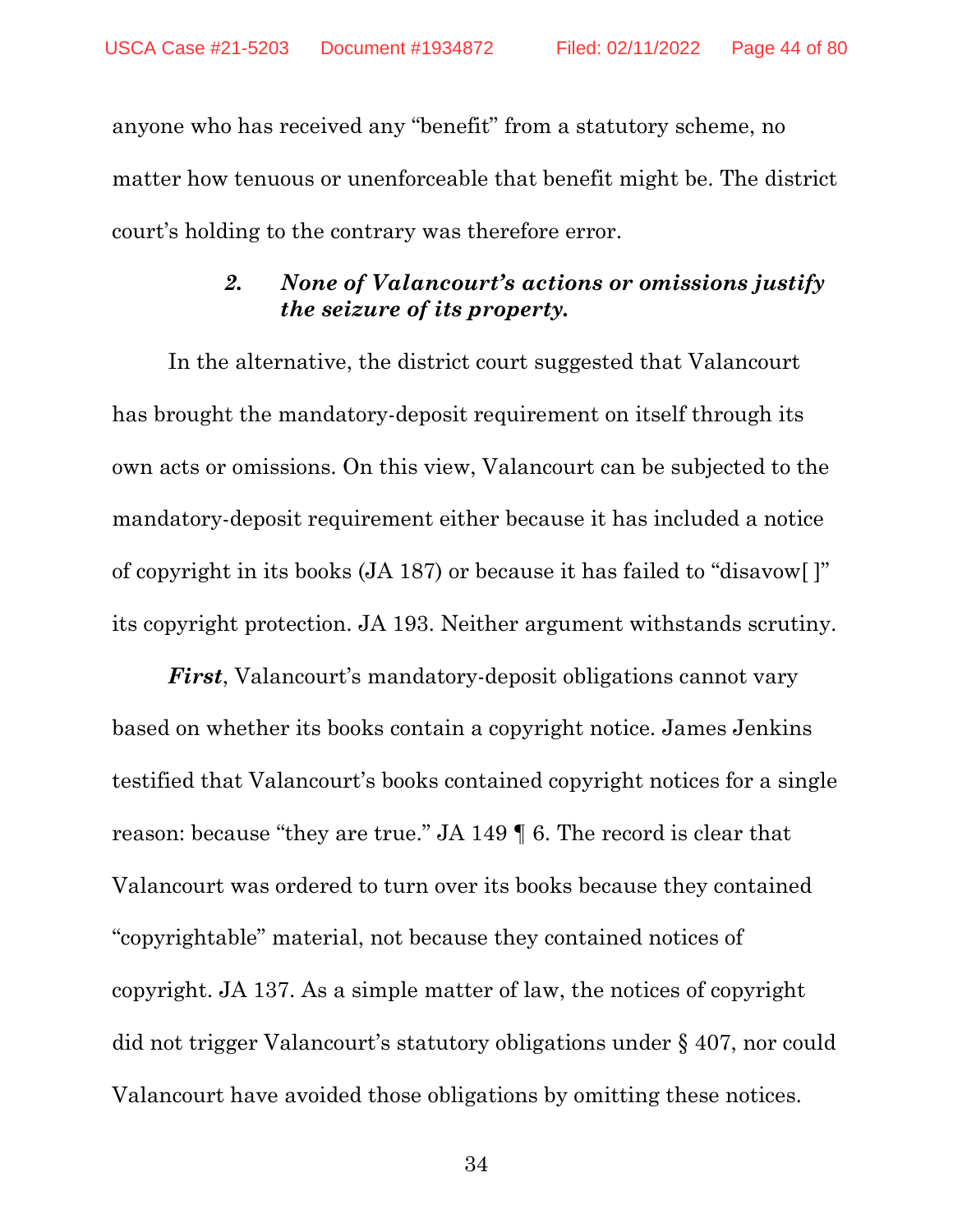Moreover, placing any weight on Valancourt's truthful statements about copyright law would create a perverse statutory scheme. Copyright law would automatically protect any "copyrightable" material in any books that are published. But as soon as publishers *told* anyone about that copyright protection, the mandatory-deposit provisions would kick in and subject them to fines. But Congress has not adopted such a scheme, and this Court should not graft one onto the statute. The mandatory-deposit requirement effects a taking, or it does not. Either way, the Takings Clause analysis cannot vary based on whether a publisher publicly acknowledges the reality of modern copyright law. *Cf. Bartnicki v. Vopper*, 532 U.S. 514, 527 (2001) ("As a general matter, state action to punish the publication of truthful information seldom can satisfy constitutional standards." (quotation marks omitted)).

*Second*, the district court similarly erred by crediting the government's argument that Valancourt could escape the mandatorydeposit requirement by "disavow[ing]" its copyright protection. JA 193.

To start, it is unclear that it is even possible for Valancourt to meaningfully disavow its copyright. There is no statutory provision for abandoning automatic copyright protections; rather, "abandonment" is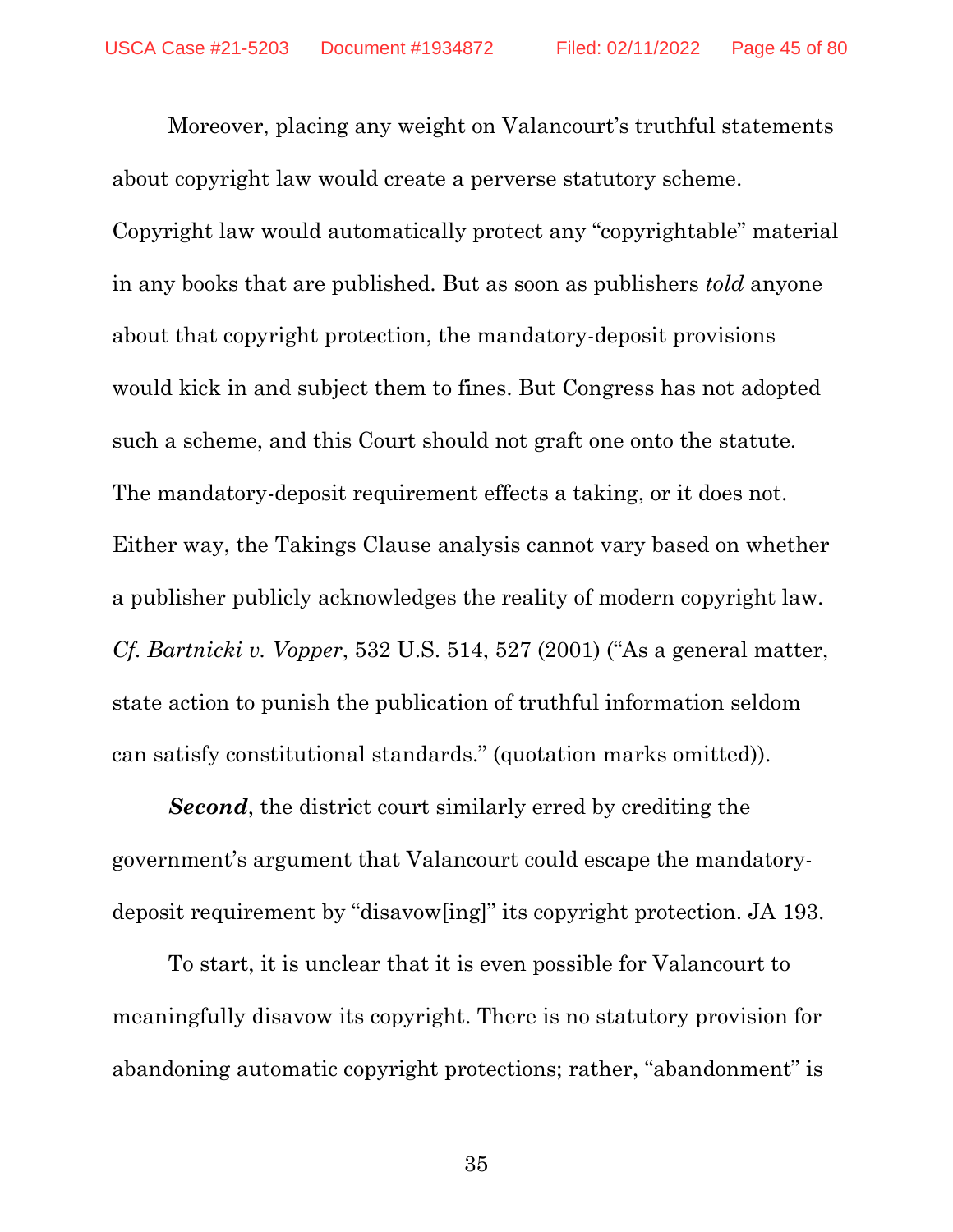a judicially created affirmative defense in a copyright-infringement action. *See generally Nat'l Comics Publ'ns, Inc. v. Fawcett Publ'ns, Inc.*, 191 F.2d 594, 598 (2d Cir. 1951). The Copyright Office allows copyright holders to file statements purporting to abandon their copyright, but the Copyright Office itself does not assert that these notices have any legal effect. U.S. Copyright Office, Compendium of U.S. Copyright Office Practices § 2311 (3d ed. 2021) (noting that the Copyright Office will accept such statements but that it will not "offer[] any opinion as to the legal effect of the document").

Indeed, the difficulty of abandoning copyright underlies the creation of legal devices like the Creative Commons, a nonprofit that designs special licenses allowing copyright holders to permit broader public use of their works. Creative Commons itself says that its licenses were created because "[d]edicating works to the public domain is difficult if not impossible for those wanting to contribute their works for public use before applicable copyright or database protection terms expire. Few if any jurisdictions have a process for doing so easily and reliably." Creative Commons, *CC0: "No Rights Reserved"*, https://creativecommons.org/share-your-work/public-domain/cc0.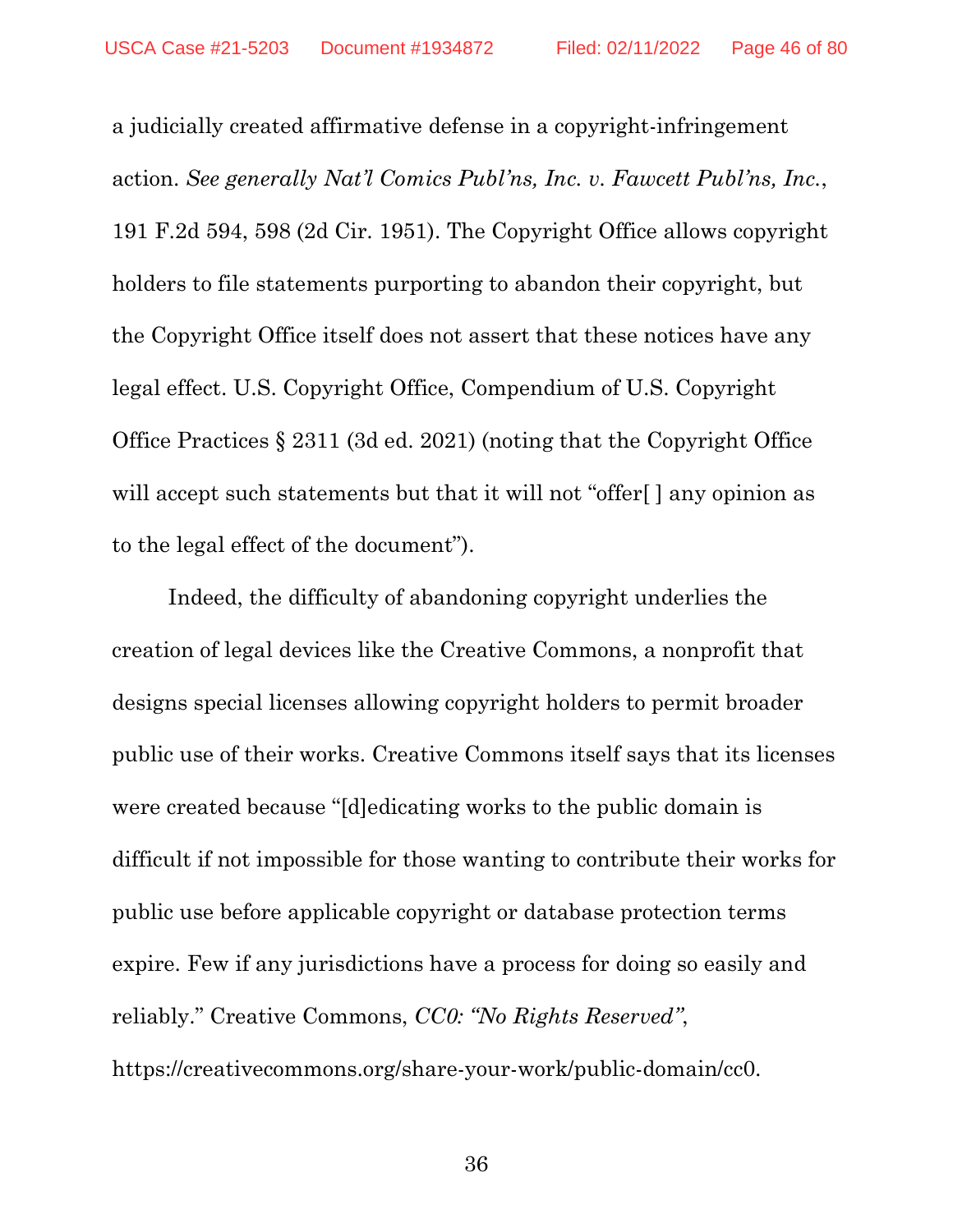Even if "abandoning" its copyright with the Copyright Office had some legal effect, though, that would not cure the Takings Clause problem because abandonment is neither easy nor free. It is not easy because "abandoning" copyright would entail immense administrative burdens for Valancourt, which does not own the copyright in much of what it publishes but only licenses it (formally or informally). JA 150 ¶ 7–8. And it is not free because even filing a notice of abandonment comes with a filing fee of \$125. *See* Copyright Office Fees, 85 Fed. Reg. 9374 (Feb. 19, 2020) (promulgating rule increasing filing fees); *accord*  U.S. Copyright Office, *Fees*, https://www.copyright.gov/about/fees.html.

In other words, even accepting the district court's view of the legal effect of abandoning copyright at face value, it leaves Valancourt with a choice of (1) surrendering its property every time it publishes a book, (2) paying a fine of \$250 per book, or (3) paying a fee of \$125 per book to "abandon" its automatic copyright. Significantly, it does not leave Valancourt with the option of just publishing a book without surrendering its money or other property to the government. But Valancourt (like anyone else) has a right to do exactly that—a right that the government "may [not] hold hostage" until Valancourt pays a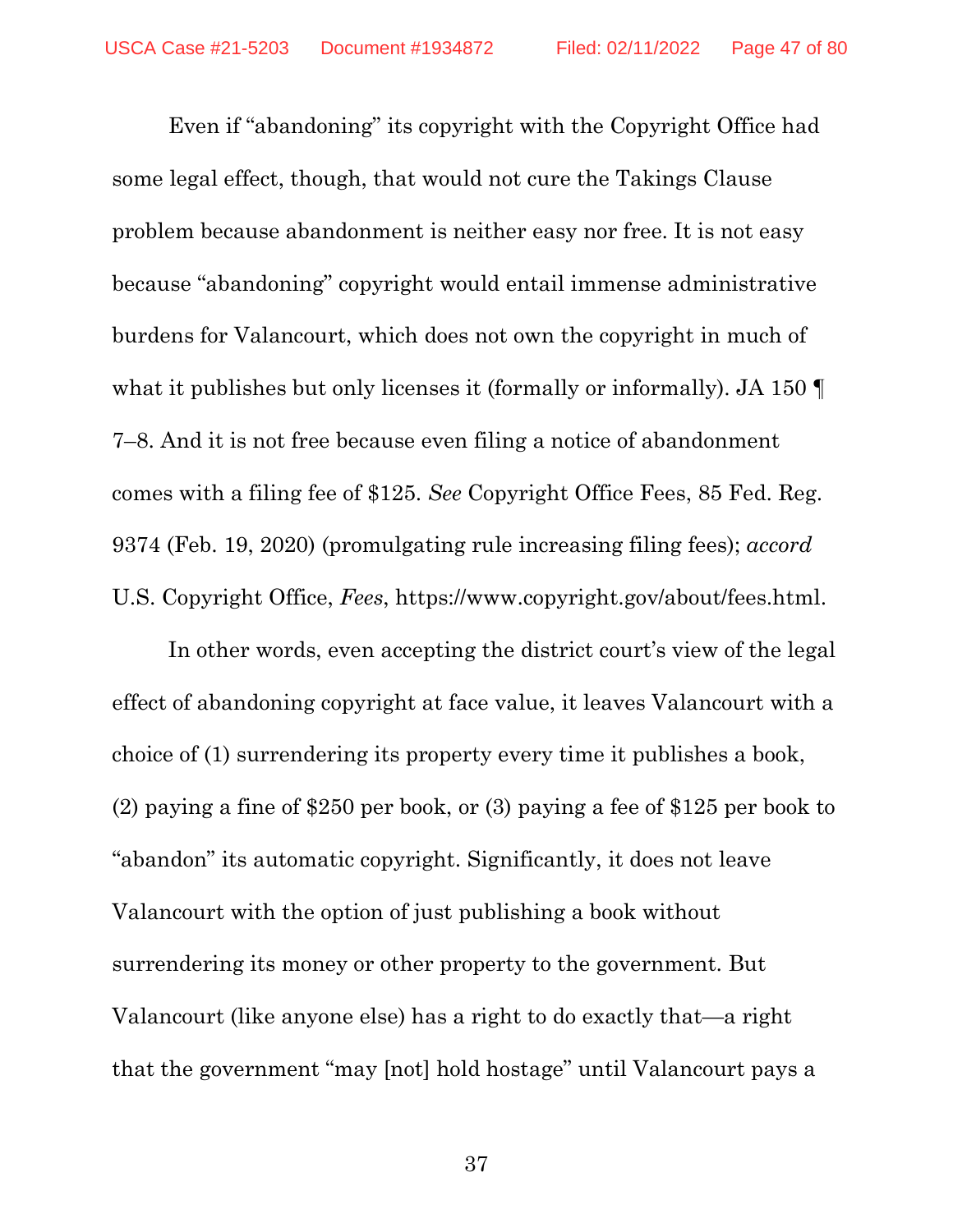ransom in one form or another. *Horne*, 576 U.S. at 366. Because Valancourt has a right to publish books without paying the government for the privilege, the ruling below should be reversed.

## **B. The District Court Erred By Relying On The Ninth Circuit's Decision In** *Ladd v. Law & Technology Press.*

The district court also sought to ground its ruling in the Ninth Circuit's decision in *Ladd v. Law & Technology Press*, 762 F.2d 809 (9th Cir. 1985), which upheld an earlier version of the mandatory-deposit requirement. This, too, was error. *Ladd* was wrong when it was decided and should be rejected by this Court. Even if it had been right, though, the mandatory-deposit requirement has since been amended in ways that dictate a different outcome today.

#### *1.* **Ladd** *was wrongly decided.*

In *Ladd*, the Ninth Circuit rejected a challenge to the mandatorydeposit requirement (as it then existed), on the grounds that in 1985 the obligation to deposit attached only if a work was published with an affirmative notice of copyright. 762 F.2d at 810 n.1; *id.* at 814; *see also*  17 U.S.C. § 407 (1982). As the *Ladd* court saw it, this was still an exchange: Under the original system of copyright (in which mandatory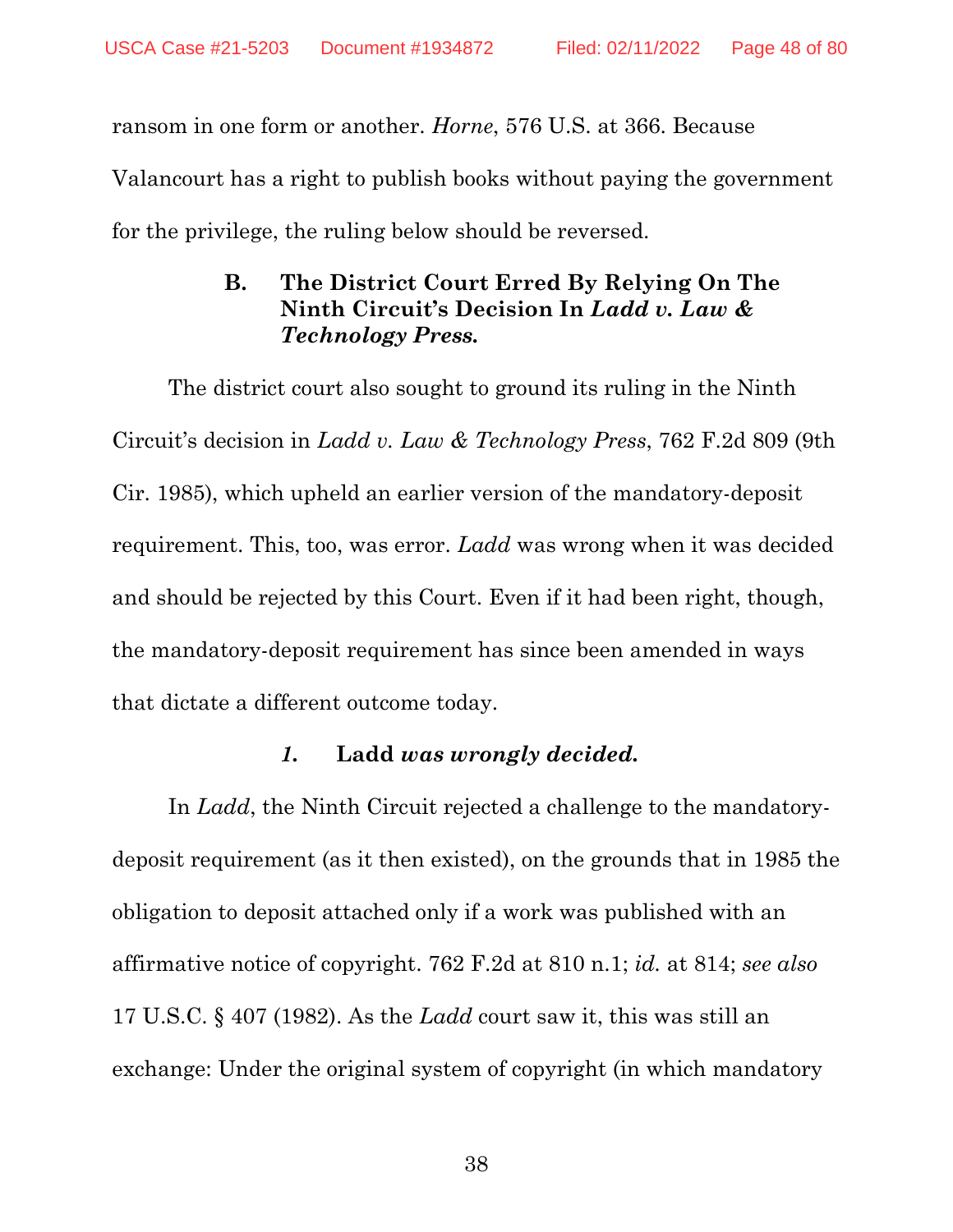deposit was made in a quid pro quo exchange for copyright), a publisher was faced with a choice of either depositing the books or forfeiting the copyright. *Ladd*, 762 F.2d at 814. As amended, copyright law in 1985 had "taken away that choice about deposit." *Id.* Instead, "[o]nce publication with copyright notice has occurred, the owner *must* deposit." Id. That was enough for the *Ladd* court: Once a publisher "voluntarily" sought" the benefit of copyright protection, the government was allowed to impose mandatory deposit as a condition of that benefit. *Id.* at 810.

This was wrong.[3](#page-48-0) As discussed above, *Horne* makes clear that the government's "categorical duty to pay just compensation" does not hinge merely on a party's voluntary acceptance of a generally available government benefit. *Horne*, 576 U.S. at 358. After all, the Hornes voluntarily availed themselves of the right to sell raisins in interstate commerce (and, as noted by Justice Sotomayor, to do so at a government-supported price), but they nonetheless made a successful

<span id="page-48-0"></span><sup>3</sup> The district court appears to have misapprehended Valancourt's arguments on this point below. *Compare* JA 191 ("Plaintiff does not contend that the Ninth Circuit's decision [in *Ladd*] was erroneous at the time."), *with* Mem. of Points and Authorities in Supp. of Pl.'s Cross-Motion for Summary Judgment (ECF 18-1 below) at 14 ("*Ladd* was wrongly decided.").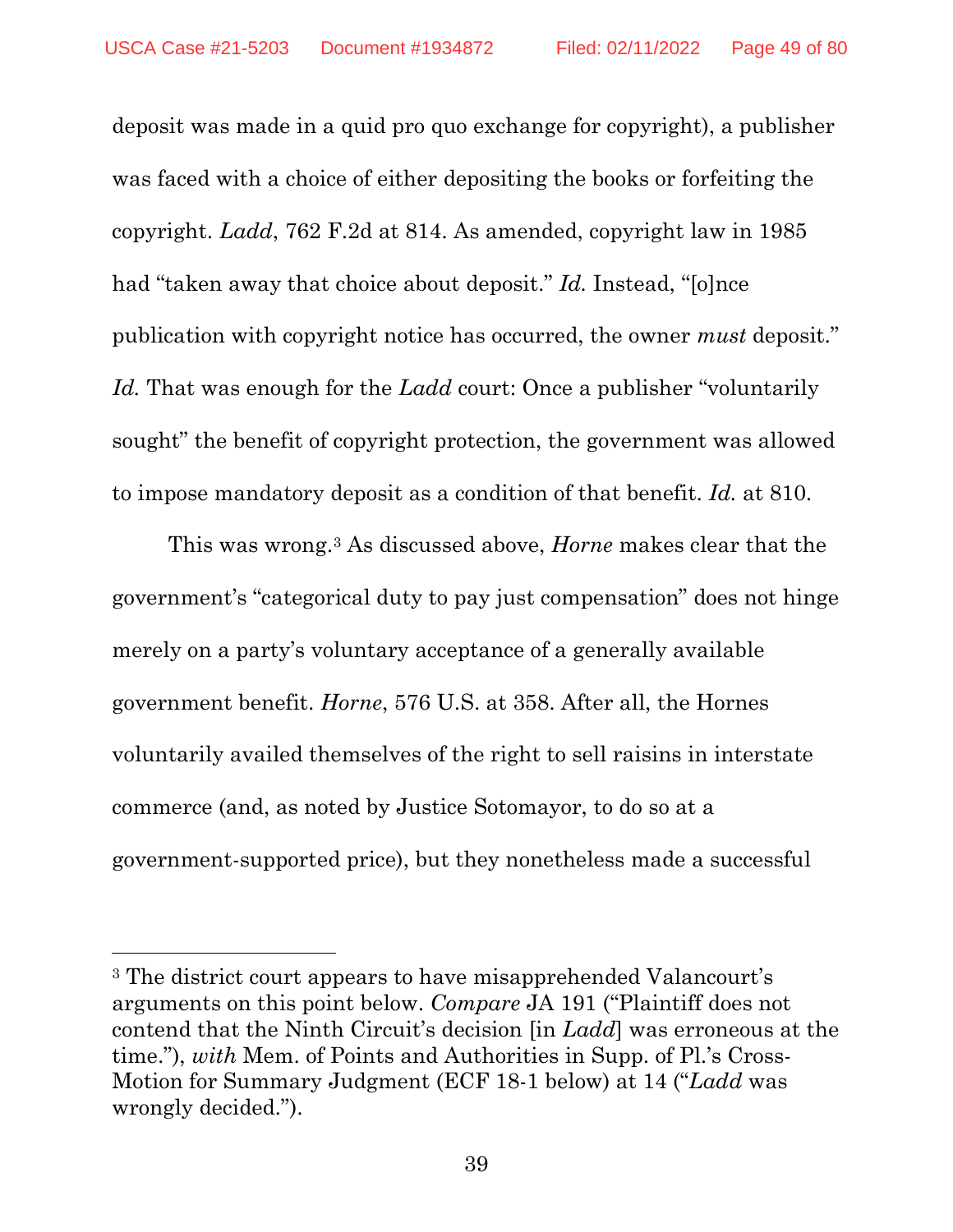Takings Clause objection to the government's demand that they turn over some raisins in exchange. *Id.* at 365–67. And it would be odd if the law were otherwise: Every day, Americans voluntarily avail themselves of generally available government benefits. Their cars are more valuable because the government provides roads on which they can be driven. Their homes are more valuable because government-funded fire departments protect them from being burned down. Their wallets are more valuable because government-funded police help prevent them from being stolen. But it does not follow—it cannot follow—that the government could therefore order citizens to turn over their cars, homes, or wallets as the price of their having accepted these benefits.

This is why *Horne* holds that the Takings Clause applies unless property is demanded (1) *in exchange for* (2) a special right to do something that would otherwise be unlawful. *Supra* 29–31. Because there was no such exchange in *Ladd*, that case was wrongly decided even under the statute as it stood at the time.

### *2.* **Ladd** *has been vitiated by later statutory changes.*

Even if it had not been wrong then, though, *Ladd* is wrong now. That is because *Ladd* expressly rested its conclusion on the fact that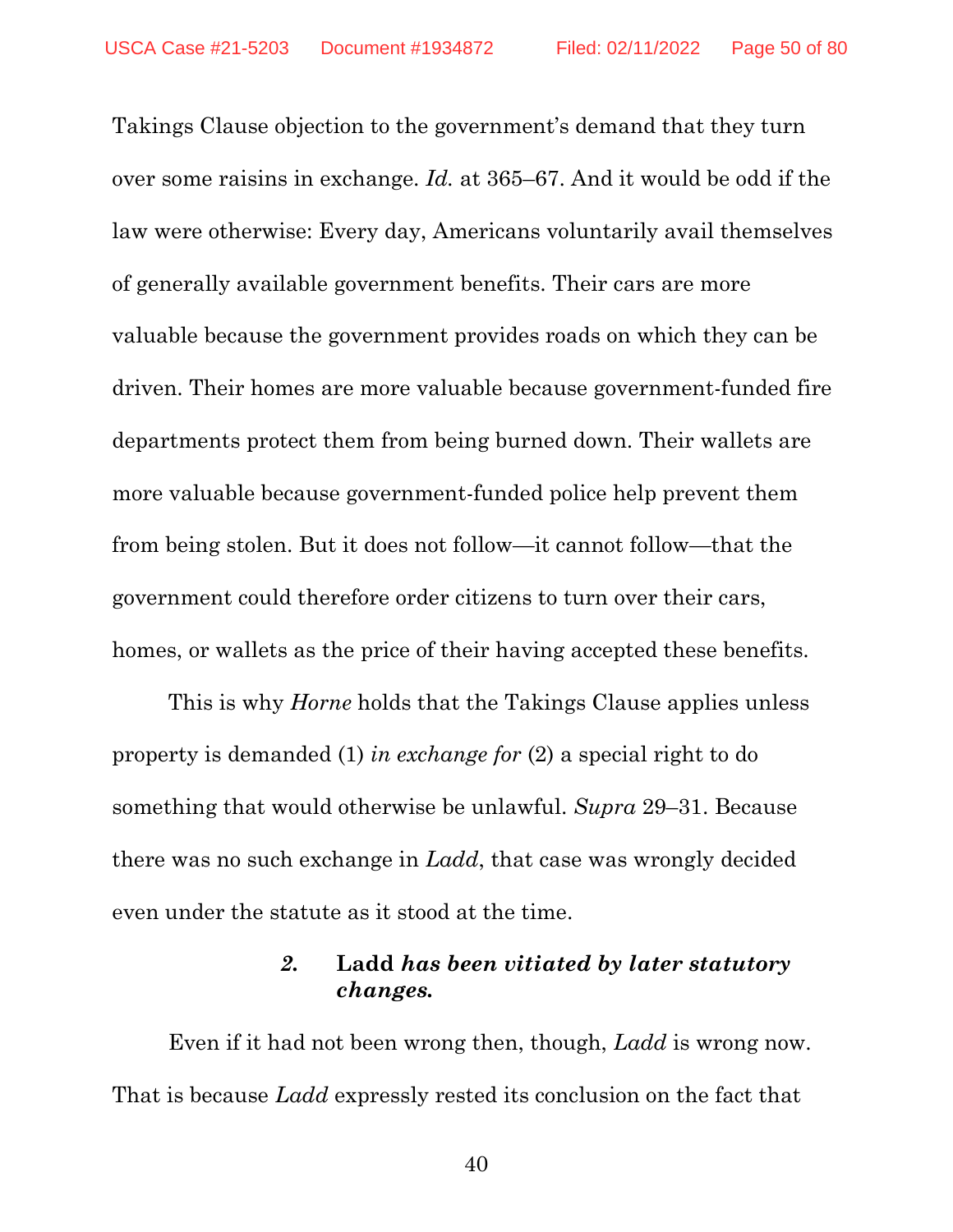mandatory deposit was triggered only after a publisher took voluntary steps to acquire copyright protection. 762 F.2d at 810. That is no longer the case. The mandatory-deposit provision is not triggered by any deliberate choice to acquire copyright protection; instead, since 1988, it applies to any "copyrightable" work published in the United States. JA  $115-16$  | 43.

The district court held that this statutory change did not matter because *Ladd*'s reasoning did not hinge on whether the acceptance of copyright was voluntary; instead, the district court said, the Ninth Circuit's holding was simply that the government could impose the condition "in return for the *receipt* of the public benefit." JA 192. Even if this is a correct reading of *Ladd*, though, it only underscores that *Ladd*  was wrongly decided because that is exactly the rule rejected in *Horne*. In *Horne*, the Ninth Circuit (like the panel in *Ladd* or the district court here) had held that the government could validly demand property by claiming its demand was a "condition" of a benefit and that those who wanted to avoid the condition could take steps to avoid the benefit (by, in that case, growing different crops). *Horne*, 576 U.S. at 356. That was held to be wrong in *Horne*, and it is wrong here.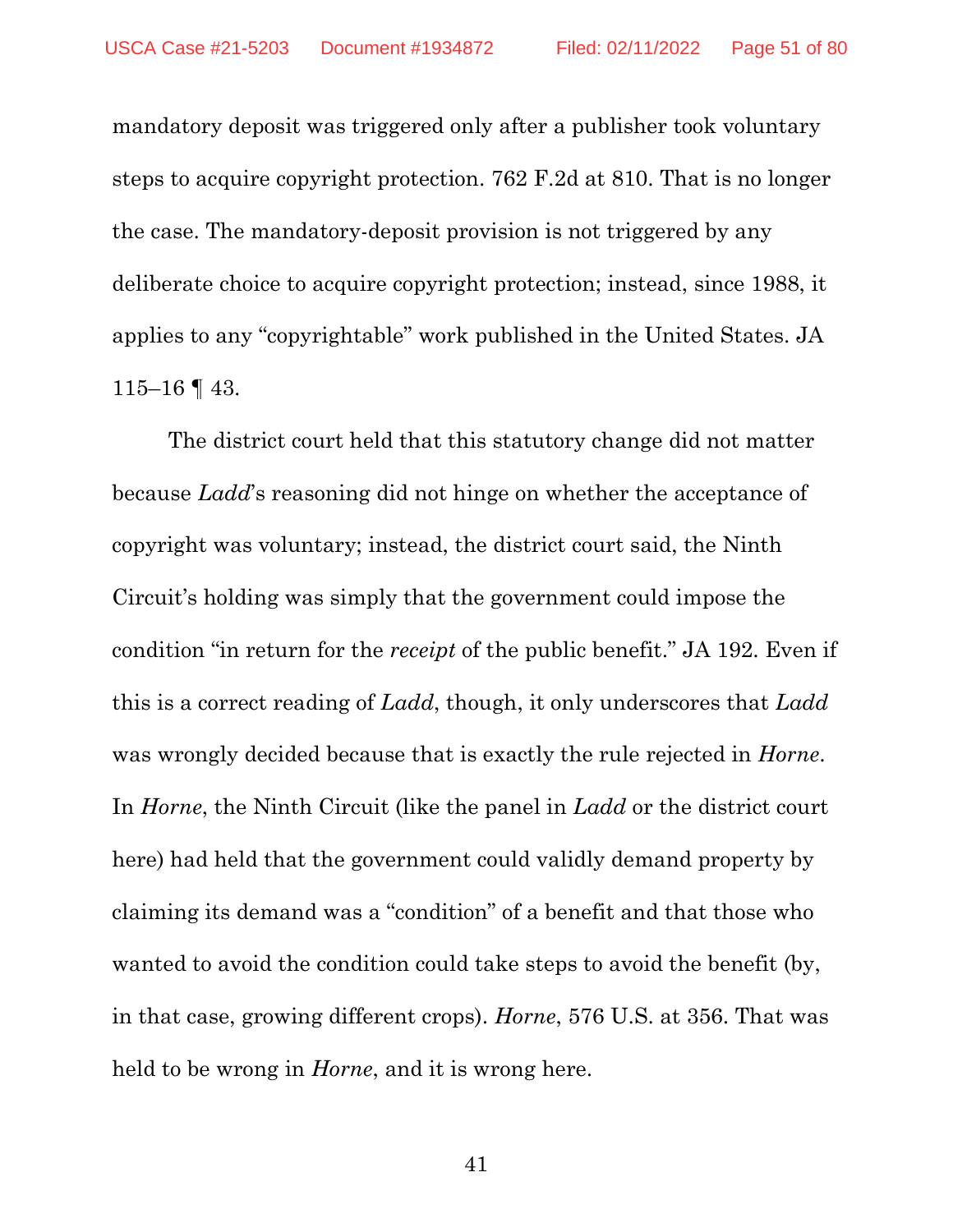The district court also placed significant weight on the legislative history of the post-*Ladd* amendments to § 407, in which Congress asserted that "[t]he elimination of copyright notice as a factor in subjecting works to mandatory deposit does not have constitutional significance" because "only those works published in the United States in which copyright is claimed are subject to mandatory deposit." JA 192. But courts "do not resort to legislative history to cloud a statutory text that is clear." *Am. Fuel & Petrochem. Mfrs. v. EPA*, 3 F.4th 373, 383 (D.C. Cir. 2021) (quotation marks omitted). Nothing in the text of § 407 rests the mandatory-deposit requirement on any claim of copyright ownership. And the government's practice of demanding deposit of anything containing "copyrightable" material matches the statutory text. JA 115–16 ¶ 43. The district court erred by privileging legislative history over both statutory text and the government's own practice.

\* \* \*

Congress has chosen to grant copyright protection to all new written works created in the United States. This grant is unconditional. The government's position is that this unconditional grant nonetheless imposes obligations on publishers like Valancourt, who must surrender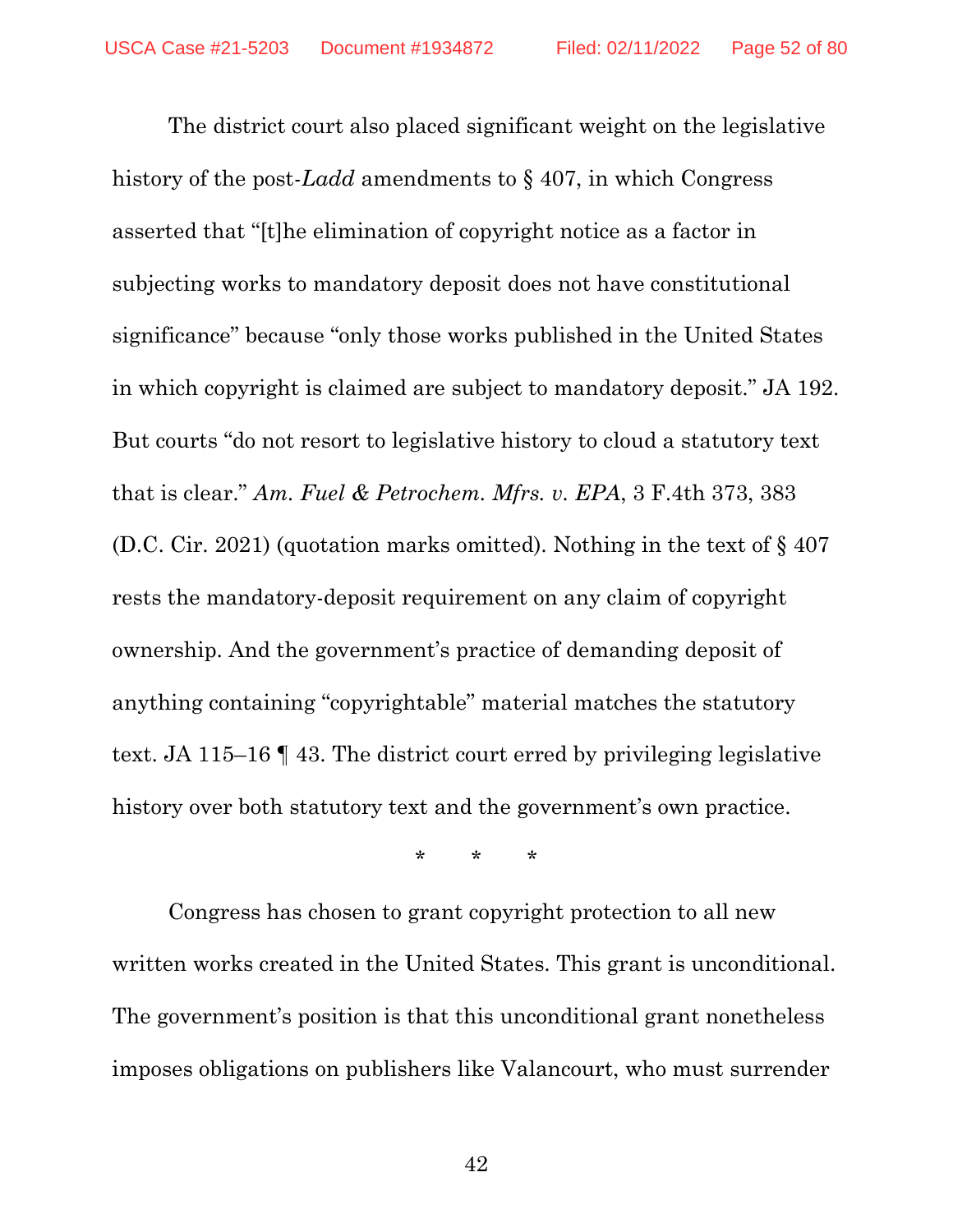their private property or spend money paying fines or divesting themselves of the unconditional right Congress gave them. This is wrong. Congress is free to grant or withhold copyright. It is even free to impose conditions on those who seek copyright. It has elected not to do so. And demanding private property without compensation simply because someone has enjoyed (to any degree) a public benefit is a violation of the Takings Clause. The district court's contrary ruling should therefore be reversed.

### **III. THE MANDATORY-DEPOSIT REQUIREMENT VIOLATES THE FIRST AMENDMENT.**

The mandatory-deposit requirement also violates the First Amendment for two reasons. First, as discussed in Part A below, the law is unconstitutional because (as enforced in the real world) it is entirely content-based. The fines authorized by § 407 are threatened exclusively on the basis of government officials' analysis of a publisher's speech. But second, as discussed in Part B below, if one sets aside the government's content-based enforcement practices, what is left is a law that is almost comically overbroad. Every creator of any copyrightable written work (which is *any* written work) is saddled with an affirmative obligation to send copies of that work to the government or else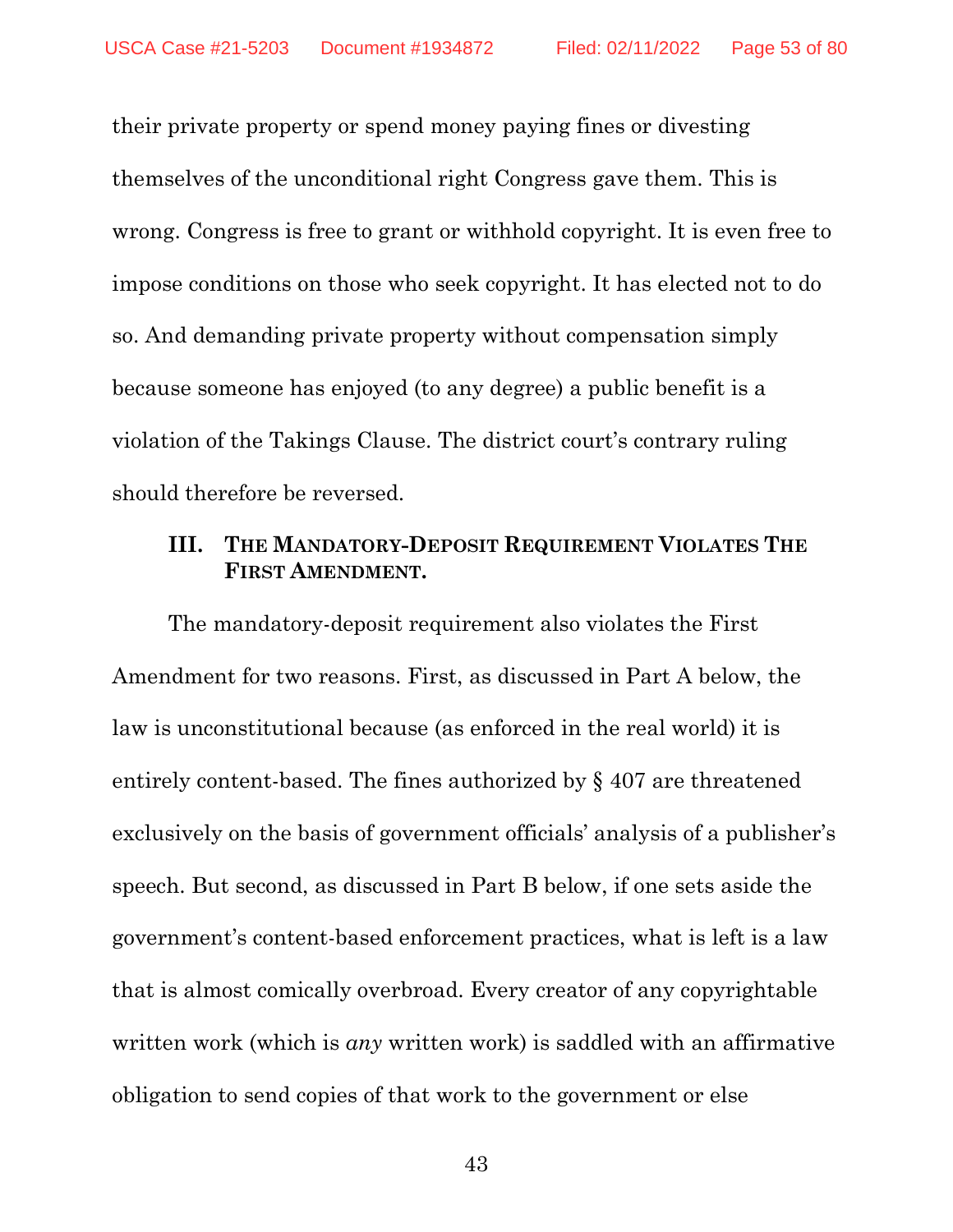somehow figure out how to abandon its copyright. And these sweeping burdens are imposed only so that the government can get copies of the comparatively small subset of books it wants to keep in the Library of Congress without buying them at retail. Under either view, the law's burdens on creators violate the First Amendment.

#### **A. Mandatory Deposit Is Subject To Strict Scrutiny.**

The stated purpose of the mandatory-deposit requirement is to acquire books for the collections of the Library of Congress. JA 86; JA 114 ¶ 35. And the district court credited this purpose, finding that under the mandatory-deposit requirement "every published work will become part of the Library's collection." JA 195.

The trouble is that this is not true. Every published work will not become part of the Library's collection, and the government does not *want* every book published in the United States to become part of the Library's collection. Quite the contrary. Indeed, every year the Library gives away or even destroys an untold number of books—so many it does not bother to count—that it simply does not want. JA 121–22 ¶¶ 68–69.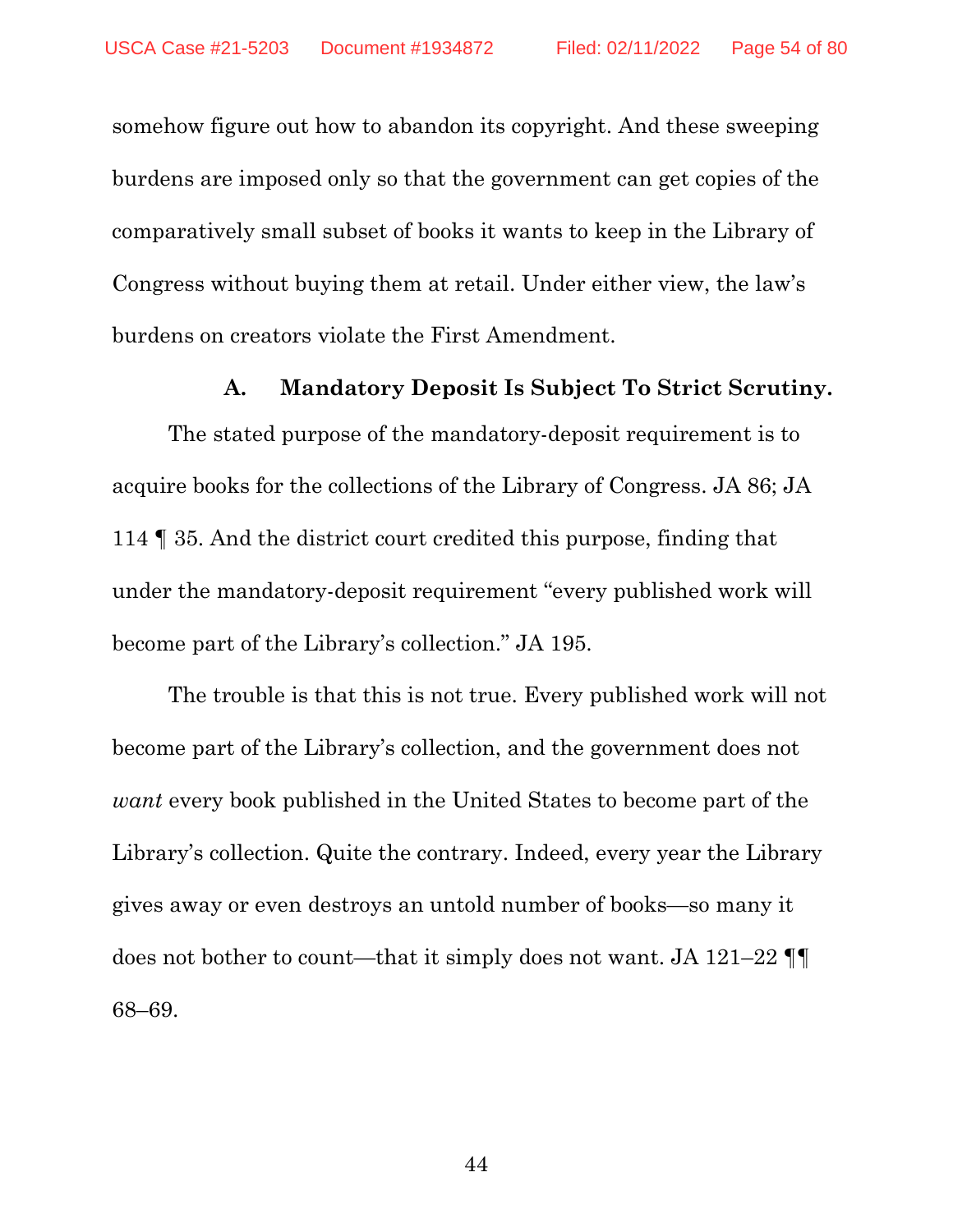Instead, the government wants only *good* books. It wants books that meet its highly detailed Collections Policy Statements, and when publishers deposit books that fall outside those guidelines, those books are discarded. JA 118 ¶ 54; JA 120–21 ¶¶ 67–68. And if a publisher fails to comply with the mandatory-deposit requirement, the government frequently ignores the omission—*unless* it determines that the content of the book falls within the scope of a Collections Policy Statement, in which case the publisher is threatened with fines to force it to deposit the books. JA 118  $\llbracket$  55.[4](#page-54-0)

The upshot is that the mandatory-deposit requirements of §407 look on their face to be content-neutral in that they apply to every work published in the United States, but they are content-based both in their

<span id="page-54-0"></span><sup>4</sup> Valancourt, of course, was threatened with fines because Copyright Office staffers found its website while doing internet research rather than because anyone in the Library of Congress decided its books needed to be included in the Library's collections. JA 118 ¶ 53–56; JA 122 ¶ 70. But the staffers in the Copyright Office are still charged with evaluating the content of a publisher's books before sending out any threat letters. JA 113 ¶ 53. Ultimately, whether the content-based determination is made by Library staff deciding they need a certain book or by Copyright Office staffers trawling the internet makes no difference: The determination of whom to threaten with fines is still based entirely on content.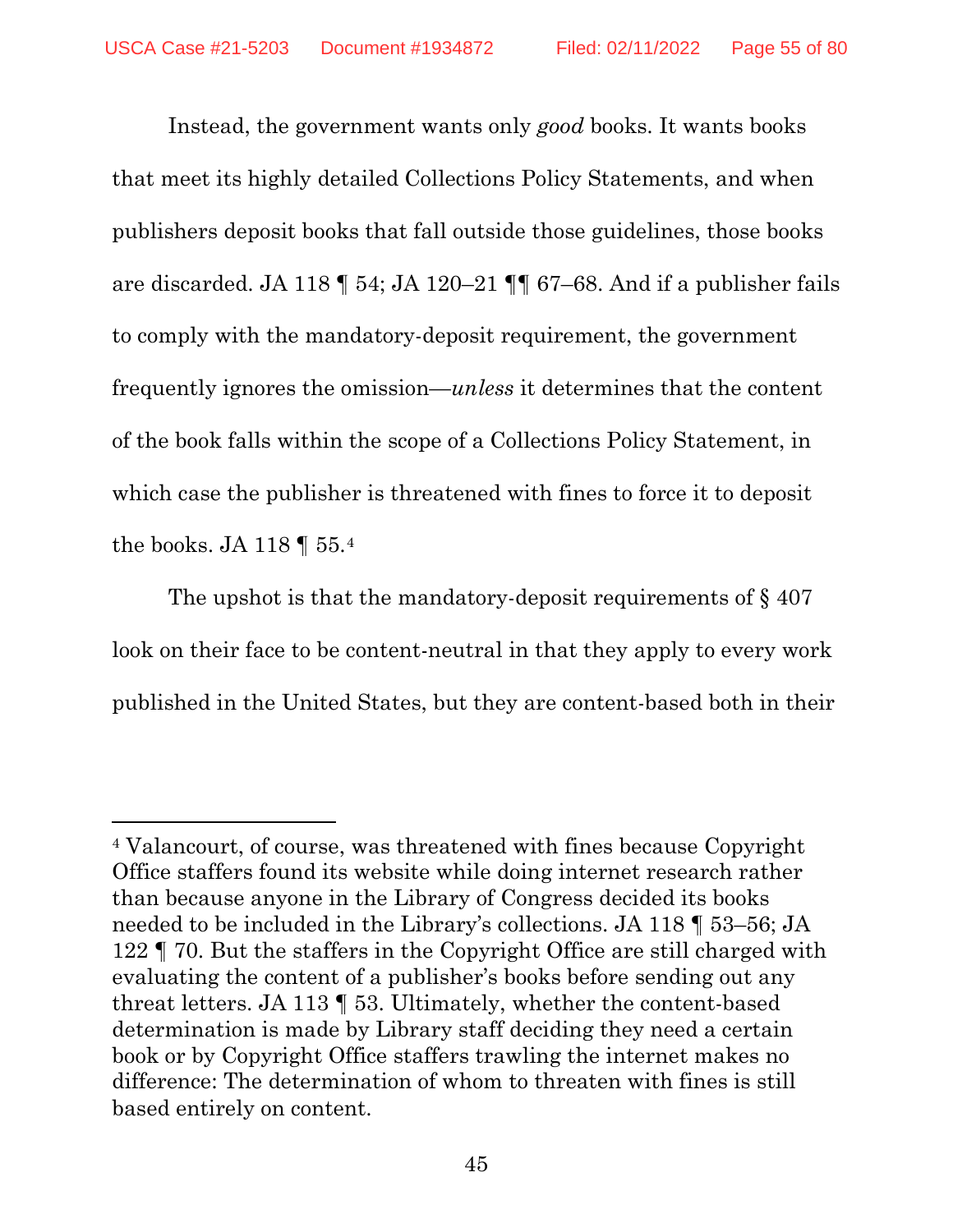justifications and in their enforcement. Each flaw independently triggers strict scrutiny under the First Amendment.

As to the law's justification, the Supreme Court has repeatedly held that even a facially neutral law will be treated as content-based if the law "cannot be justified without reference to the content of the regulated speech." *Reed v. Town of Gilbert*, 576 U.S. 155, 164 (2015) (citing *Ward v. Rock Against Racism*, 491 U.S. 781, 791 (1989)) (cleaned up). In other words, if the government cannot describe the law's purpose without discussing the content of the regulated speech, the law is content-based. That is the case here. By the government's own admission, the purpose of mandatory deposit is not to ensure universal acquisitions but to acquire certain desirable books, with certain content, as described in the Collections Policy Statements.

The district court failed to recognize the content-based nature of mandatory deposit because it disregarded the parties' stipulations. The court rejected the idea that the law's purpose was content-based by pointing to the fact that "every published work will become part of the Library's collection." JA 195. But this, again, was false: The purpose of mandatory deposit is not to ensure that every published work becomes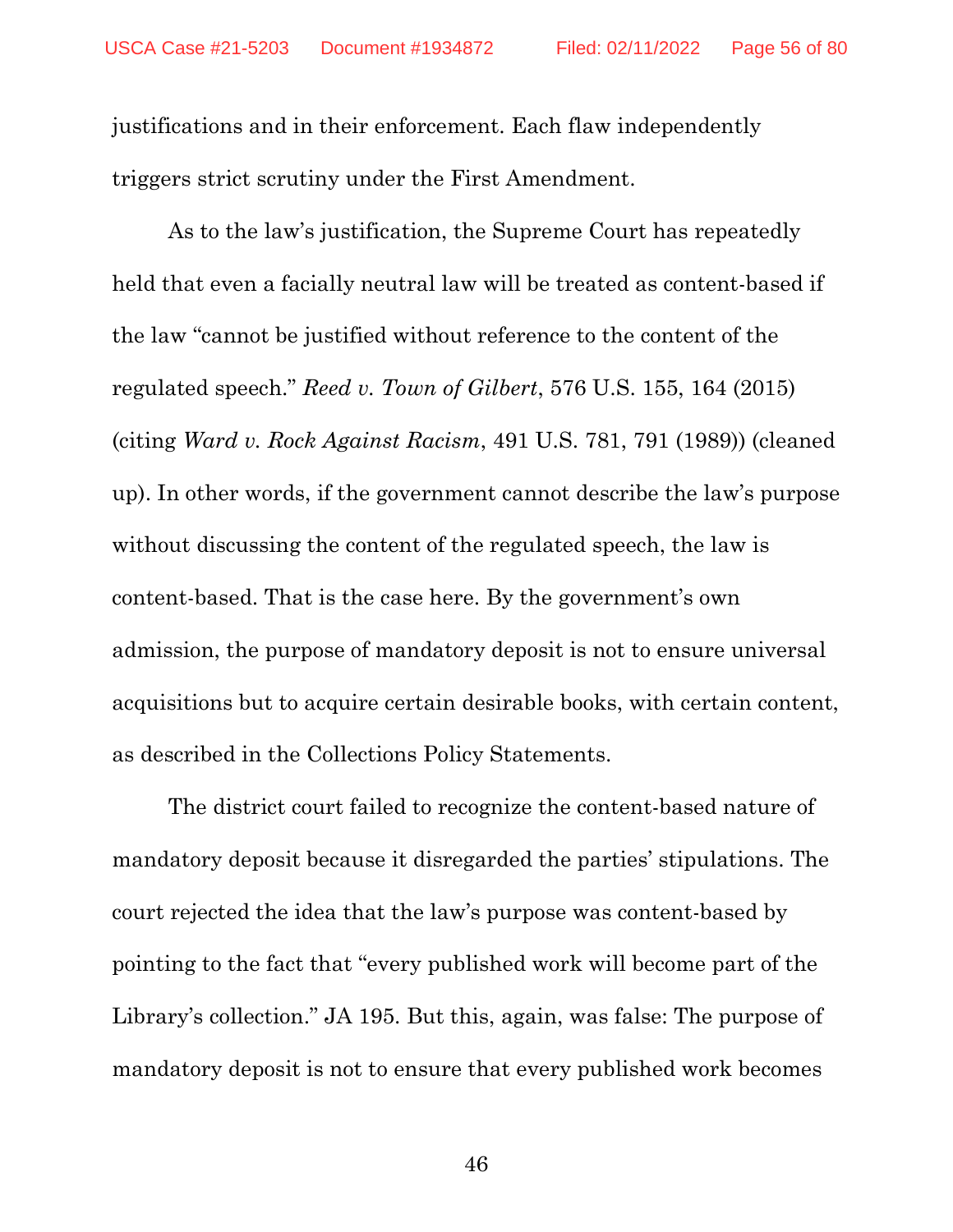a part of the Library's collection. It is to build the Library's collection by adding books *with particular content*. The district court did not address this argument or point to a different content-neutral justification for the mandatory-deposit requirement.

Neither did the district court grapple with the constitutional problems raised by the government's admitted enforcement practices. According to the district court, "the mere assertion that the [Copyright] Office pursues some cases and not others does not rise to the level of a showing that those decisions were based on content." JA 196.[5](#page-56-0) True enough. But Valancourt's argument is not premised on the mere assertion that the government pursues some cases and not others. It is premised on the parties' stipulation that the government decides whether to threaten a publisher with fines based *solely* on the content of that publisher's speech. JA 117–18 ¶¶ 52–57.

<span id="page-56-0"></span><sup>5</sup> The district court also attempted to distinguish between "the Copyright Office's discretionary enforcement of the deposit requirement" and "the deposit requirement itself." JA 196. But the threat letter that was the genesis of this lawsuit was, of course, the product of both the deposit requirement and the Copyright Office's discretionary decision to enforce it against Valancourt, and both things are at issue in this case.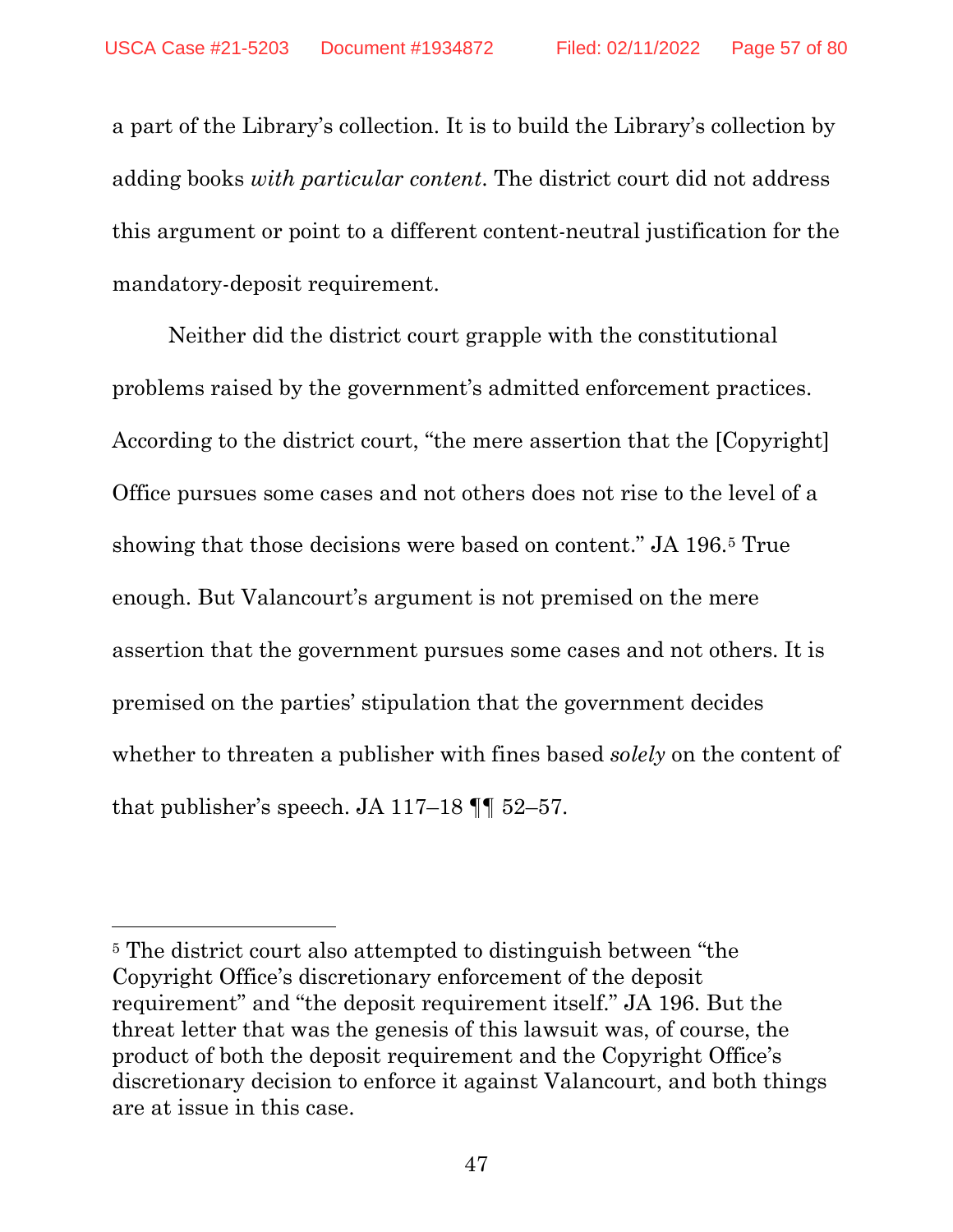For instance, to decide whether to enforce the mandatory-deposit requirement, government agents must assess whether a work of American fiction has "literary merit" or "represent[s] current trends in writing." They must assess whether books belong in "research level" or "instructional support level" collections.[6](#page-57-0) These are, needless to say, assessments of the content of the books themselves. In other words, Valancourt is subject to fines because a government official reviewed the content of its speech and determined that it fell into one category rather than another. *See* JA 122 ¶ 70 (stipulating that Valancourt was threatened with fines "due in part to [its books'] historical significance"). That triggers strict scrutiny. *See, e.g.*, *Mahoney v. Babbitt*, 105 F.3d 1452, 1456 (D.C. Cir. 1997) (content-based enforcement subject to strict scrutiny); *Hoye v. City of Oakland*, 653 F.3d 835, 852 (9th Cir. 2011) (same).

The district court's failure to recognize the content-based nature of the government's enforcement practices seems to stem, in part, from a misunderstanding about what it means for a law to be content-based. In

<span id="page-57-0"></span><sup>6</sup> These quotations are drawn from the Library of Congress's Collections Policy Statements, true and correct copies of which the parties stipulated are available at https://www.loc.gov/acq/devpol/cpsstate.html.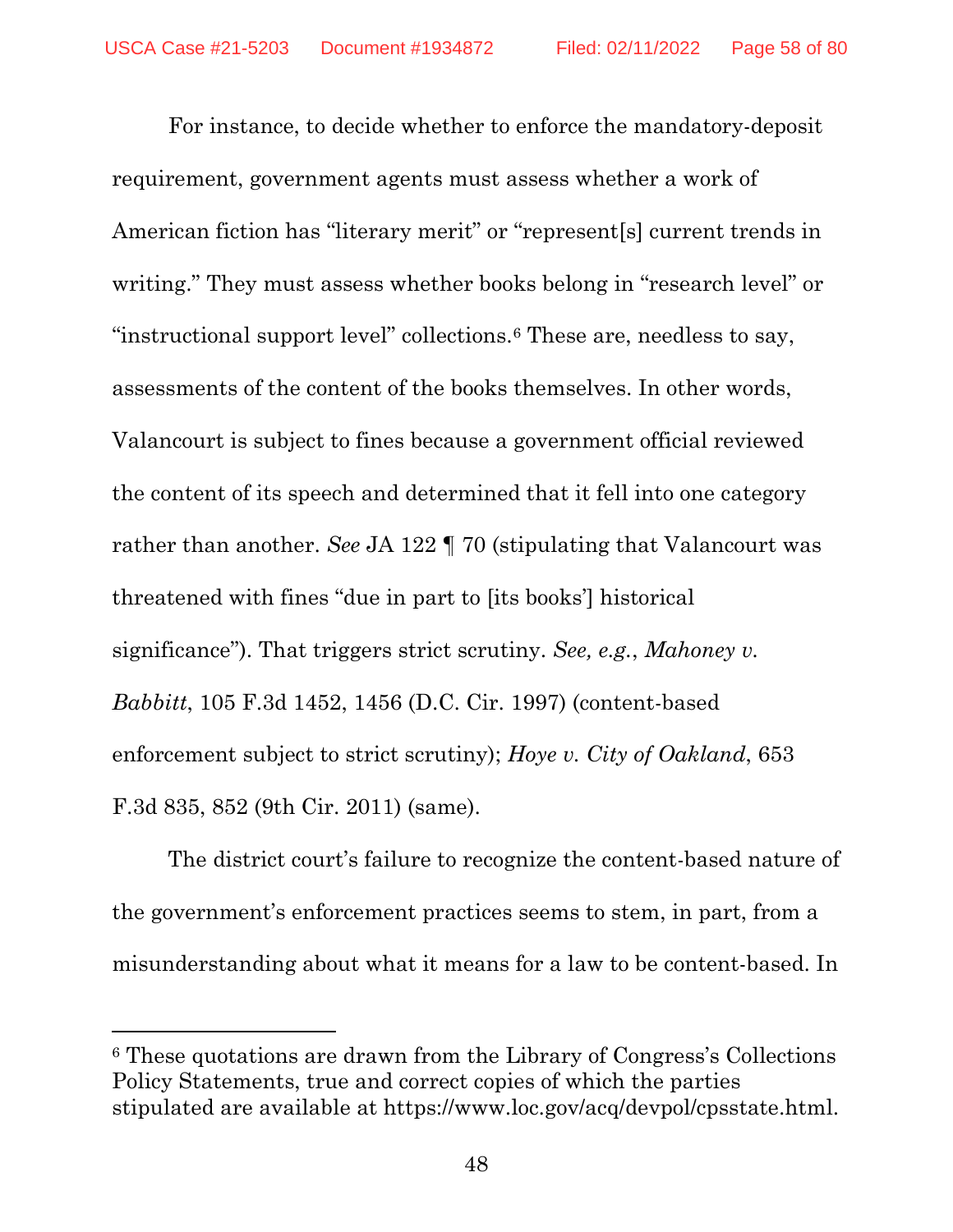rejecting Valancourt's claim, the court concluded that "there is nothing in the record that would begin to suggest that the Copyright Office has any problem with the republication of classic works of literature in particular." JA 196. The court also suggested that mandatory deposit is constitutional because it "is part of a federal copyright scheme that encourages and protects expression, rather than restricting or chilling the right to speak." JA 198. But, of course, content-based laws trigger strict scrutiny regardless of whether they are motivated by hostility towards the regulated speech. *See Reed*, 576 U.S. at 169 ("[A] speech regulation targeted at specific subject matter is content based even if it does not discriminate among viewpoints within that subject matter."). By suggesting that Valancourt needed to show some level of hostility to its viewpoint, the district court "conflate[d] two distinct but related limitations that the First Amendment places on government regulation of speech." *Id.* at 168.

Indeed, the district court is right that there is no evidence in the record to suggest that the government singled Valancourt out because it disapproved of its speech. Quite the opposite. Valancourt was threatened with fines because the government *likes* its books. The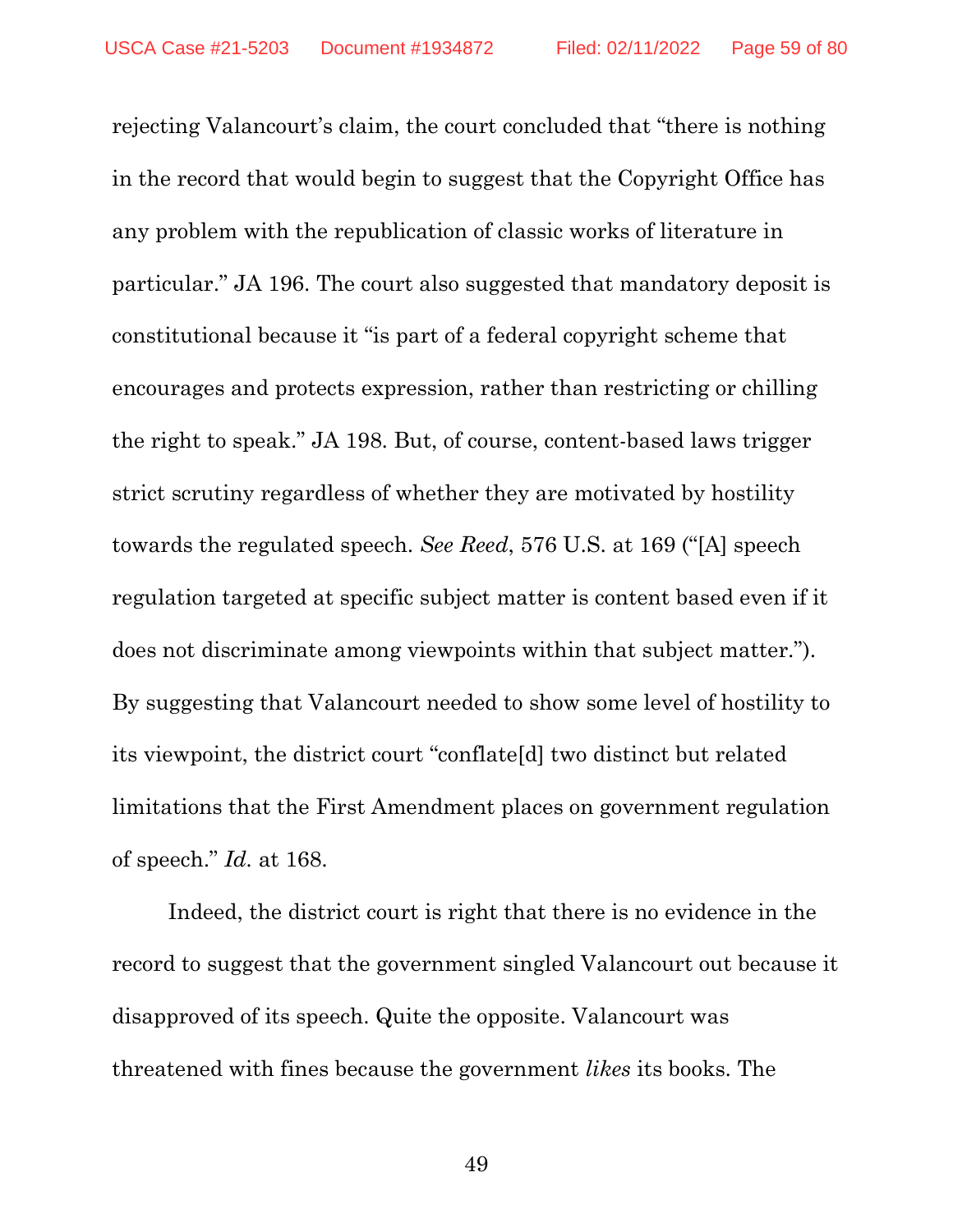record is clear that if government officials had deemed Valancourt's books to be low-quality, pornographic, or otherwise undesirable they would have left the company alone. But federal courts do not distinguish between *beneficent* content-based distinctions and *malicious*  ones. They instead apply strict scrutiny to content-based distinctions, full stop. As the *Reed* Court explained, "[t]he vice of content-based legislation is not that it is always used for invidious, thought-control purposes, but that it lends itself to use for those purposes." *Id.* at 167 (cleaned up). A law that punishes speech for being good is not constitutionally distinct from a law that punishes speech for being bad. Id. at 171 ("[A] clear and firm rule governing content neutrality is an essential means of protecting the freedom of speech, even if laws that might seem 'entirely reasonable' will sometimes be 'struck down because of their content-based nature.'") (citation omitted); *cf. United States v. Playboy Ent. Grp., Inc.*, 529 U.S. 803, 812 (2000) ("The Government's content-based burdens must satisfy the same rigorous scrutiny as its content-based bans."). The ruling below should therefore be reversed.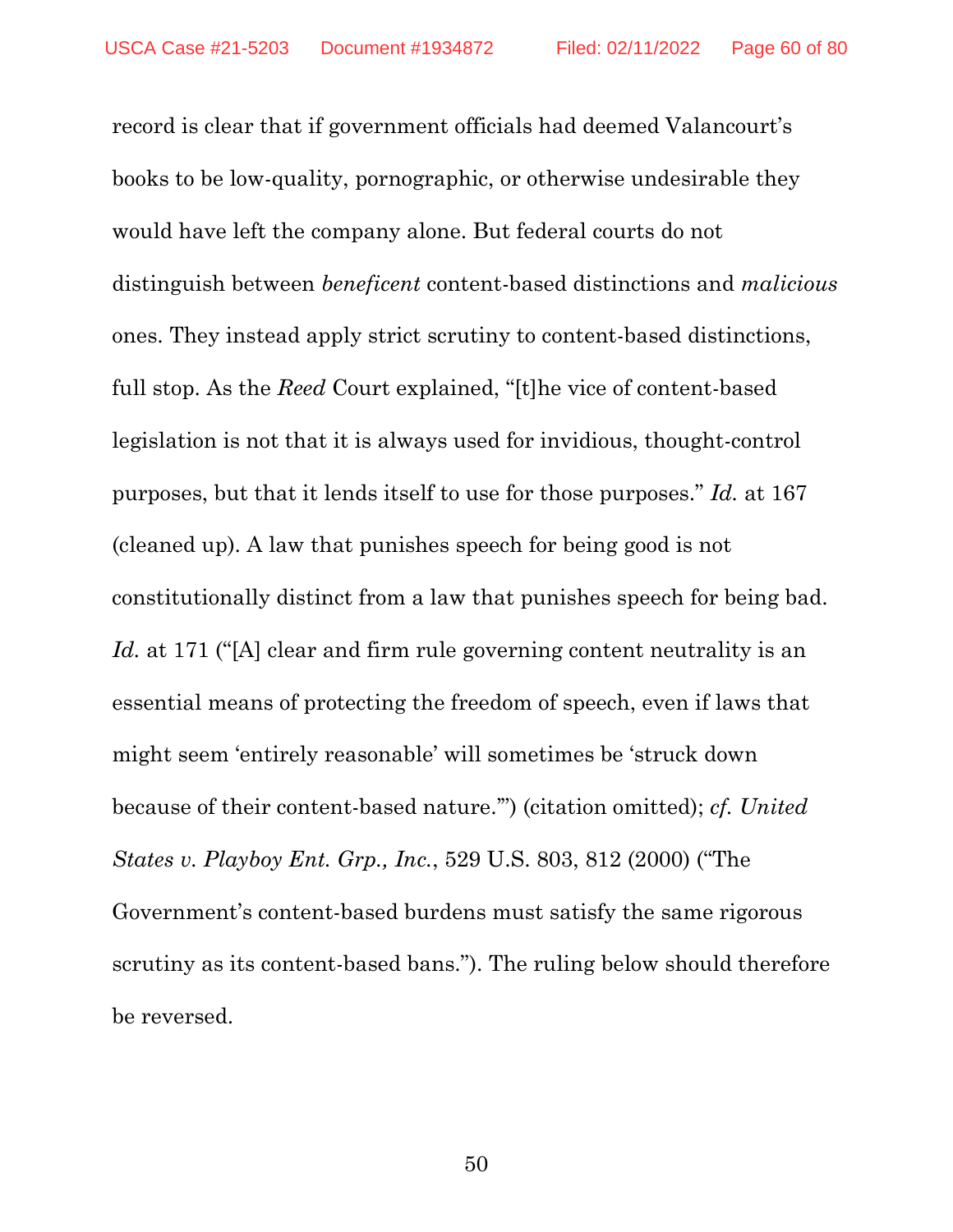# **B. Mandatory Deposit Is Overbroad And Cannot Survive Either Strict Or Intermediate Scrutiny.**

Even if the mandatory-deposit requirement is viewed as contentneutral—that is, as a burden imposed on everyone who publishes any new material in the United States, regardless of its content—it is wildly overbroad and overly burdensome relative to the government's narrow asserted interests. *See Turner Broad. Sys., Inc. v. FCC*, 520 U.S. 180, 189 (1997) ("A content-neutral regulation will be sustained under the First Amendment if it advances important governmental interests unrelated to the suppression of free speech and does not burden substantially more speech than necessary to further those interests").[7](#page-60-0)

Here, the government has articulated only one interest supporting the mandatory deposit rule: maintaining the collections of the Library of Congress as a public repository. JA 197. With regard to this objective, there are at least three ways that mandatory deposit is overbroad: (1) It

<span id="page-60-0"></span><sup>7</sup> The district court also said that the First Amendment question was controlled by its holdings that the mandatory-deposit requirement is a condition placed on copyright protection and that the only live controversy between the parties was the constitutionality of the government's settlement offer to accept digital copies (the burden of which the court asserted would be minimal). JA 197, 199. For the reasons already explained above, those holdings were error.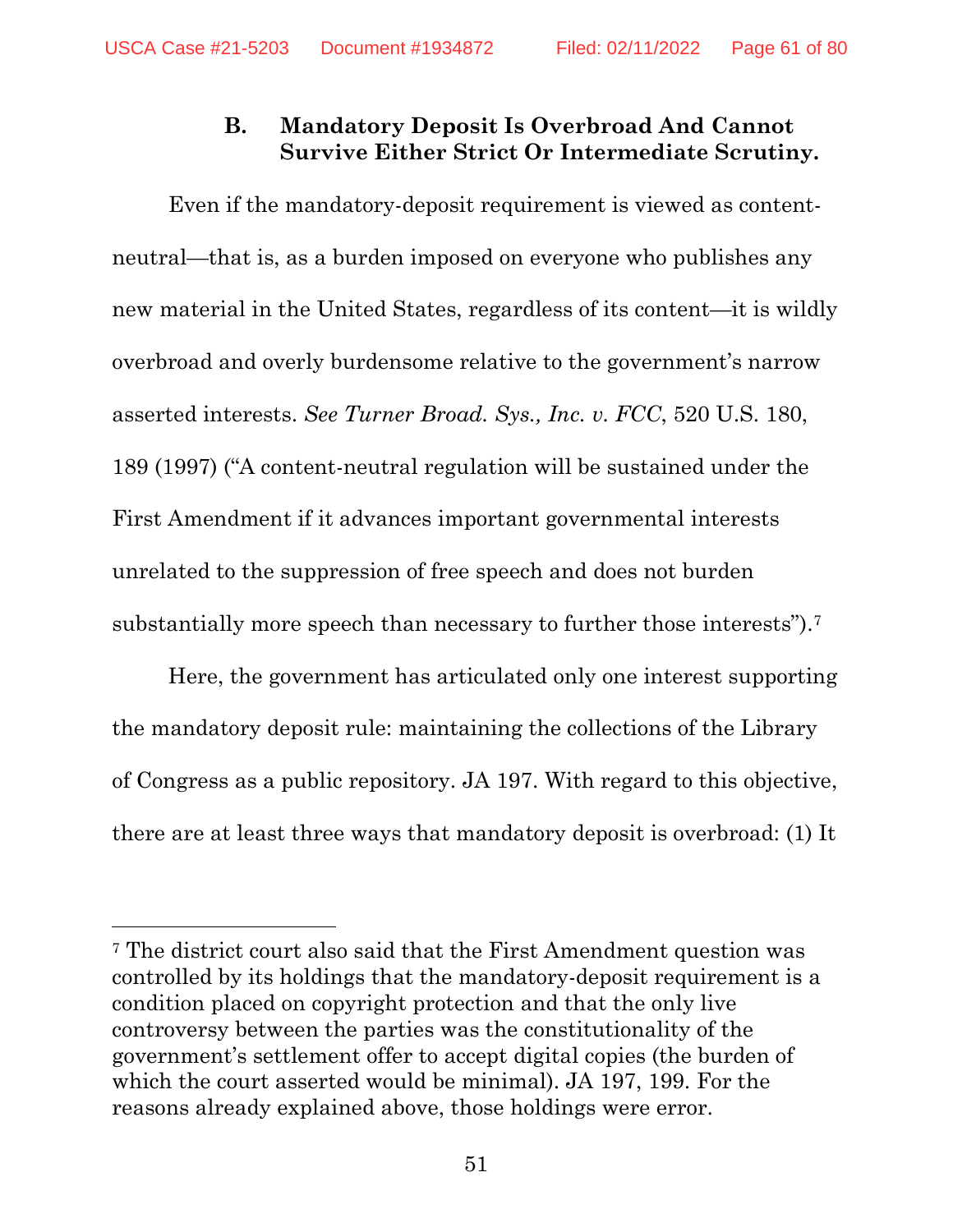applies to all copyrightable books, regardless of whether the Library actually wants them; (2) inasmuch as the government has an easy means of acquiring the books it wants—including, but not limited to, buying them—the law's burdens are totally unnecessary; and (3) it applies even to speech that is intended to remain anonymous or to be narrowly disseminated.

*First*, mandatory deposit is overbroad (and hence, not tailored) because it applies to a huge number of books that the government admits it does not want. *See Time Warner Ent. Co. v. FCC*, 240 F.3d 1126, 1130 (D.C. Cir. 2001) (holding FCC regulation unconstitutional, under intermediate scrutiny, where FCC failed to prove that it burdened no more speech than necessary). The mandatory-deposit requirement of § 407 applies to every book published in the United States containing any "copyrightable" material at all. JA 115–16 ¶ 43. It applies to books the Library has already acquired through other means. JA 120 ¶ 63. And it applies to books the Library does not want. JA 120– 21 ¶ 67. And the result is an enormous amount of waste. In 2018 alone the Library gave away 76,129 books, traded 9,752 books to foreign libraries in exchange for other books, and destroyed an unknown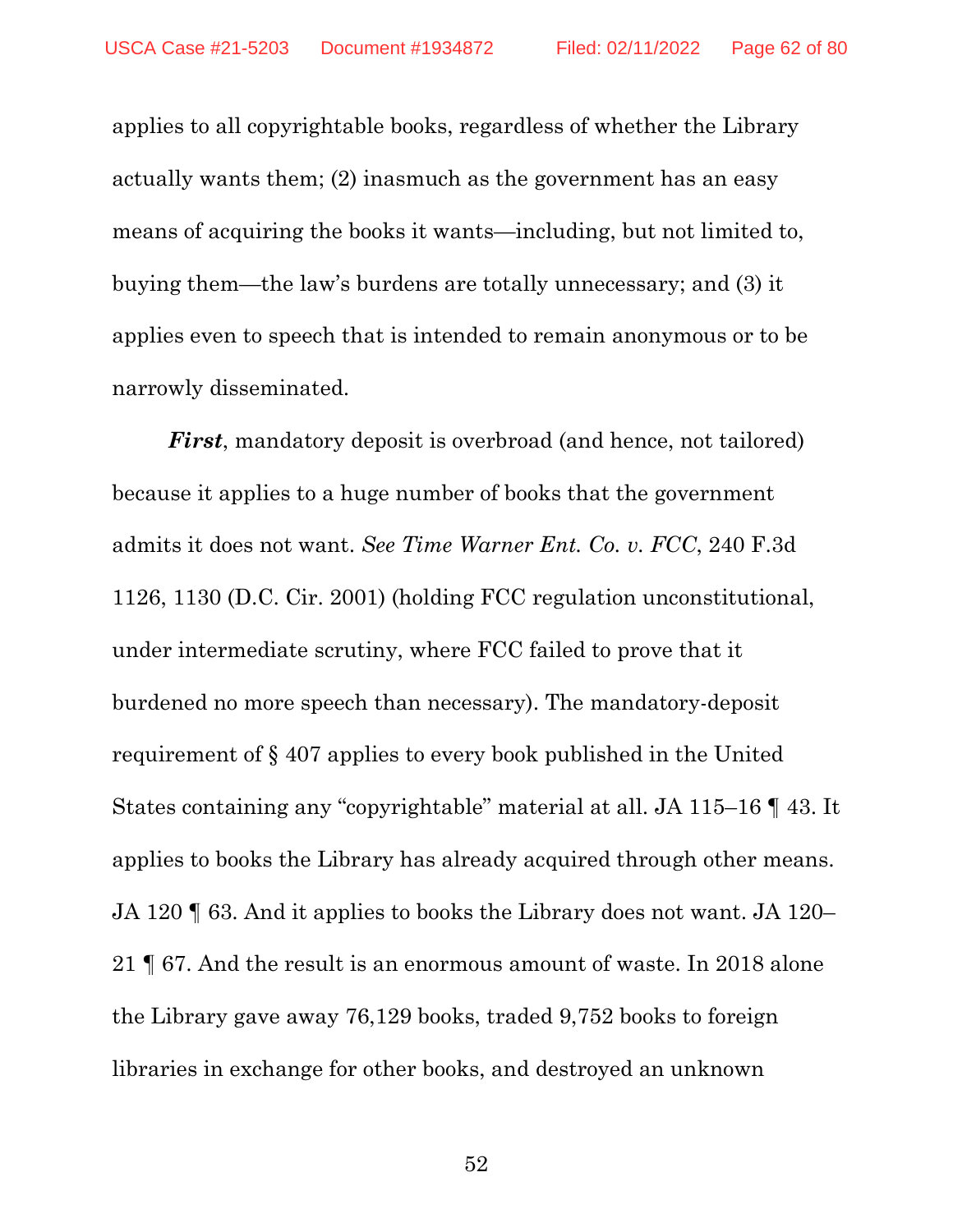number of other "surplus books." Joint Stipulations  $\P$  68. To underscore: The mandatory-deposit requirement results in the federal government destroying so many books that it cannot even be bothered to count. Every book given away (or worse yet, destroyed) represents a burden imposed on protected speech that resulted in no public benefit at all. To be sure, the mandatory-deposit requirement was responsible for a small but significant percentage of the books the Copyright Office received in fiscal 2017: some 35,554 came in through mandatory deposit (as compared to 137,223 in exchange for copyright registration). JA 120 ¶ 66. But the government is unable to say (because it does not know) how many of those 35,554 books it kept, how many it gave away, and how many it outright destroyed.

This is, at a minimum, proof of an enormous and unnecessary burden on protected speech. The government's failure to track how many books it destroys, of course, makes it impossible to determine precisely how often the mandatory-deposit requirement yields an addition to the Library's collection instead of sheer waste. But the record is clear that tens of thousands of books come in, and (at least) tens of thousands of books are summarily disposed of, and the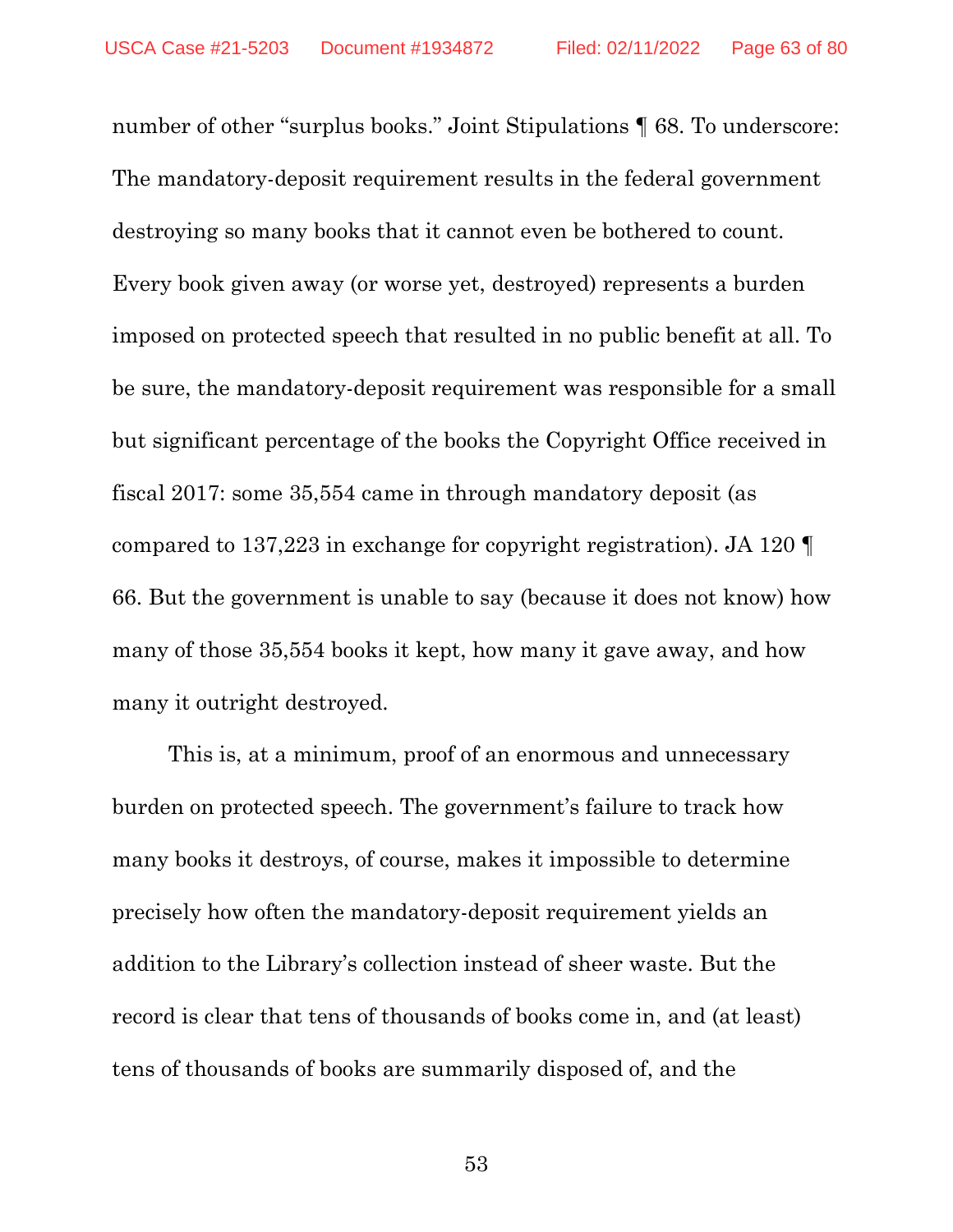government cannot be bothered to keep track of what it does with any given deposit. But the First Amendment does not allow the government to be so cavalier when it burdens protected speech. Overbreadth like this is fatal, under either strict or intermediate scrutiny. *See McCullen v. Coakley*, 573 U.S. 464, 490 (2014).

**Second**, the mandatory deposit requirement is also overbroad because it is completely unnecessary to achieve the governmental objective of maintaining the Library's collections. There is no question that the Library has the right to purchase all the books that it wants for its collection, just as every other library in the country does. And it is similarly undisputed that the Library can obtain books through other means as well, as when it receives books in exchange for copyright registration or in exchange for a catalog number as part of its Cataloging in Publication program. The government's interest, then, is not in maintaining the Library's collections. The government's interest is in obtaining books *without providing anything in exchange*. The only justification for imposing the burden of mandatory deposit on publishers is that it allows the government to save money.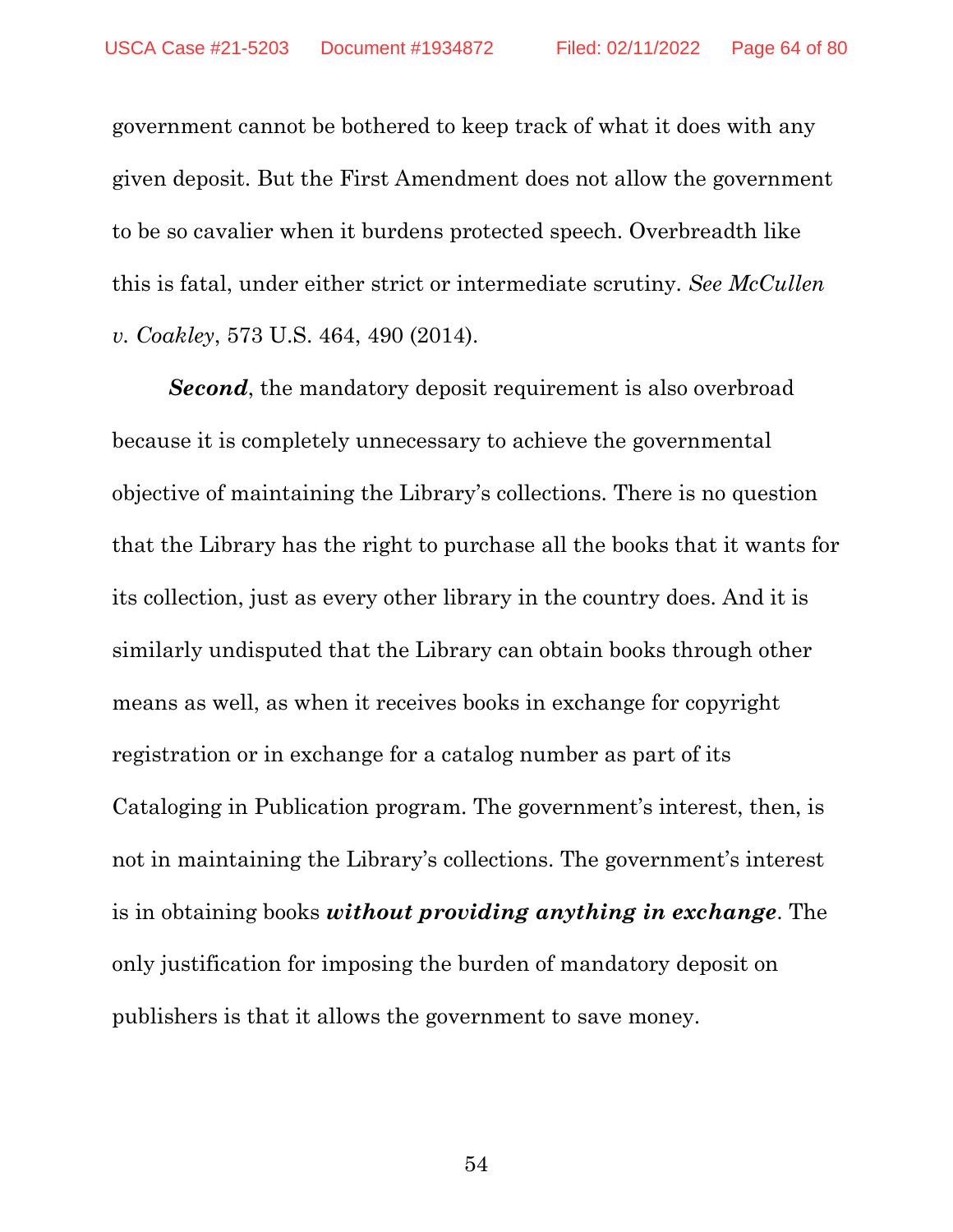The problem is that the government is saving money by imposing its own costs on third parties. This is the kind of legislative contrivance that courts view with extreme skepticism because "[a] governmental entity can always find a use for extra money, especially when taxes do not have to be raised." *U.S. Tr. Co. of N.Y. v. New Jersey*, 431 U.S. 1, 26 (1977). "The Constitution, however, is concerned with means as well as ends." *Horne*, 576 U.S. at 362. When the government acquires property for its own use, it is supposed to pay for it with revenue raised through general taxation. This principle explains why some taxes that incidentally burden speech are subject only to a deferential standard of review. *See, e.g.*, *Leathers v. Medlock*, 499 U.S. 439, 451 (1991) (noting the "strong presumption in favor of duly enacted taxation schemes"). When the legislature uses means other than taxation to advance its financial interests, courts are appropriately skeptical. *E.g., U.S. Tr. Co of N.Y*., 431 U.S. at 26 ("If a State could reduce its financial obligations whenever it wanted to spend the money for what it regarded as an important public purpose, the Contract Clause would provide no protection at all."); *Armstrong v. United States*, 364 U.S. 40, 49 (1960) ("The Fifth Amendment's guarantee that private property shall not be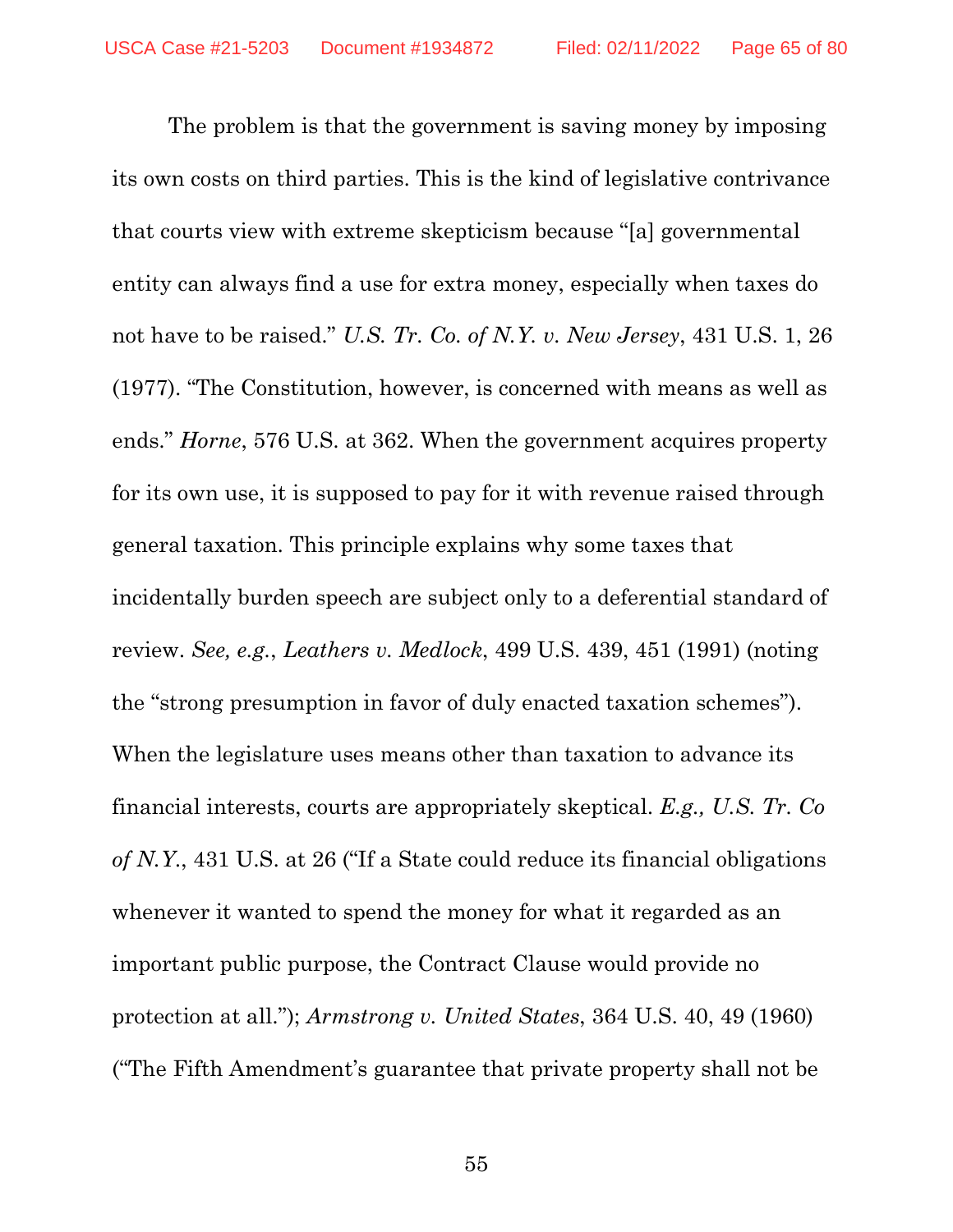taken for a public use without just compensation was designed to bar Government from forcing some people alone to bear public burdens which, in all fairness and justice, should be borne by the public as a whole.").[8](#page-65-0)

*Finally*, mandatory deposit is also substantially overbroad

because it reaches speakers who may wish to publish anonymously or to

a narrow audience. Such anonymous speech is legitimate and "is an

aspect of the freedom of speech protected by the First Amendment."

*McIntyre v. Ohio Elections Comm'n*, 514 U.S. 334, 342 (1995). As the

Supreme Court has explained:

Anonymous pamphlets, leaflets, brochures and even books have played an important role in the progress of mankind. Persecuted groups and sects from time to time throughout history have been able to criticize oppressive practices and laws either anonymously or not at all. The obnoxious press licensing law of England, which was also enforced on the Colonies was due in part to the knowledge that exposure of the names of printers, writers and distributors would lessen the circulation of literature critical of the government. The old seditious libel cases in England show the lengths to

<span id="page-65-0"></span><sup>8</sup> Further, it is not clear from the record whether the program even succeeds in saving the government money. The parties have stipulated that the Copyright Office employs roughly a dozen people to conduct "acquisitions," which includes sending demand letters. JA 117 ¶ 48. It is unclear whether it would cost the government more money to replace the labor-intensive process of demanding free books with the less laborintensive process of buying those books through an online retailer.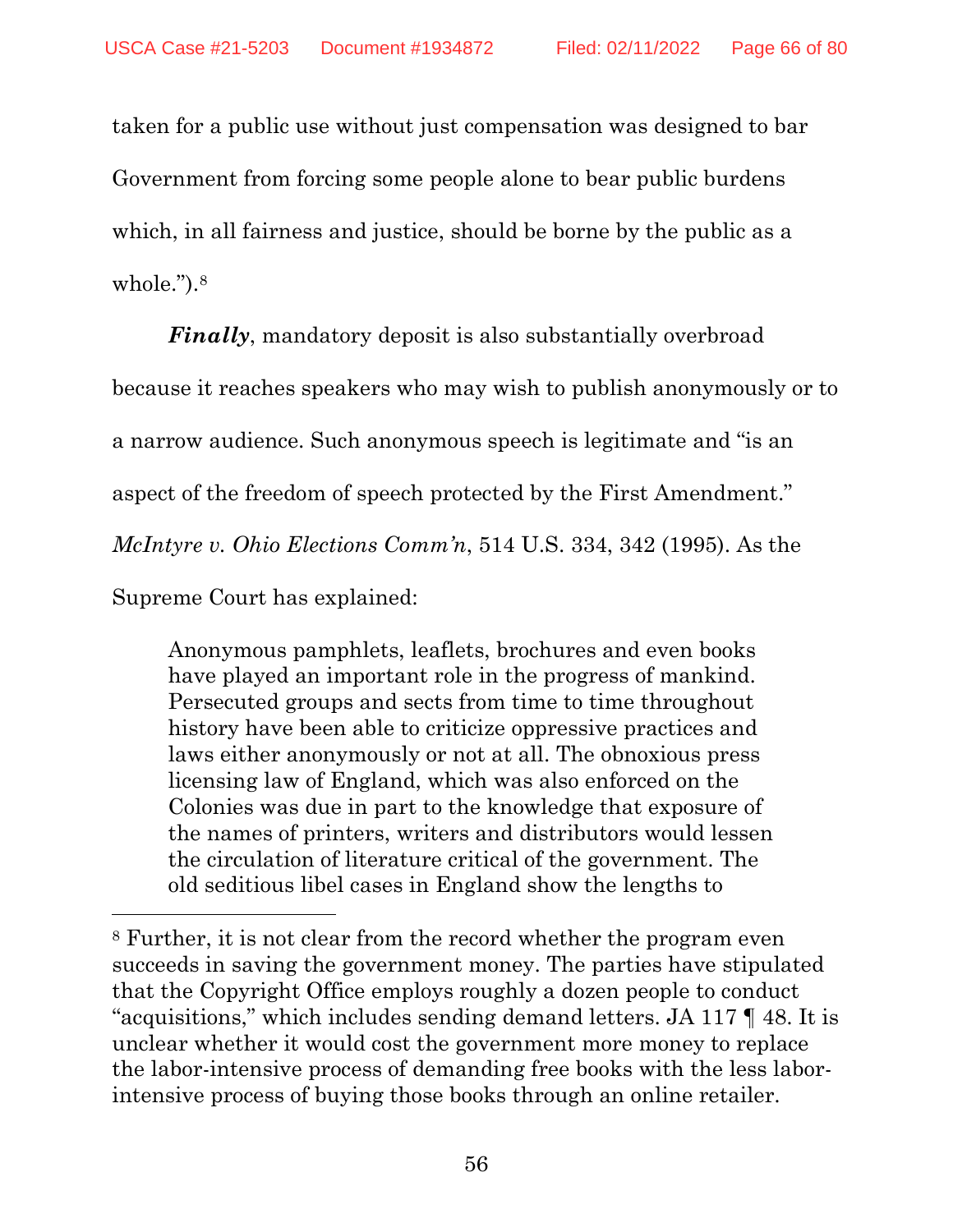which government had to go to find out who was responsible for books that were obnoxious to the rulers. . . . Before the Revolutionary War colonial patriots frequently had to conceal their authorship or distribution of literature that easily could have brought down on them prosecutions by English-controlled courts. Along about that time the Letters of Junius were written and the identity of their author is unknown to this day. Even the Federalist Papers, written in favor of the adoption of our Constitution, were published under fictitious names. It is plain that anonymity has sometimes been assumed for the most constructive purposes.

*Talley v. California*, 362 U.S. 60, 64–65 (1[9](#page-66-0)60).<sup>9</sup> The value of

anonymous speech is also not limited to situations in which people may

fear political persecution. Individuals may also fear "economic . . .

retaliation," "social ostracism," or loss of privacy, *McIntyre*, 514 U.S. at

341–42, and the Court recognizes these as legitimate reasons to speak

anonymously. Indeed, Valancourt publishes many works that were first

published anonymously, including classic Gothic fiction and early LGBT

fiction. Mandatory deposit, by forcing copyright holders to identify

<span id="page-66-0"></span><sup>9</sup> This also underscores the district court's error in viewing the modern mandatory-deposit requirement as a "decision Congress made more than two hundred years ago." JA 199. The Founding generation did not adopt—and would not have countenanced—a statute that outlawed publishing an anonymous pamphlet without notifying the federal government. And yet the modern form of § 407 does exactly that.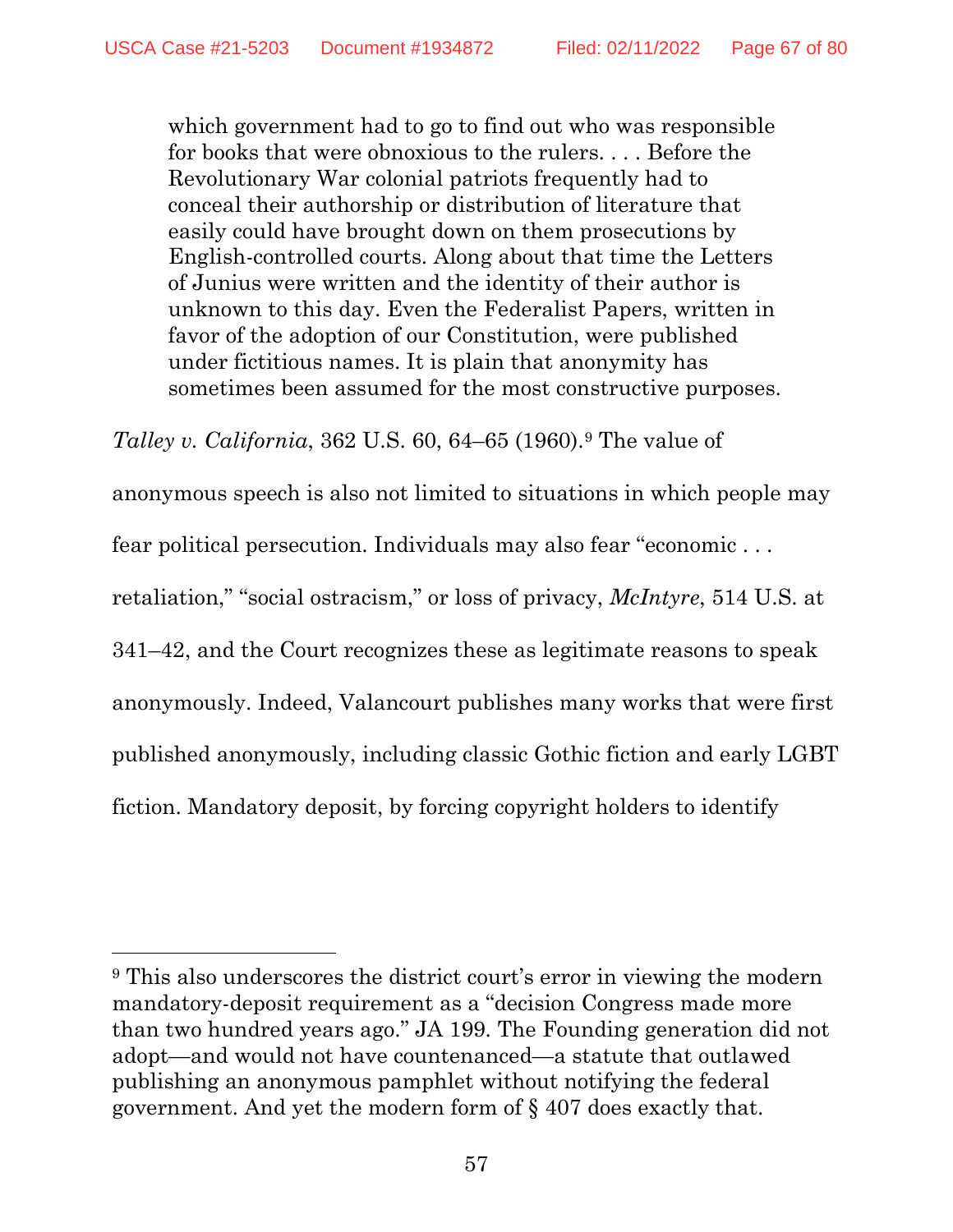themselves to the government and provide the government with a copy of their speech, burdens those who wish to be anonymous.

In sum, the mandatory deposit requirement accomplishes three things: (1) It requires the deposit of huge numbers of books that the Library does not want and actually destroys; (2) it allows the government to obtain copies of books that are freely available for sale without paying the market price; and (3) it coerces anonymous speakers who do not want to sell their books to a wide audience into revealing themselves to the government. These wide-ranging burdens on speech cannot be justified by the government's naked desire to avoid paying for the books that it wants.

The district court did not address any of these arguments. It simply concluded, without citation to the record, that "the [mandatory deposit] requirement is well-tailored to further the public interest in promoting the arts and sciences with a public repository, and it imposes an obligation that is no greater than necessary to achieve that important public goal." JA 197. This will not do. Even under intermediate scrutiny, even if the government's objectives are noble, and even if the law at issue advances a legitimate interest, the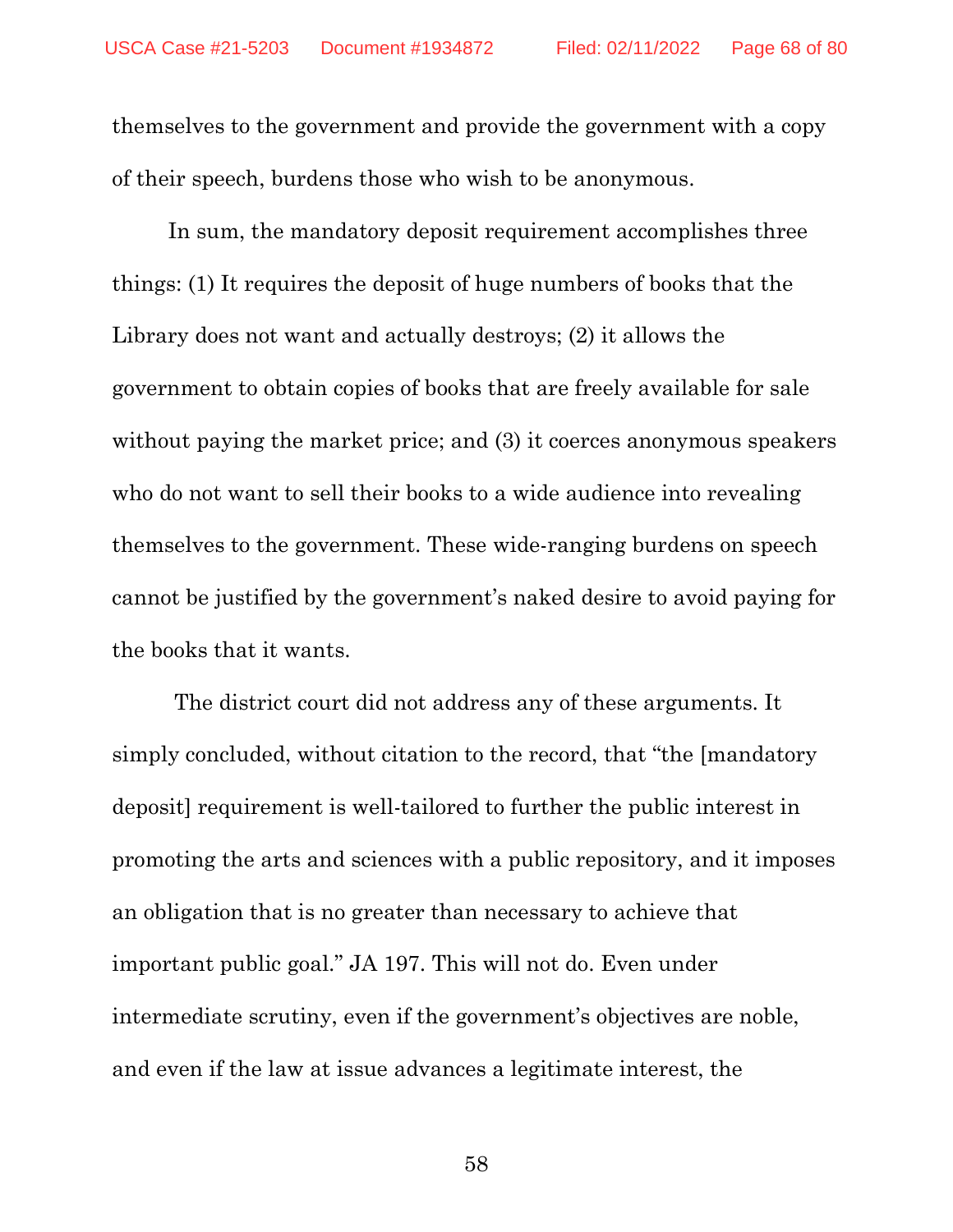government must still prove that it is not burdening more speech than necessary to achieve its goal. *See Time Warner Ent. Co.*, 240 F.3d at 1137. The government did not do that here. The district court's ruling should therefore be reversed.

#### **CONCLUSION**

For the foregoing reasons, the judgment below should be reversed and this case should be remanded with instructions to enter judgment in favor of Valancourt.

Dated: February 11, 2022 Respectfully submitted,

# */s/ Robert McNamara*

James D. Jenkins VALANCOURT BOOKS Post Office Box 17642 Richmond, Virginia 23226 (804) 873-8528 jjenkins@valancourtbooks.com

Robert J. McNamara Jeffrey H. Redfern INSTITUTE FOR JUSTICE 901 N Glebe Road, Suite 900 Arlington, Virginia 22203 (703) 682-9320 rmcnamara@ij.org jredfern@ij.org

*Counsel for Appellant Valancourt Books, LLC*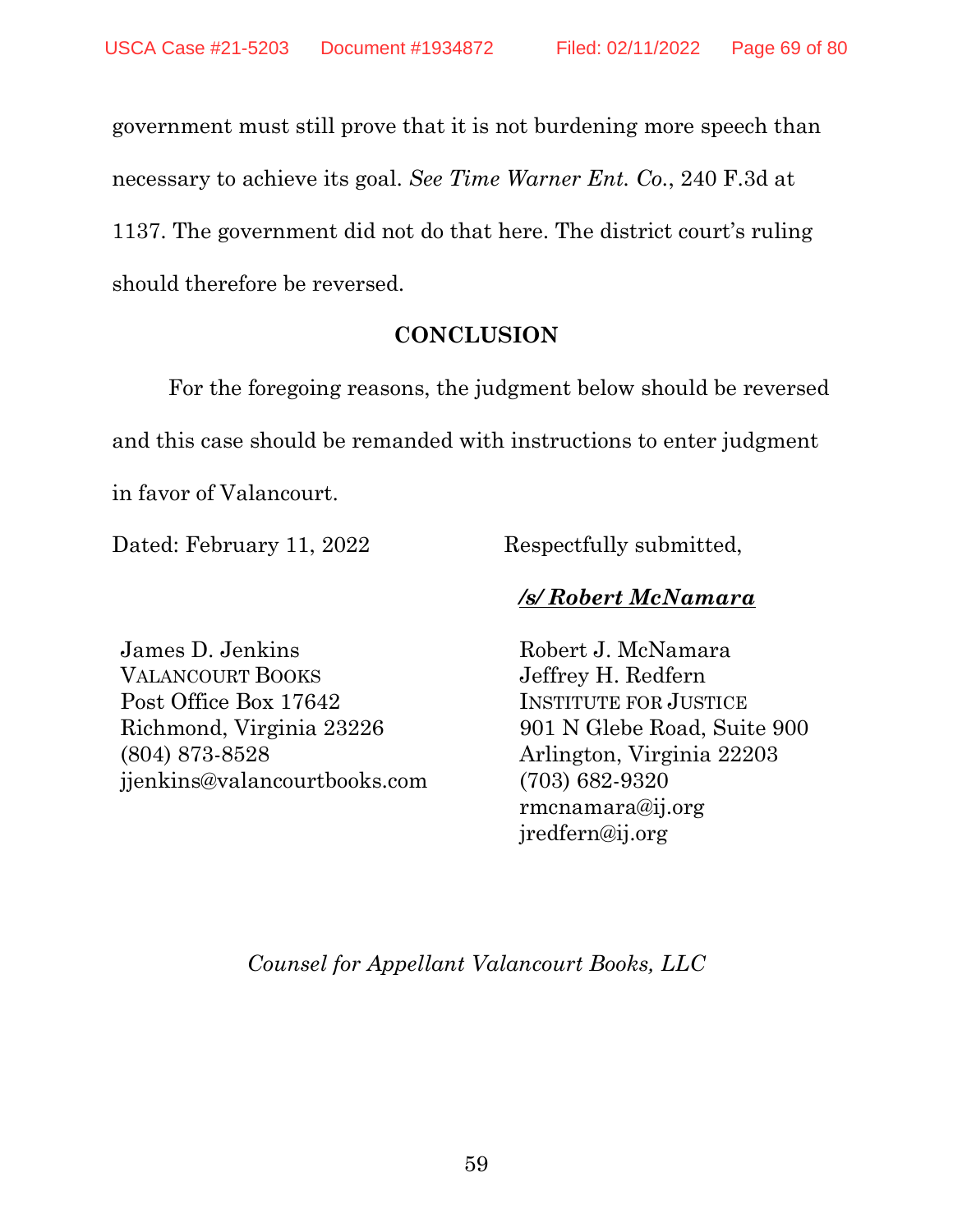## **CERTIFICATE OF COMPLIANCE**

I certify that this brief complies with the type-volume limitation of Fed. R. App. P. 32(a)(7)(B) because it contains 11,817 words, excluding the parts of the brief exempted by Fed. R. App. P. 32(f).

This brief complies with the typeface requirements of Fed. R. App. P. 32(a)(5) and the type-style requirements of Fed. R. App. P. 32(a)(6) because it has been prepared in a proportionally spaced typeface using Microsoft Word for Microsoft 365 with a 14-point Century Schoolbook font.

Dated: February 11, 2022.

*/s/ Robert McNamara* Robert J. McNamara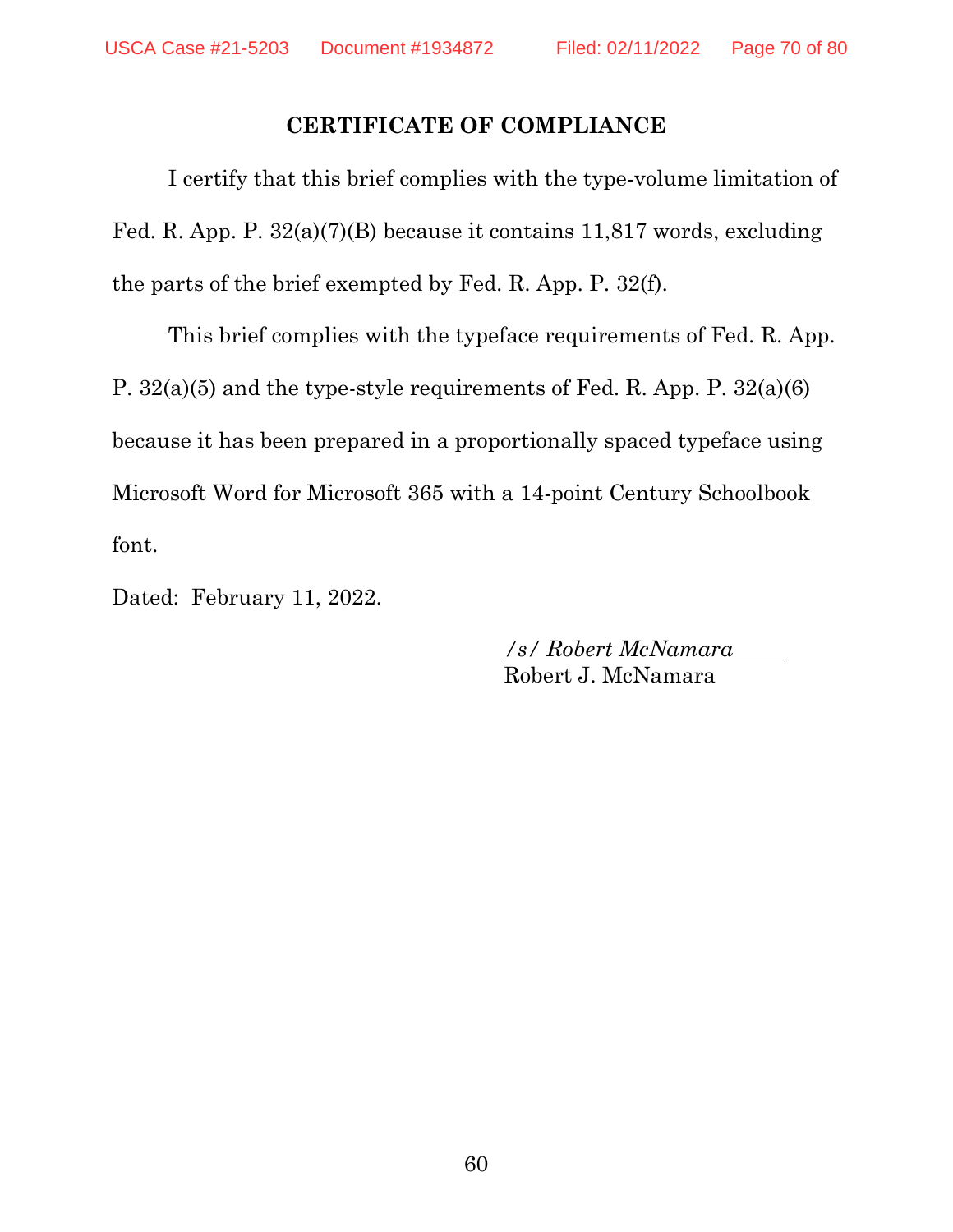## **CERTIFICATE OF SERVICE**

I certify that on February 11, 2022, I filed the foregoing Brief of Appellant and the Joint Appendix with the Clerk of the United States Court of Appeals for the D.C. Circuit via the CM/ECF system, which will notify all participants in the case who are registered CM/ECF users.

> */s/ Robert McNamara* Robert J. McNamara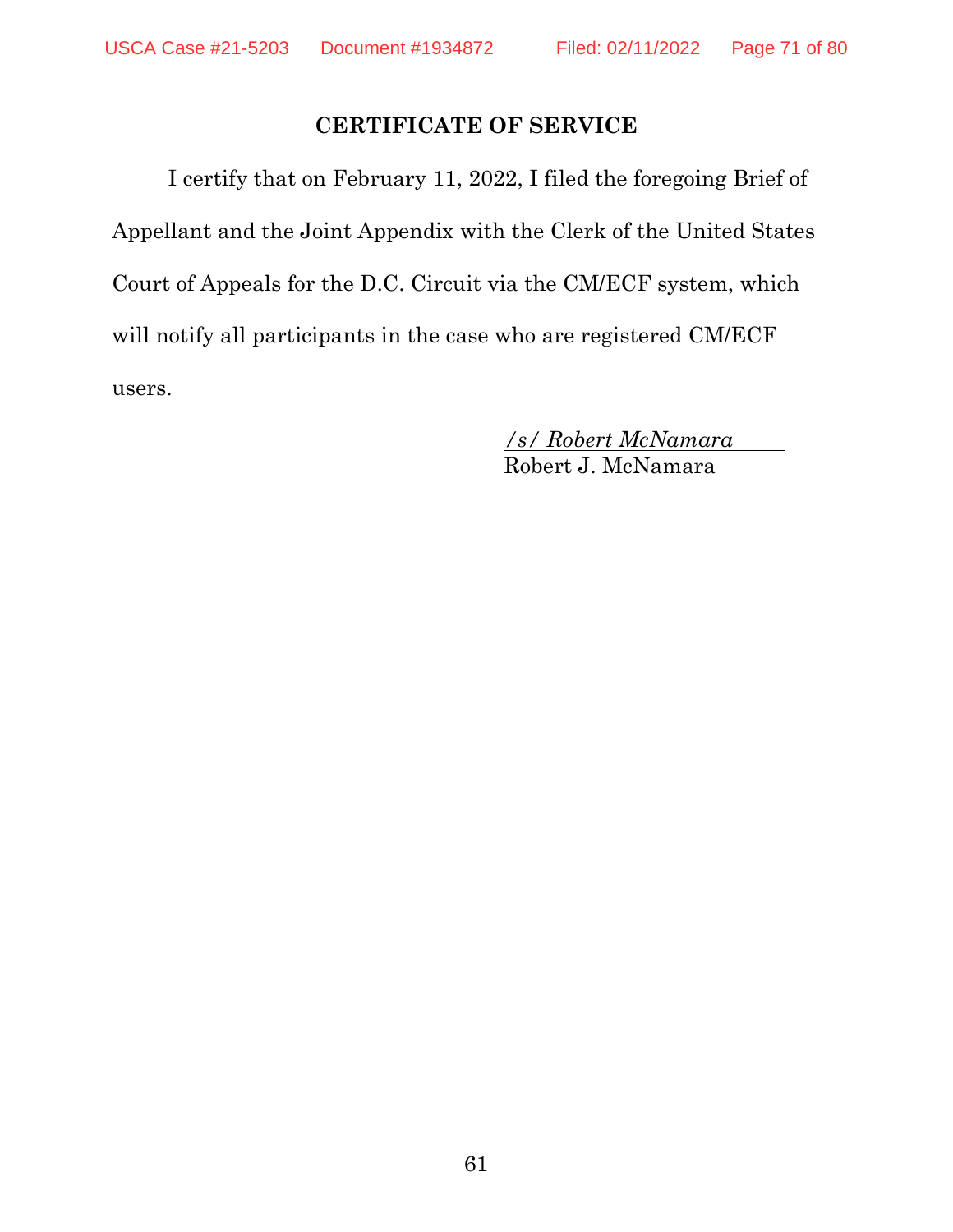USCA Case #21-5203 Document #1934872 Filed: 02/11/2022 Page 72 of 80

# **ADDENDUM**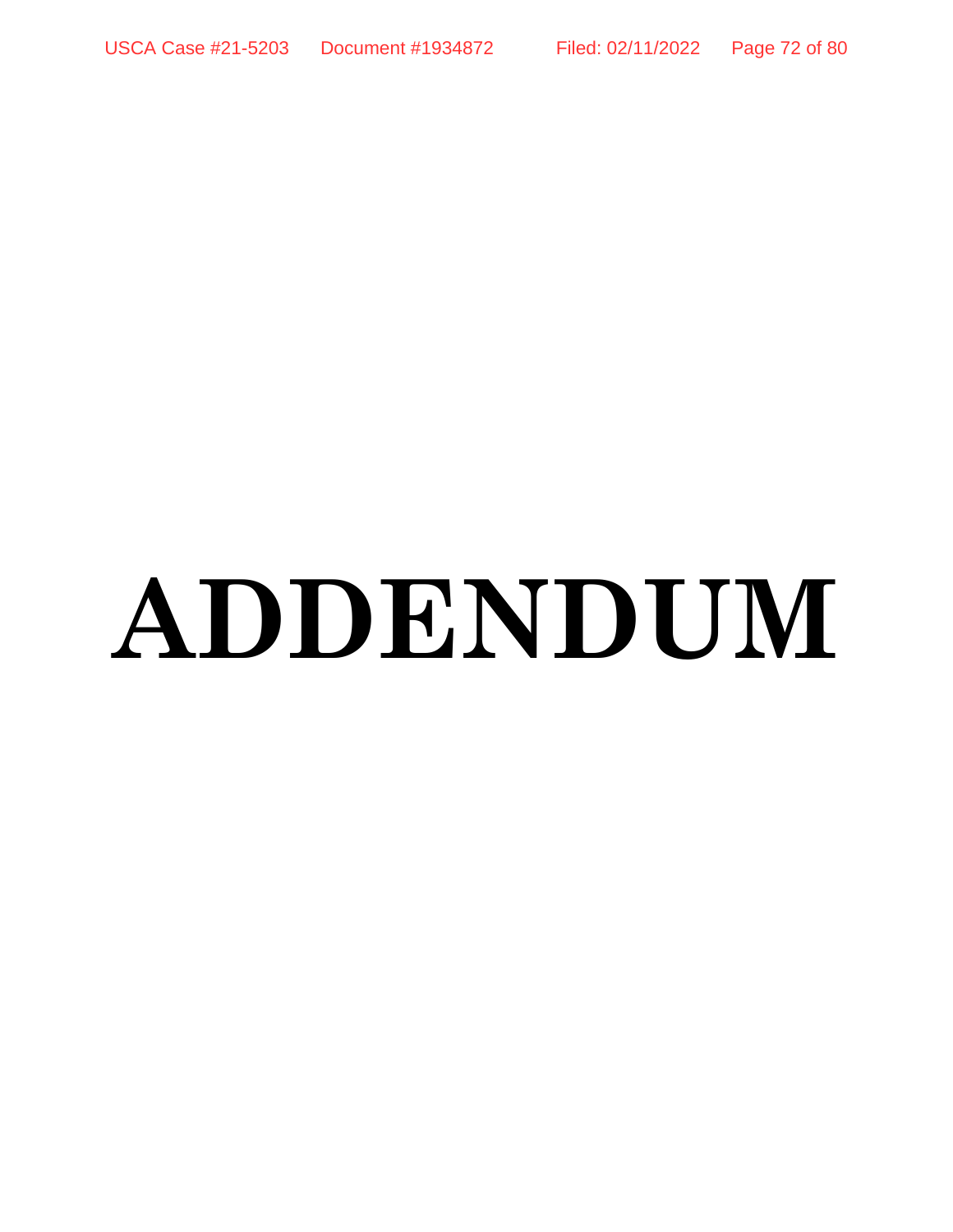# **ADDENDUM TABLE OF CONTENTS**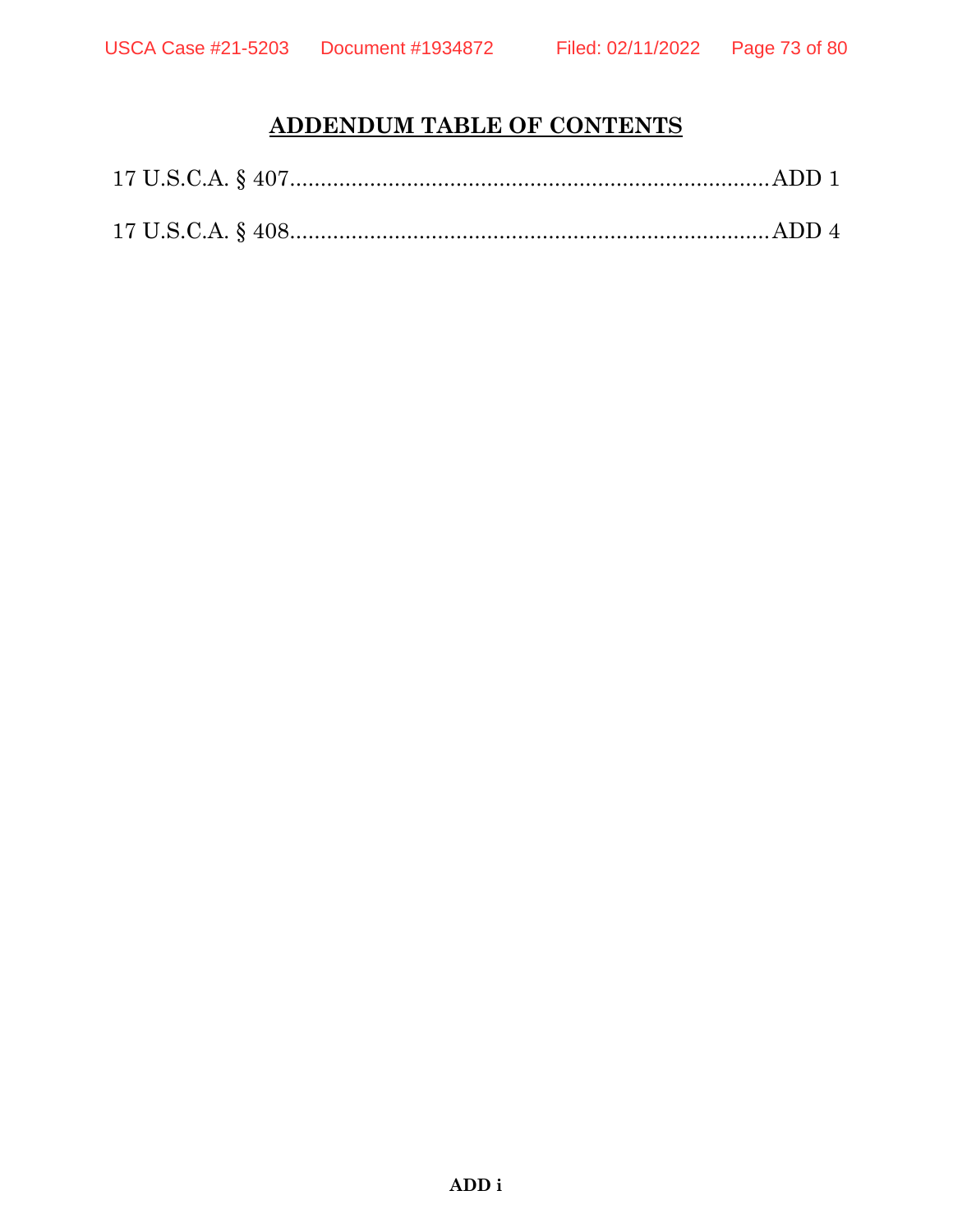### 17 U.S.C.A. § 407

### § 407. Deposit of copies or phonorecords for Library of Congress

### Effective: November 13, 1997

**(a)** Except as provided by subsection (c), and subject to the provisions of subsection (e), the owner of copyright or of the exclusive right of publication in a work published in the United States shall deposit, within three months after the date of such publication--

**(1)** two complete copies of the best edition; or

**(2)** if the work is a sound recording, two complete phonorecords of the best edition, together with any printed or other visually perceptible material published with such phonorecords.

Neither the deposit requirements of this subsection nor the acquisition provisions of subsection (e) are conditions of copyright protection.

**(b)** The required copies or phonorecords shall be deposited in the Copyright Office for the use or disposition of the Library of Congress. The Register of Copyrights shall, when requested by the depositor and upon payment of the fee prescribed by [section 708,](http://www.westlaw.com/Link/Document/FullText?findType=L&pubNum=1000546&cite=17USCAS708&originatingDoc=N644E5340A06711D8B8FABFF7D35FC9C0&refType=LQ&originationContext=document&vr=3.0&rs=cblt1.0&transitionType=DocumentItem&contextData=(sc.UserEnteredCitation)) issue a receipt for the deposit.

**(c)** The Register of Copyrights may by regulation exempt any categories of material from the deposit requirements of this section, or require deposit of only one copy or phonorecord with respect to any categories. Such regulations shall provide either for complete exemption from the deposit requirements of this section, or for alternative forms of deposit aimed at providing a satisfactory archival record of a work without imposing practical or financial hardships on the depositor, where the individual author is the owner of copyright in a pictorial, graphic, or sculptural work and (i) less than five copies of the work have been published, or (ii) the work has been published in a limited edition consisting of numbered copies, the monetary value of which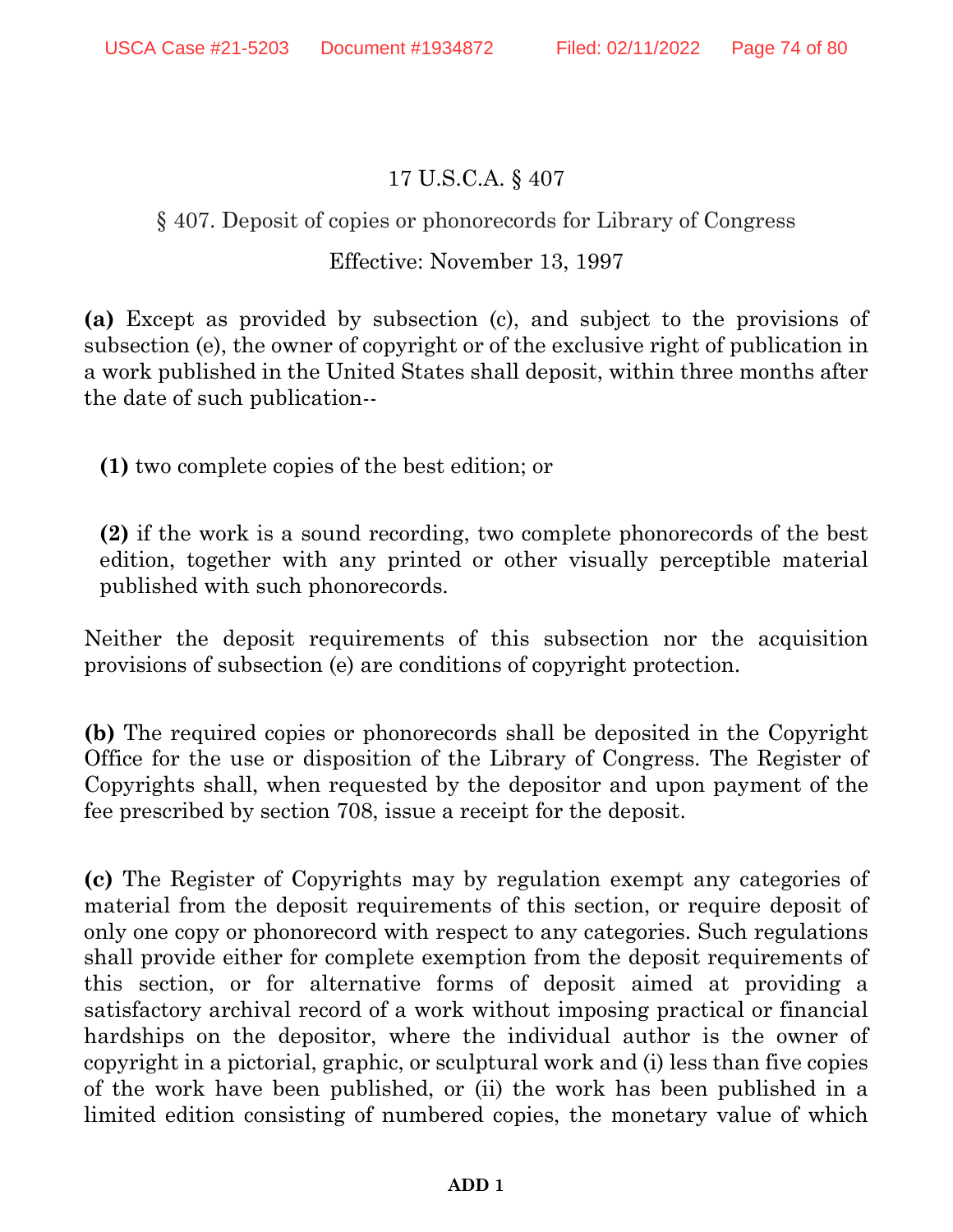would make the mandatory deposit of two copies of the best edition of the work burdensome, unfair, or unreasonable.

**(d)** At any time after publication of a work as provided by subsection (a), the Register of Copyrights may make written demand for the required deposit on any of the persons obligated to make the deposit under subsection (a). Unless deposit is made within three months after the demand is received, the person or persons on whom the demand was made are liable--

**(1)** to a fine of not more than \$250 for each work; and

**(2)** to pay into a specially designated fund in the Library of Congress the total retail price of the copies or phonorecords demanded, or, if no retail price has been fixed, the reasonable cost to the Library of Congress of acquiring them; and

**(3)** to pay a fine of \$2,500, in addition to any fine or liability imposed under clauses (1) and (2), if such person willfully or repeatedly fails or refuses to comply with such a demand.

**(e)** With respect to transmission programs that have been fixed and transmitted to the public in the United States but have not been published, the Register of Copyrights shall, after consulting with the Librarian of Congress and other interested organizations and officials, establish regulations governing the acquisition, through deposit or otherwise, of copies or phonorecords of such programs for the collections of the Library of Congress.

**(1)** The Librarian of Congress shall be permitted, under the standards and conditions set forth in such regulations, to make a fixation of a transmission program directly from a transmission to the public, and to reproduce one copy or phonorecord from such fixation for archival purposes.

**(2)** Such regulations shall also provide standards and procedures by which the Register of Copyrights may make written demand, upon the owner of the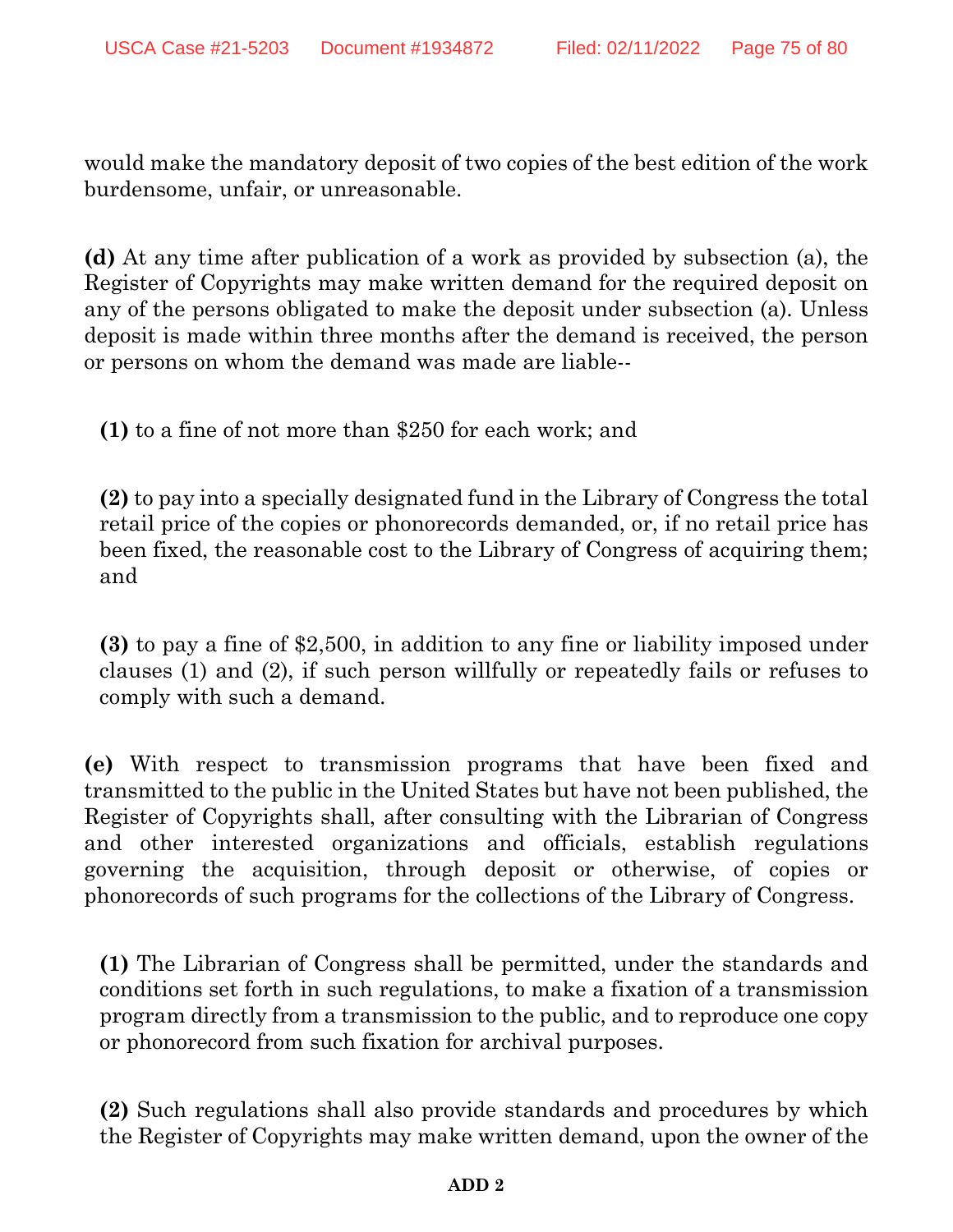right of transmission in the United States, for the deposit of a copy or phonorecord of a specific transmission program. Such deposit may, at the option of the owner of the right of transmission in the United States, be accomplished by gift, by loan for purposes of reproduction, or by sale at a price not to exceed the cost of reproducing and supplying the copy or phonorecord. The regulations established under this clause shall provide reasonable periods of not less than three months for compliance with a demand, and shall allow for extensions of such periods and adjustments in the scope of the demand or the methods for fulfilling it, as reasonably warranted by the circumstances. Willful failure or refusal to comply with the conditions prescribed by such regulations shall subject the owner of the right of transmission in the United States to liability for an amount, not to exceed the cost of reproducing and supplying the copy or phonorecord in question, to be paid into a specially designated fund in the Library of Congress.

**(3)** Nothing in this subsection shall be construed to require the making or retention, for purposes of deposit, of any copy or phonorecord of an unpublished transmission program, the transmission of which occurs before the receipt of a specific written demand as provided by clause (2).

**(4)** No activity undertaken in compliance with regulations prescribed under clauses (1) or (2) of this subsection shall result in liability if intended solely to assist in the acquisition of copies or phonorecords under this subsection.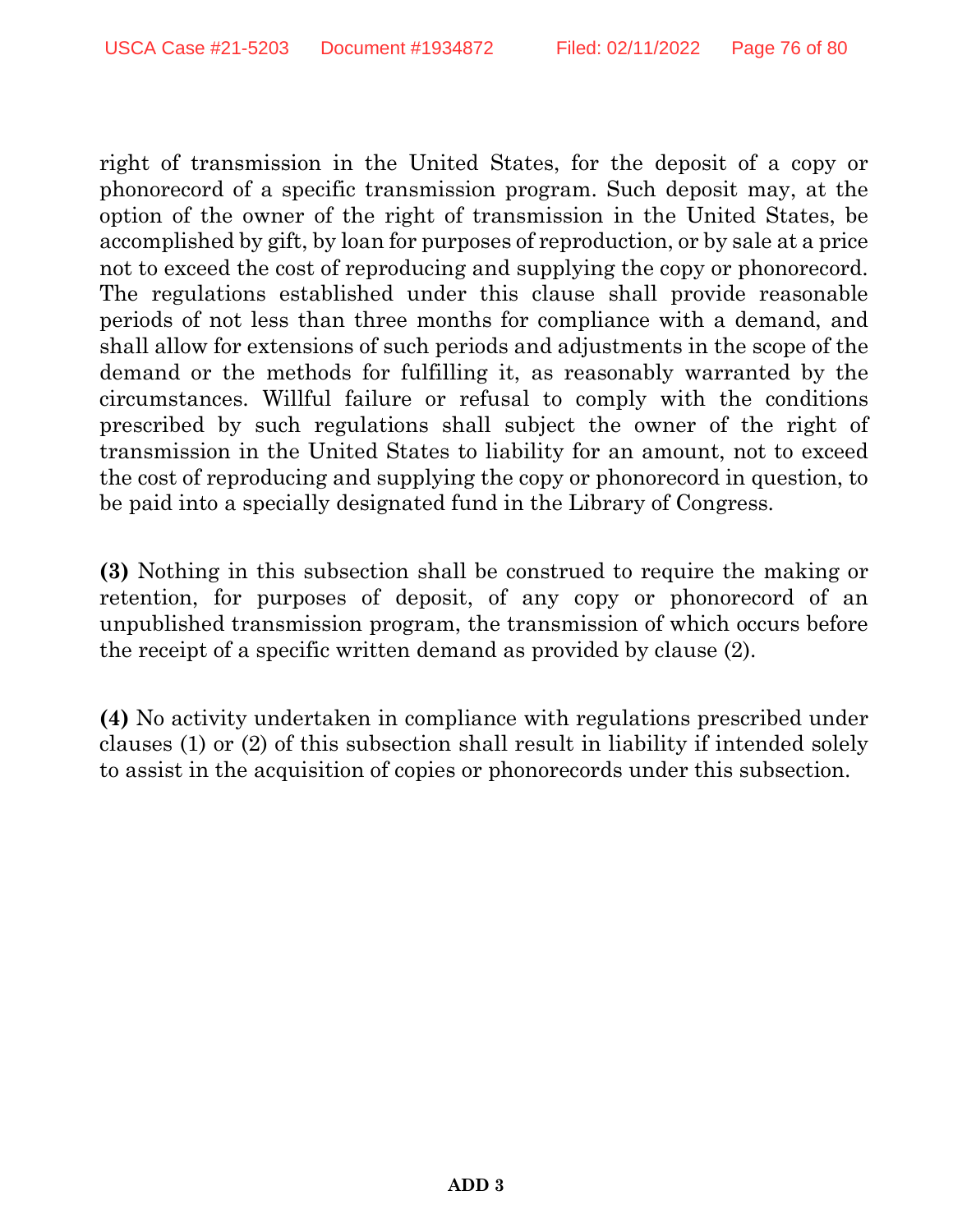## 17 U.S.C.A. § 408

### § 408. Copyright registration in general

#### Effective: April 27, 2005

**(a) Registration Permissive.**--At any time during the subsistence of the first term of copyright in any published or unpublished work in which the copyright was secured before January 1, 1978, and during the subsistence of any copyright secured on or after that date, the owner of copyright or of any exclusive right in the work may obtain registration of the copyright claim by delivering to the Copyright Office the deposit specified by this section, together with the application and fee specified by [sections 409](http://www.westlaw.com/Link/Document/FullText?findType=L&pubNum=1000546&cite=17USCAS409&originatingDoc=NA6D90CD0BCE711D98FA4F357FE3D842F&refType=LQ&originationContext=document&vr=3.0&rs=cblt1.0&transitionType=DocumentItem&contextData=(sc.UserEnteredCitation)) and [708.](http://www.westlaw.com/Link/Document/FullText?findType=L&pubNum=1000546&cite=17USCAS708&originatingDoc=NA6D90CD0BCE711D98FA4F357FE3D842F&refType=LQ&originationContext=document&vr=3.0&rs=cblt1.0&transitionType=DocumentItem&contextData=(sc.UserEnteredCitation)) Such registration is not a condition of copyright protection.

**(b) Deposit for Copyright Registration.**--Except as provided by subsection (c), the material deposited for registration shall include--

**(1)** in the case of an unpublished work, one complete copy or phonorecord;

**(2)** in the case of a published work, two complete copies or phonorecords of the best edition;

**(3)** in the case of a work first published outside the United States, one complete copy or phonorecord as so published;

**(4)** in the case of a contribution to a collective work, one complete copy or phonorecord of the best edition of the collective work.

Copies or phonorecords deposited for the Library of Congress under [section 407](http://www.westlaw.com/Link/Document/FullText?findType=L&pubNum=1000546&cite=17USCAS407&originatingDoc=NA6D90CD0BCE711D98FA4F357FE3D842F&refType=LQ&originationContext=document&vr=3.0&rs=cblt1.0&transitionType=DocumentItem&contextData=(sc.UserEnteredCitation)) may be used to satisfy the deposit provisions of this section, if they are accompanied by the prescribed application and fee, and by any additional identifying material that the Register may, by regulation, require. The Register shall also prescribe regulations establishing requirements under which copies or phonorecords acquired for the Library of Congress under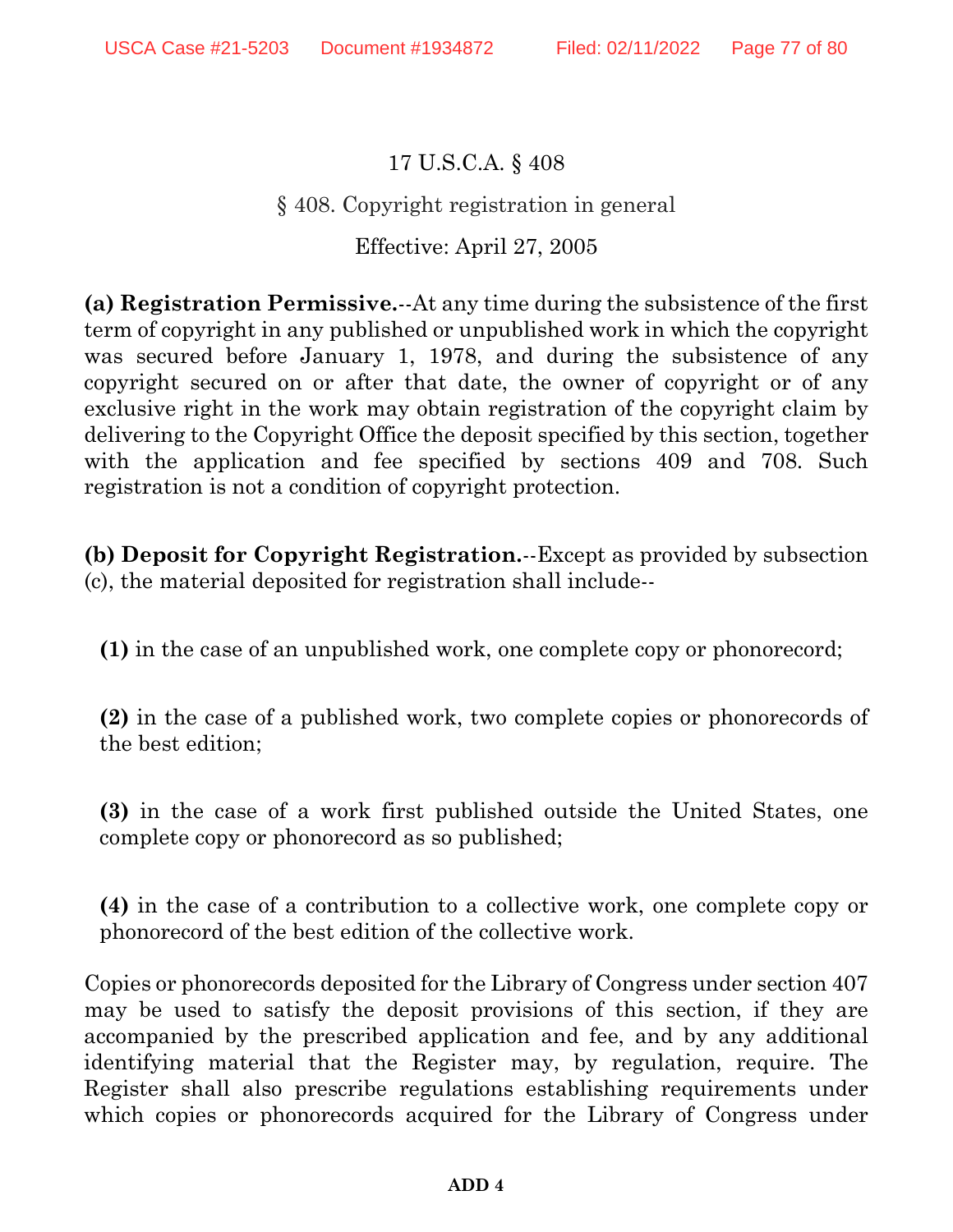[subsection \(e\) of section 407,](http://www.westlaw.com/Link/Document/FullText?findType=L&pubNum=1000546&cite=17USCAS407&originatingDoc=NA6D90CD0BCE711D98FA4F357FE3D842F&refType=RB&originationContext=document&vr=3.0&rs=cblt1.0&transitionType=DocumentItem&contextData=(sc.UserEnteredCitation)#co_pp_7fdd00001ca15) otherwise than by deposit, may be used to satisfy the deposit provisions of this section.

### **(c) Administrative Classification and Optional Deposit.--**

**(1)** The Register of Copyrights is authorized to specify by regulation the administrative classes into which works are to be placed for purposes of deposit and registration, and the nature of the copies or phonorecords to be deposited in the various classes specified. The regulations may require or permit, for particular classes, the deposit of identifying material instead of copies or phonorecords, the deposit of only one copy or phonorecord where two would normally be required, or a single registration for a group of related works. This administrative classification of works has no significance with respect to the subject matter of copyright or the exclusive rights provided by this title.

**(2)** Without prejudice to the general authority provided under clause (1), the Register of Copyrights shall establish regulations specifically permitting a single registration for a group of works by the same individual author, all first published as contributions to periodicals, including newspapers, within a twelve-month period, on the basis of a single deposit, application, and registration fee, under the following conditions:

**(A)** if the deposit consists of one copy of the entire issue of the periodical, or of the entire section in the case of a newspaper, in which each contribution was first published; and

**(B)** if the application identifies each work separately, including the periodical containing it and its date of first publication.

**(3)** As an alternative to separate renewal registrations under [subsection \(a\)](http://www.westlaw.com/Link/Document/FullText?findType=L&pubNum=1000546&cite=17USCAS304&originatingDoc=NA6D90CD0BCE711D98FA4F357FE3D842F&refType=RB&originationContext=document&vr=3.0&rs=cblt1.0&transitionType=DocumentItem&contextData=(sc.UserEnteredCitation)#co_pp_8b3b0000958a4)  [of section 304,](http://www.westlaw.com/Link/Document/FullText?findType=L&pubNum=1000546&cite=17USCAS304&originatingDoc=NA6D90CD0BCE711D98FA4F357FE3D842F&refType=RB&originationContext=document&vr=3.0&rs=cblt1.0&transitionType=DocumentItem&contextData=(sc.UserEnteredCitation)#co_pp_8b3b0000958a4) a single renewal registration may be made for a group of works by the same individual author, all first published as contributions to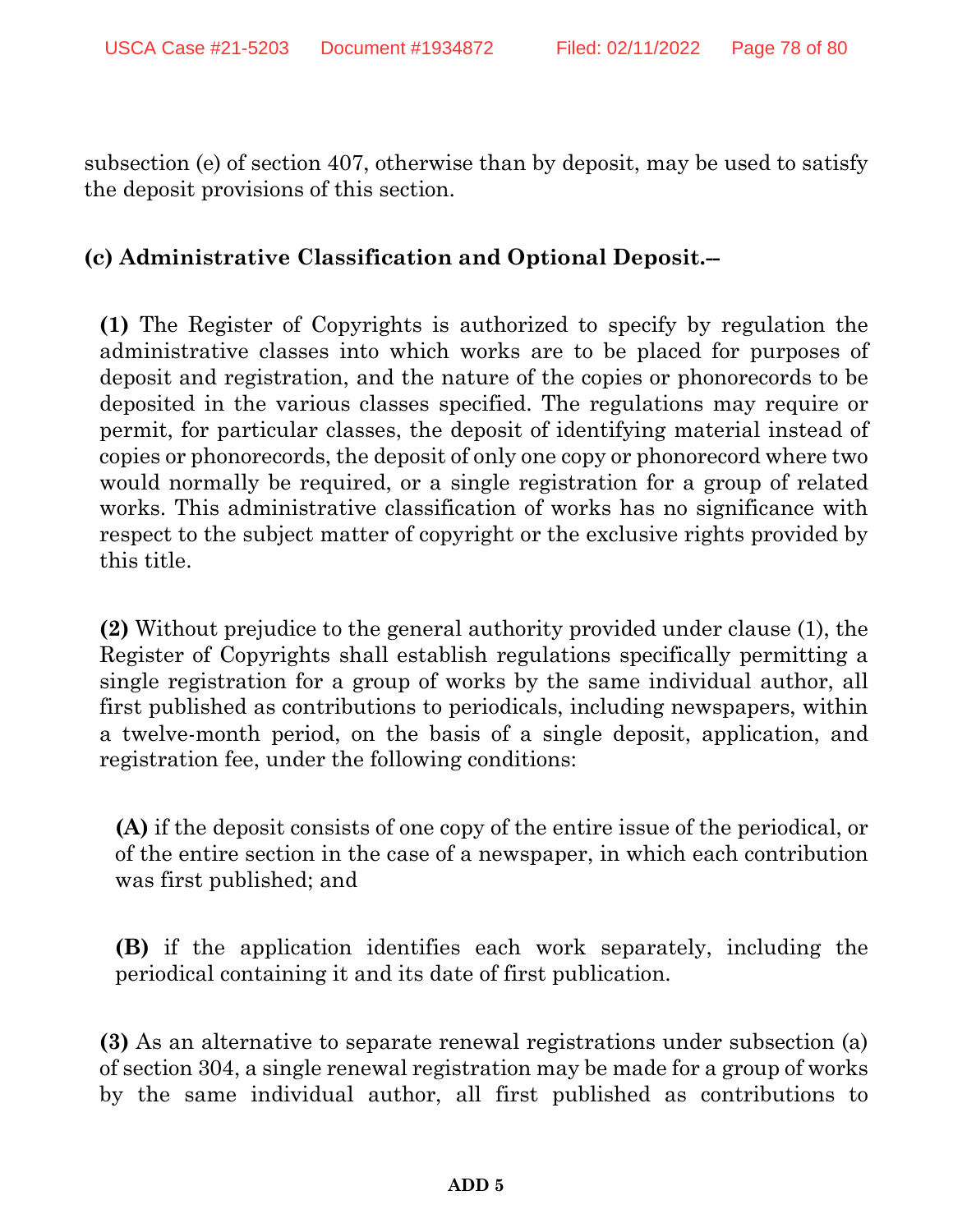periodicals, including newspapers, upon the filing of a single application and fee, under all of the following conditions:

**(A)** the renewal claimant or claimants, and the basis of claim or claims under [section 304\(a\),](http://www.westlaw.com/Link/Document/FullText?findType=L&pubNum=1000546&cite=17USCAS304&originatingDoc=NA6D90CD0BCE711D98FA4F357FE3D842F&refType=RB&originationContext=document&vr=3.0&rs=cblt1.0&transitionType=DocumentItem&contextData=(sc.UserEnteredCitation)#co_pp_8b3b0000958a4) is the same for each of the works; and

**(B)** the works were all copyrighted upon their first publication, either through separate copyright notice and registration or by virtue of a general copyright notice in the periodical issue as a whole; and

**(C)** the renewal application and fee are received not more than twenty-eight or less than twenty-seven years after the thirty-first day of December of the calendar year in which all of the works were first published; and

**(D)** the renewal application identifies each work separately, including the periodical containing it and its date of first publication.

**(d) Corrections and Amplifications.**--The Register may also establish, by regulation, formal procedures for the filing of an application for supplementary registration, to correct an error in a copyright registration or to amplify the information given in a registration. Such application shall be accompanied by the fee provided by [section 708,](http://www.westlaw.com/Link/Document/FullText?findType=L&pubNum=1000546&cite=17USCAS708&originatingDoc=NA6D90CD0BCE711D98FA4F357FE3D842F&refType=LQ&originationContext=document&vr=3.0&rs=cblt1.0&transitionType=DocumentItem&contextData=(sc.UserEnteredCitation)) and shall clearly identify the registration to be corrected or amplified. The information contained in a supplementary registration augments but does not supersede that contained in the earlier registration.

**(e) Published Edition of Previously Registered Work.**--Registration for the first published edition of a work previously registered in unpublished form may be made even though the work as published is substantially the same as the unpublished version.

**(f) Preregistration of works being prepared for commercial distribution.**--